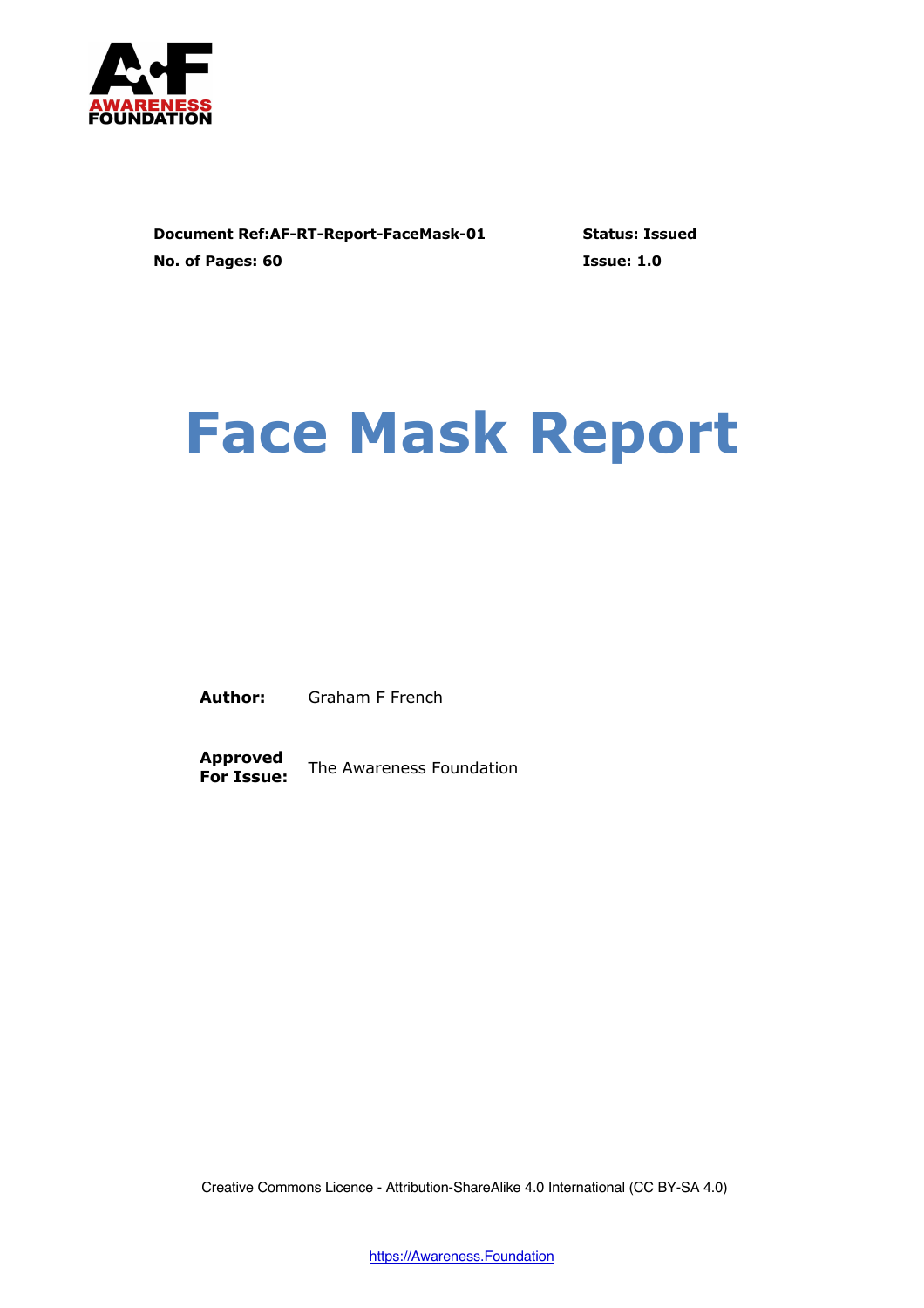

## 1 Our Mission

The mission of The Awareness Foundation is to highlight truths that are hidden in plain sight. We will challenge the global structures and organisations, that are oppressing billions of people around the world every day.

We aim to educate and fight on behalf of all people, that are affected by these unfair structures and systems.

We offer support networks and alternative solutions, to combat the problems that many face every day.

We aim to gather a collective, from all groups fighting for this same cause. A significant proportion of the planet's population, currently live unaware of the structures and organisations that we fight against daily, and which prohibit our abilities to thrive.

Freedom is a right that we are all born with, however we have all been born into systems that form part of our everyday lives, which stop most of us from ever experiencing true freedom.

The Awareness Foundation represents all people. It is a voice for those that do not yet see the oppression that surrounds us and for those that are unable to fight against the systems alone.

We have one clear message that we seek to spread.

# **#Enough**

Many of the products, services, reports, studies and company/organisation names referred to in this document are trademarks, registered trademarks or retain copyright of their work.

They are all hereby acknowledged.

Copyright, all rights reserved

© Graham F French & The Awareness Foundation 2021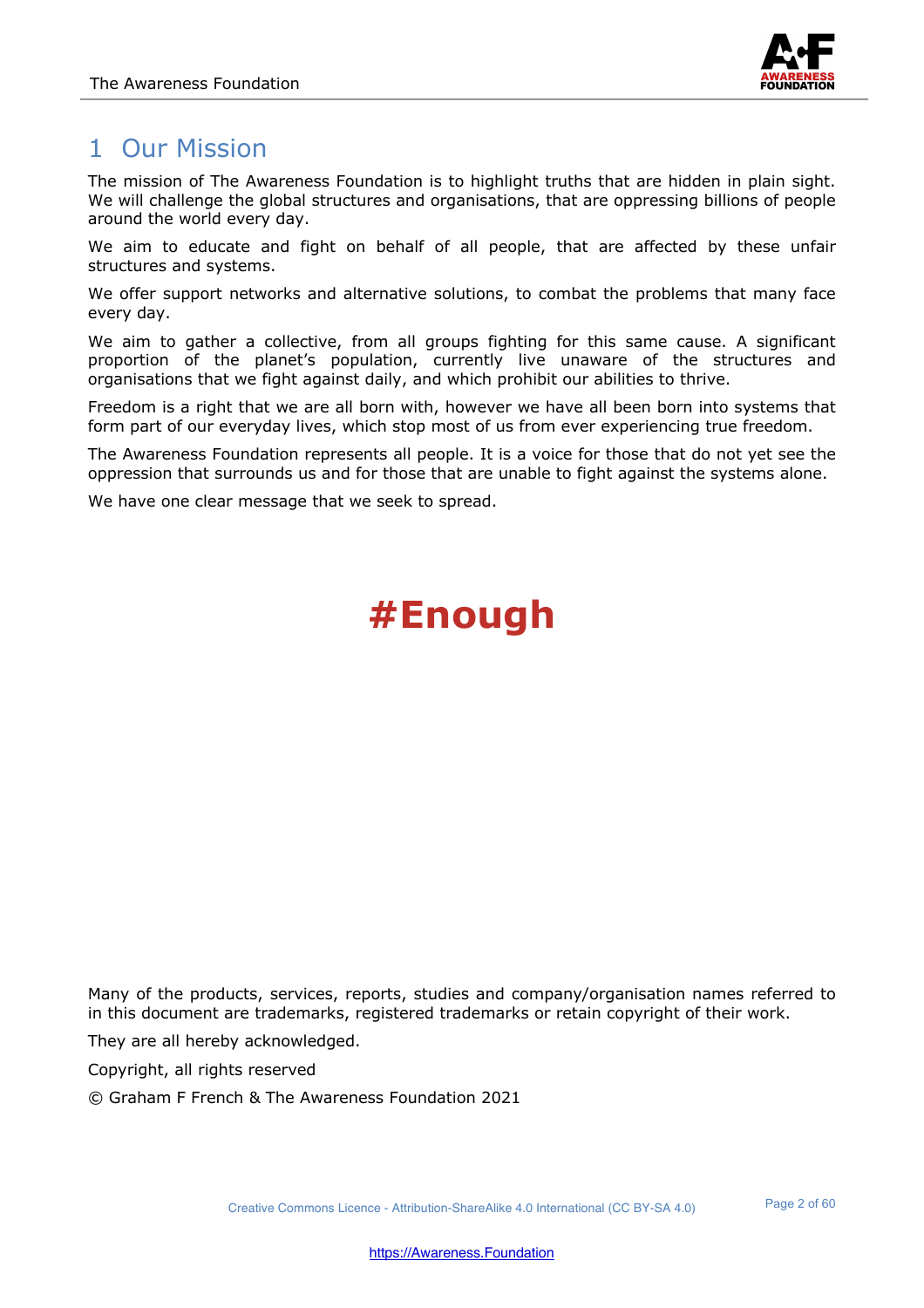

#### **Table of Contents**

| $\mathbf{1}$ |     |                                                                                         |  |  |
|--------------|-----|-----------------------------------------------------------------------------------------|--|--|
| $\mathbf{2}$ |     |                                                                                         |  |  |
| 3            |     |                                                                                         |  |  |
|              | 3.1 |                                                                                         |  |  |
|              | 3.2 |                                                                                         |  |  |
|              | 3.3 |                                                                                         |  |  |
| 4            |     |                                                                                         |  |  |
| 5            |     |                                                                                         |  |  |
|              | 5.1 |                                                                                         |  |  |
|              | 5.2 |                                                                                         |  |  |
|              | 5.3 |                                                                                         |  |  |
|              | 5.4 |                                                                                         |  |  |
|              | 5.5 |                                                                                         |  |  |
|              | 5.6 |                                                                                         |  |  |
|              | 5.7 |                                                                                         |  |  |
|              | 5.8 |                                                                                         |  |  |
|              | 5.9 |                                                                                         |  |  |
|              |     |                                                                                         |  |  |
|              |     |                                                                                         |  |  |
|              |     |                                                                                         |  |  |
| 6            |     |                                                                                         |  |  |
| 7            |     |                                                                                         |  |  |
| 8            |     |                                                                                         |  |  |
|              | 8.1 |                                                                                         |  |  |
|              | 8.2 |                                                                                         |  |  |
|              | 8.3 |                                                                                         |  |  |
|              | 8.4 | Asbestos or asbestos-like fibre exposure also increases the risk of developing certain  |  |  |
|              | 8.5 |                                                                                         |  |  |
|              | 8.6 | The dangers of masks - American Institute of Economic Research 21                       |  |  |
|              | 8.7 | Masks, false safety and real dangers: Friable mask particulate and lung vulnerability - |  |  |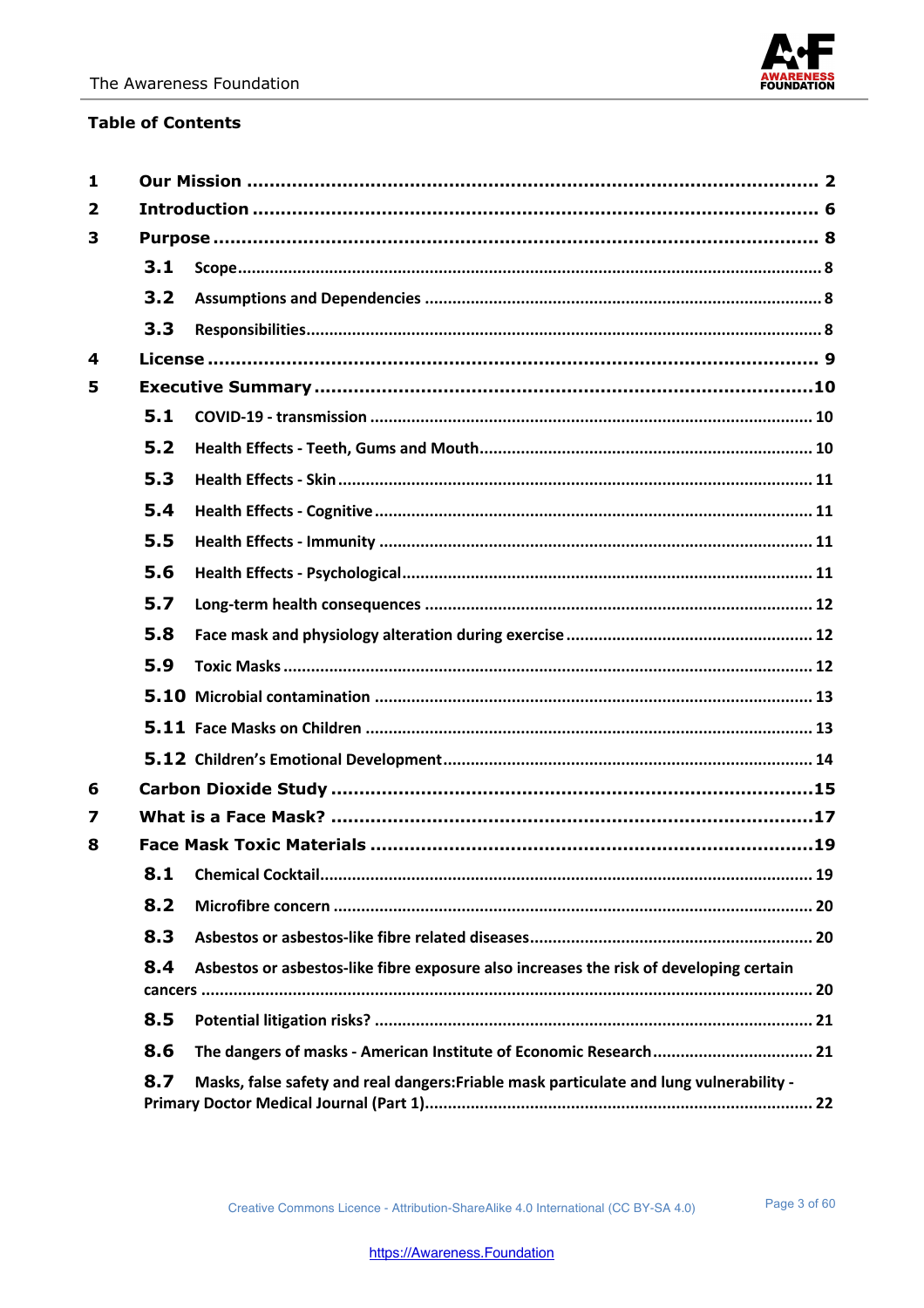

| 9  |     |                                                                                 |  |
|----|-----|---------------------------------------------------------------------------------|--|
|    | 9.1 |                                                                                 |  |
|    | 9.2 |                                                                                 |  |
|    |     |                                                                                 |  |
|    |     |                                                                                 |  |
|    | 9.3 |                                                                                 |  |
|    |     | 9.3.1 Headache related to mask use of healthcare workers in COVID-19 pandemic26 |  |
|    |     | 9.3.2 Cognitive and psychophysiological impact of surgical mask use during      |  |
|    | 9.4 |                                                                                 |  |
| 10 |     | Long-Term health consequences of wearing Face Masks 29                          |  |
| 11 |     | Face Masks, false safety and real dangers: Microbial challenges from masks -    |  |
|    |     |                                                                                 |  |
|    |     |                                                                                 |  |
|    |     |                                                                                 |  |
| 12 |     | "Exercise with face mask; Are we handling a devil's sword?" - A physiological   |  |
|    |     |                                                                                 |  |
|    |     |                                                                                 |  |
|    |     |                                                                                 |  |
|    |     |                                                                                 |  |
|    |     |                                                                                 |  |
|    |     |                                                                                 |  |
|    |     |                                                                                 |  |
|    |     |                                                                                 |  |
| 13 |     |                                                                                 |  |
|    |     |                                                                                 |  |
|    |     |                                                                                 |  |
| 14 |     |                                                                                 |  |
|    |     |                                                                                 |  |
|    |     | 14.2 Will Wearing Masks Affect Children's Emotional Development?  39            |  |
|    |     |                                                                                 |  |
|    |     |                                                                                 |  |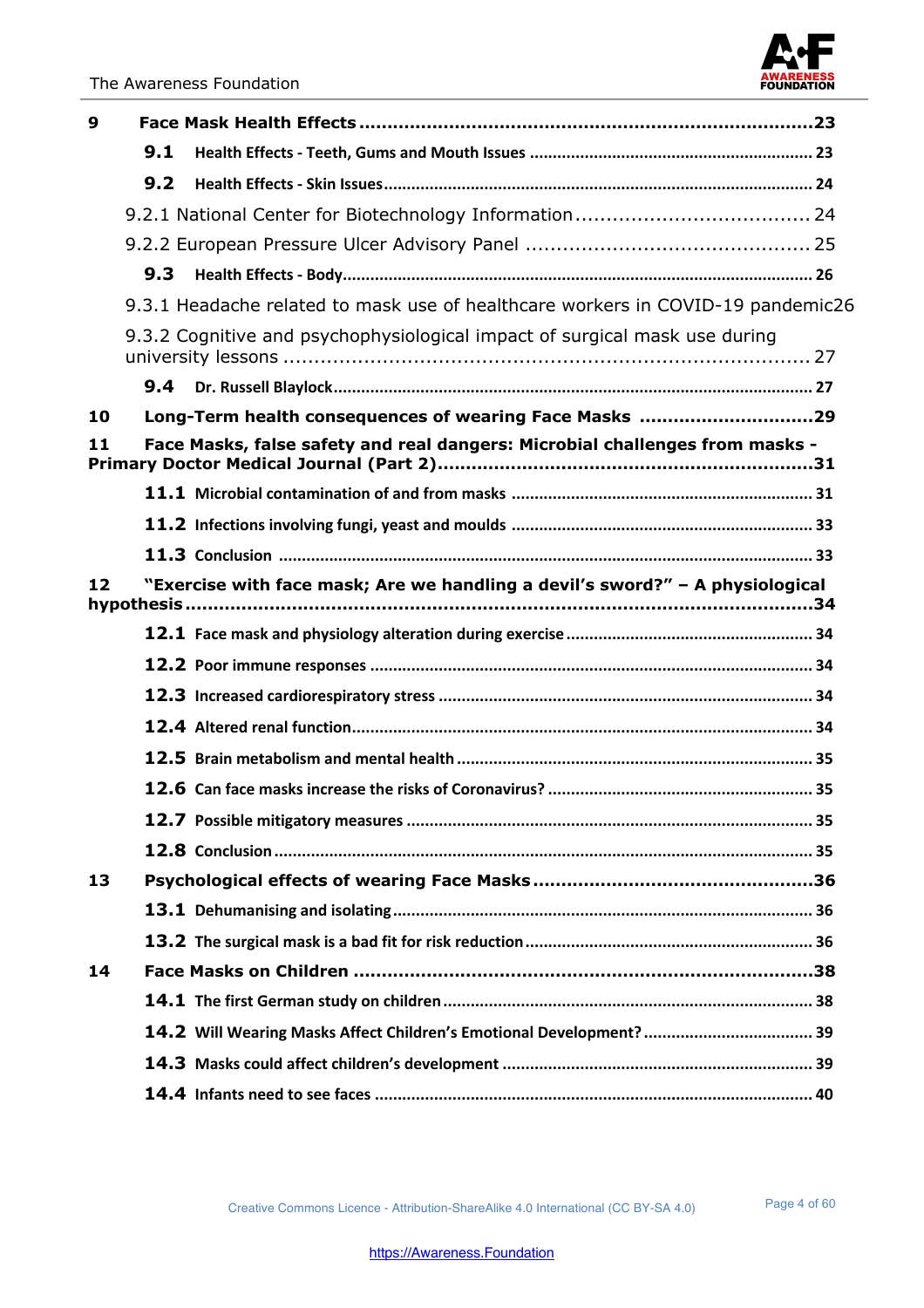| 15 | An Evidence Based Scientific Analysis of Why Masks are Ineffective,                                                                             |  |
|----|-------------------------------------------------------------------------------------------------------------------------------------------------|--|
| 16 |                                                                                                                                                 |  |
|    |                                                                                                                                                 |  |
|    |                                                                                                                                                 |  |
| 17 | The historical role of bacteria and mask wearing in a viral pandemic48                                                                          |  |
| 18 |                                                                                                                                                 |  |
|    |                                                                                                                                                 |  |
| 19 |                                                                                                                                                 |  |
|    |                                                                                                                                                 |  |
|    |                                                                                                                                                 |  |
|    |                                                                                                                                                 |  |
|    |                                                                                                                                                 |  |
|    |                                                                                                                                                 |  |
|    |                                                                                                                                                 |  |
| 20 |                                                                                                                                                 |  |
| 21 | Appendix C - Response from the UK Government, to the author, on the petition<br>"Ban the use of face masks in schools" …………………………………………………………58 |  |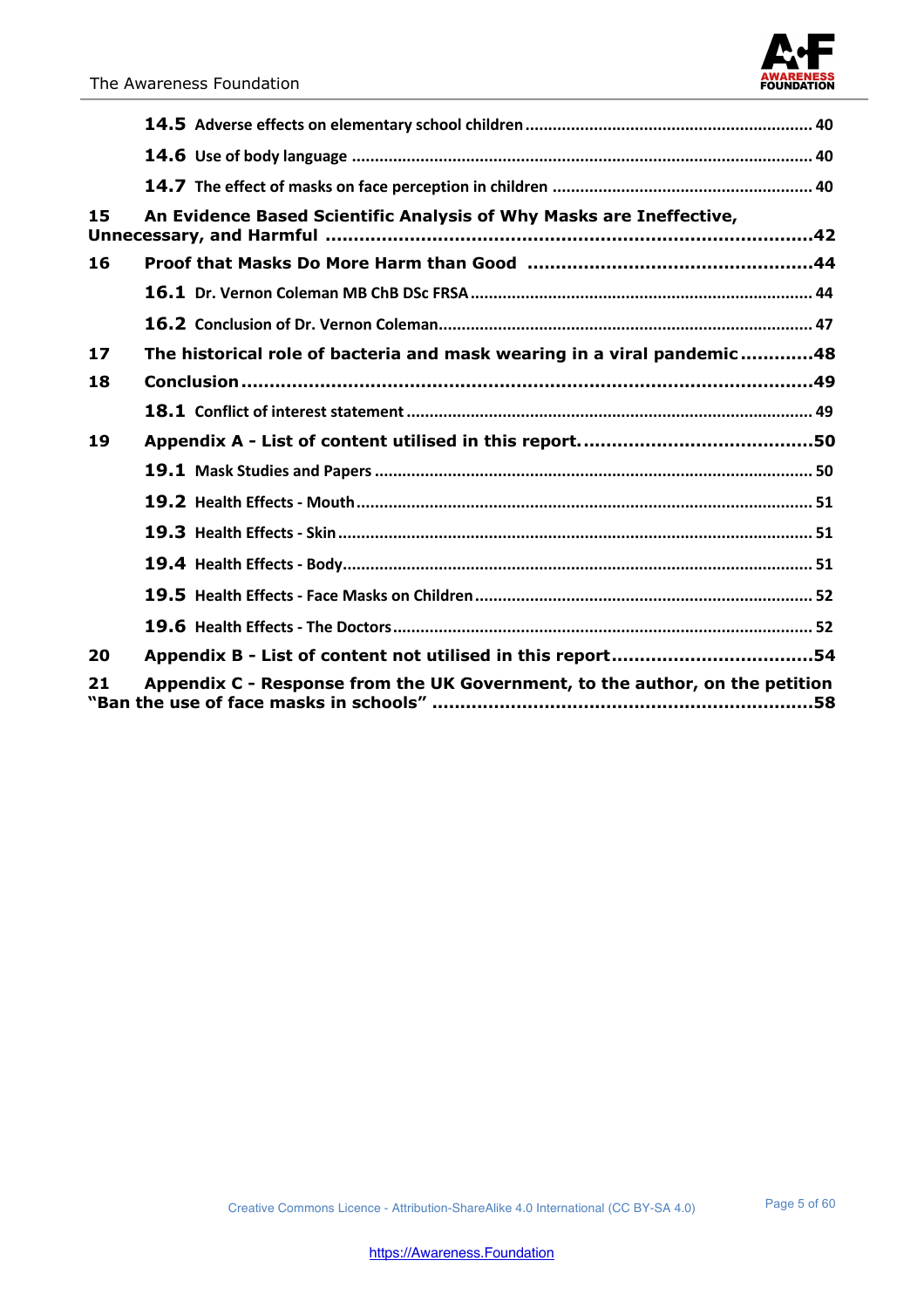

# 2 Introduction

This document is a report that looks to the health effects of mask wearing in general and the health effects on children in particular.

The contents of this report are from extensive Open Source Intelligence (OSInt) only, using a multi-factor methodology for collecting, aggregating, analysing, and utilising publicly available sources. The author has relied exclusively on published data, medical publications, metastudies, hypotheses, random control trials and opinion pieces by clinicians, dentists, researchers and physicians/surgeons and many other professionals of both medical and nonmedically trained backgrounds for this document.

All sources used in this report are catalogued in Appendix A "List of content utilised in this report." There is further reading available on data and information not used in this report, catalogued in Appendix B "List of content not utilised in this report". Although both lists contain a substantial amount of data for subsequent perusal, this constitutes around 20% of the information viewed by the author. The amount of freely available information on the health effects of masks is almost overwhelming.

This same information has been available to the governments and decision makers around the world. Some advised that the wearing of face masks was not initially required, only to reverse that decision further down the line. This then raises the question, did they advise/mandate the public wear face masks as they were unaware of the negative health effects on the wearer. Or, did they knowingly do so, because they were fully aware of both the short and long-term health effects?

There are innumerable instances of conflicting advice and mandates regarding the wearing of face masks. From government and governmental agencies to TV doctor personalities to Non-Governmental Organisations (NGO's) and unqualified journalists offering advice that the wearing of masks is required in order to protect either the wearer, the general public or both.

There are a host of both individuals and organisations that argue the opposite, mask wearing is a health risk, offers little to no protection to either the wearer or the general public and that they are also detrimental to the normal and healthy development of children.

The author of this document has viewed over 200 individual reports, medical studies, metaanalysis , hypotheses, and opinion pieces. Most of which are not included in this report. This report documents the results of dedicated work of many hundreds of medical and other professionals, that have combined training, research and experience that total many hundreds of years.

Please note that sections of this document have been lifted and copied into the text of this report, sometimes verbatim. Therefore, some parts of the narrative and phraseology may not flow or pace as expected. This is because, in essence, this report is a combination of multiple authors, in some sections.

The author would like to take this opportunity to thank them for their dedication to the subject at hand and for allowing the public access to that knowledge. The reader may want to explore this topic further, to that end, Appendix B contains links to other interesting publications (in the authors' opinion) not utilised here.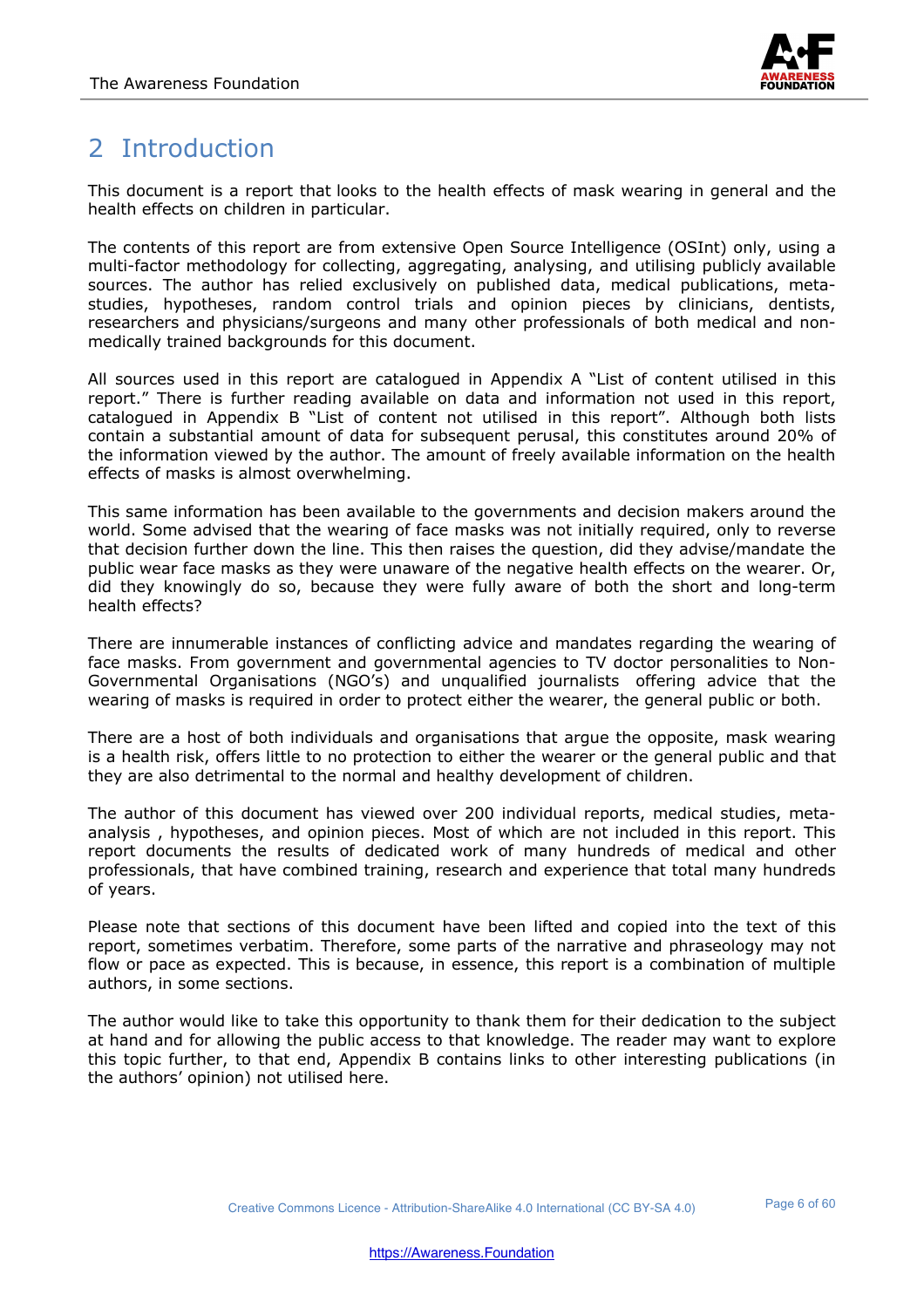

The author assumes that the reader has little to no medical knowledge and therefore explanations on medical phraseology will be included within the text where deemed appropriate.

All information used in this report has been acknowledged by the author and all copyrighted materials are utilised under the fair use doctrine, under common law. The links to the full documents are available in Appendix A. The contents of an email received by the author, from the UK Government, regarding a petition on the banning of face mask wearing in schools, is in Appendix C.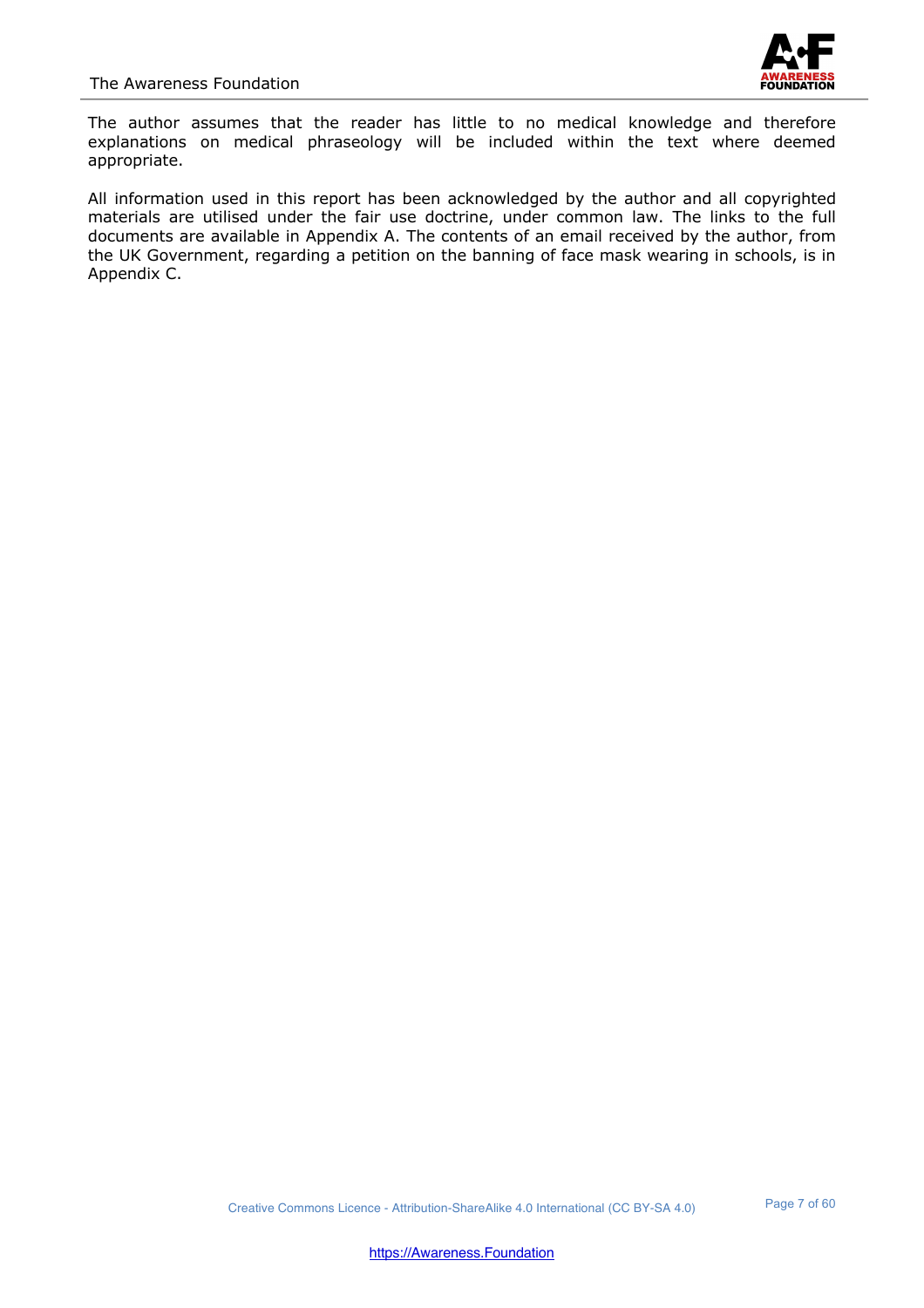

## 3 Purpose

The purpose of this document is to provide the reader with evidence on the health effects of wearing face mask of the public in general and of children in particular. This document will show the results of the research into the published clinical reports and opinions of clinicians and others regarding this issue.

This document will not show the conflicting advice from differing parties, it will also not highlight the change in advice over time. The author will also not speculate on the reasons for the change in advice, only acknowledge that it has occurred and that some of the persons/organisations have publicly changed their advice over time

This report may be used in full, or in part, howsoever the reader wishes. This may be used in other documents, reports, or legal briefs as deemed necessary. We only request that attribution is given to the author and The Awareness Foundation for those parts used. If this report, or parts therein, are to be utilised by an organisation, corporate body or government department, then we insist that the author and The Awareness Foundation is given full attribution on each and every use of the details contained within this document.

#### 3.1 Scope

The scope of this document is to report on the now almost ubiquitous wearing of face masks in the general population of many countries and provinces around the world, and its effect on human health in the short, medium and long-term. Anything else related to face masks, the mandated wearing of them or governmental policies regarding face masks or personal protective equipment, is outside the scope of this document.

#### 3.2 Assumptions and Dependencies

It is assumed that the reader of this document has little to no experience of medical terminology, and as such, the author of this document has provided explanatory text where deemed necessary. This report is only available in English at this time. It is assumed that the reader has sufficient comprehension of the English language, in order to sufficiently understand the content.

#### 3.3 Responsibilities

The author is responsible for the creation of this report. The document owner, who is not always the author, is responsible for timely updates and published status of this document. The author takes no responsibility for the accuracy, publication status or integrity of the publishers, of the third-party documentation utilised in the creation of this report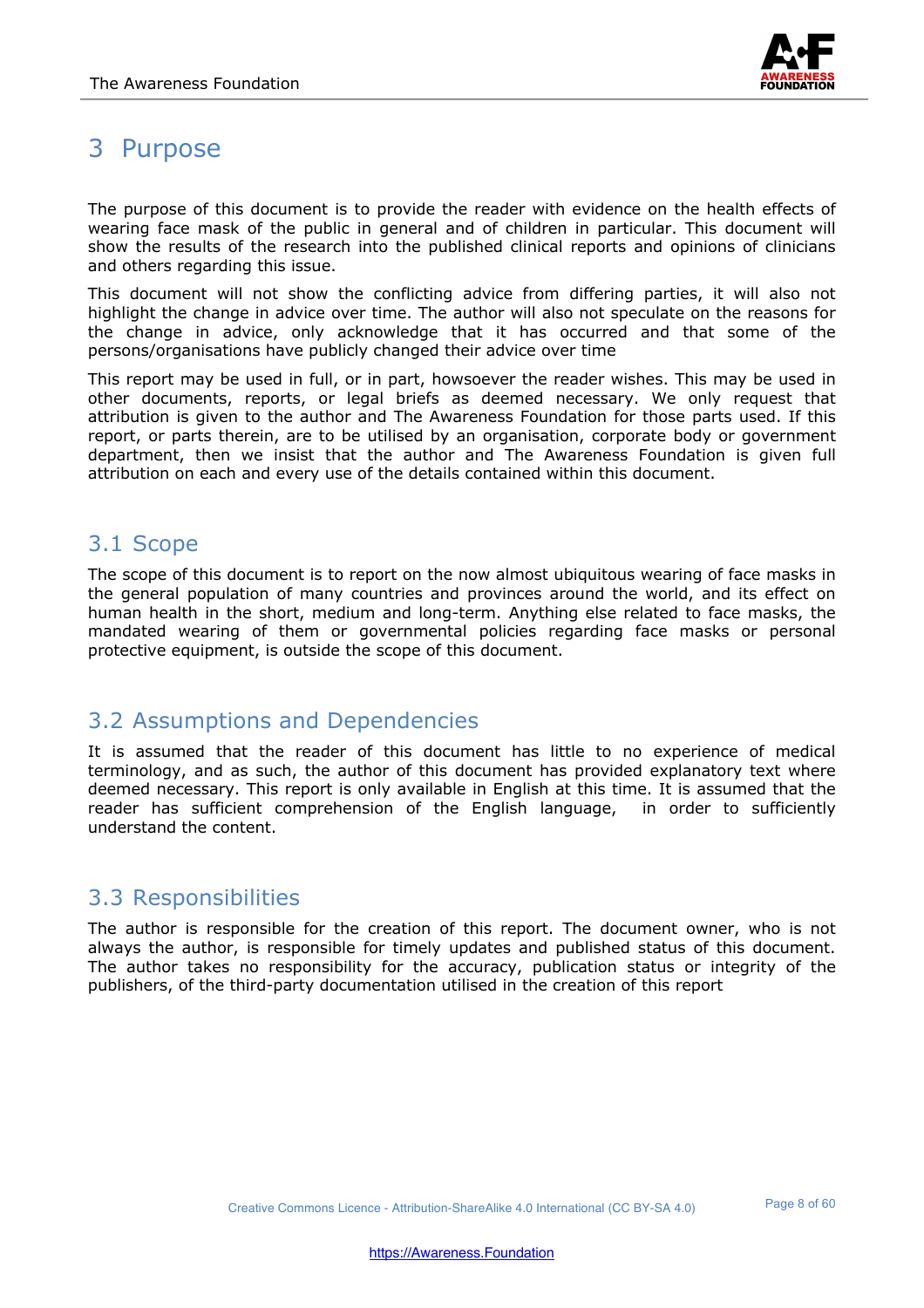

## 4 License

This document is published with a Creative Commons Licence - Attribution-ShareAlike 4.0 International (CC BY-SA 4.0). (https://creativecommons.org/licenses/by-sa/4.0/)

You are free to;

Share — copy and redistribute the material in any medium or format

Adapt — remix, transform, and build upon the material for any purpose, even commercially.

Under the following terms:

- Attribution You must give appropriate credit, provide a link to the license, and indicate if changes were made. You may do so in any reasonable manner, but not in any way that suggests the licensor endorses you or your use.
- ShareAlike  $-$  If you remix, transform, or build upon the material, you must distribute your contributions under the same license as the original.
- No additional restrictions You may not apply legal terms or technological measures that legally restrict others from doing anything the license permits.

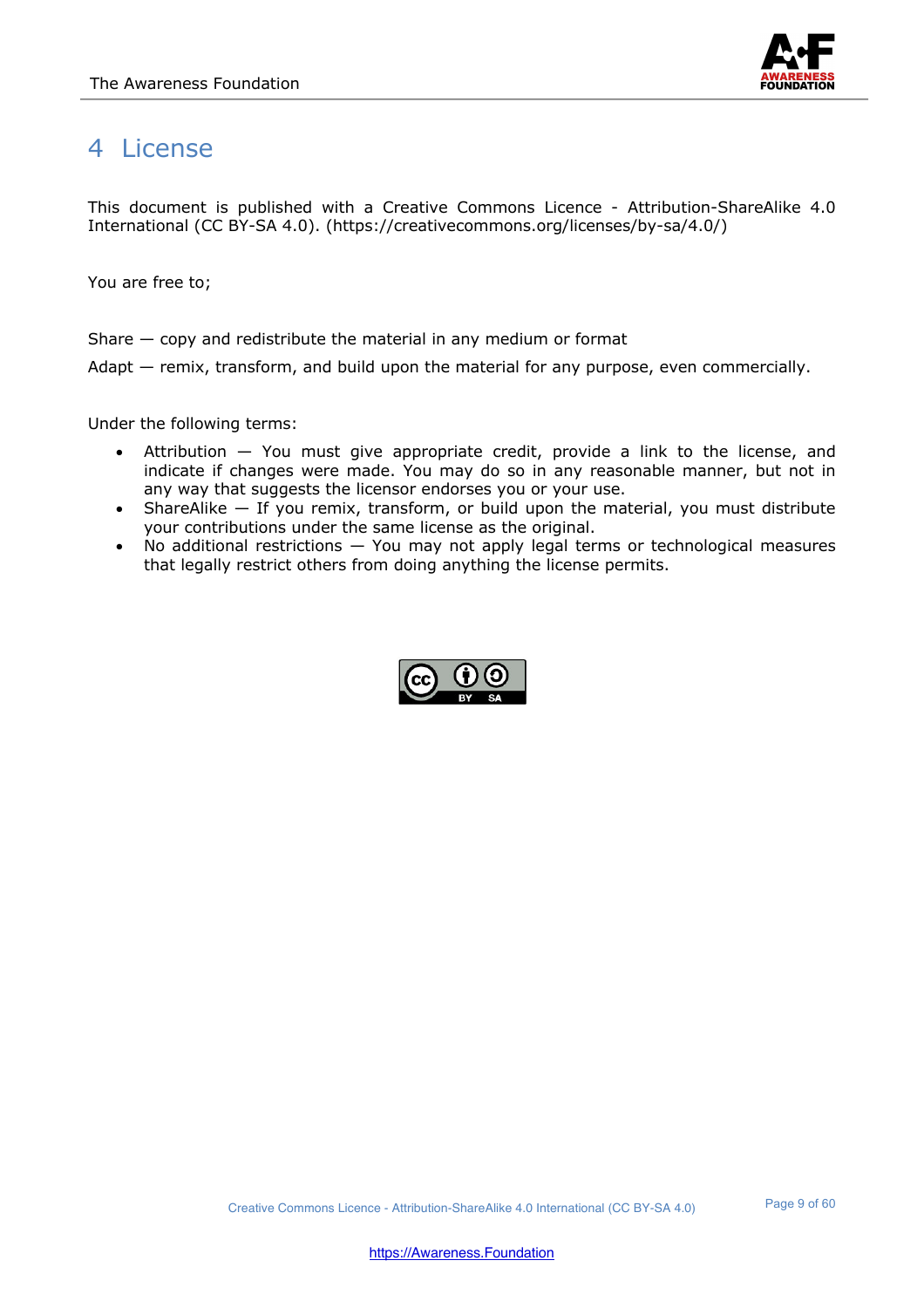

## 5 Executive Summary

The executive summary is utilised to allow a time-deficient person to obtain the gist or précis of a document, within a page or two of text (slightly more in this report). The full text of this section is contained within the rest of this report. To that end, this executive summary is as follows:

Is there a consensus or a majority of medical professionals that have reported/documented or researched the effects of large scale, long- term wearing of masks? This is for the population in general, but this report is focussed on the health effects for children.

Research by the author and other members of The Awareness Foundation has discovered the following:

Face masks are part of non-pharmaceutical interventions providing some breathing barrier to the mouth and nose that have been utilised for reducing the transmission of respiratory pathogens.

Face masks can be medical and non-medical, with two types of medical masks primarily used by healthcare workers. The first is National Institute for Occupational Safety and Health (NIOSH)-certified N95 mask, a filtering face-piece respirator, and the second is a surgical mask. The third type of face masks are non-medical cloth or fabric masks. The non-medical face masks are made from a variety of woven and non-woven materials such as polypropylene, cotton, polyester, cellulose, gauze, wool and silk.

Wearing a face mask mechanically restricts breathing by increasing the resistance of air movement during both inhalation and exhalation. Carbon dioxide is given off as a by-product of cell metabolism, and is carried by the blood through the venous system (veins) to the lungs. Here it is exhaled. The concentration of  $CO<sub>2</sub>$  in each breath is ~3.8%, and the "average" person produces approximately two pounds of carbon dioxide each day. More  $CO<sub>2</sub>$  is given off during strenuous activity.

## 5.1 COVID-19 - transmission

- Aerosol-based transmission is the primary mode of COVID-19 transmission.
- Social distancing does nothing for airborne or aerosol particles.
- Based on empirical evidence, masks are not an effective means for reducing aerosolbased transmission.

#### 5.2 Health Effects - Teeth, Gums and Mouth

It appears that most people, when wearing masks, breathe through their mouths as opposed to their noses, and this results in reduced saliva production and dry mouth, which becomes problematic as saliva is protective against tooth decay and gum disease. Dentist Dr. Justin Russo says: "A lot of people are stressed out. I can just tell by people's mood that they're stressed out. So, they're clenching, grinding their teeth. A lot of people are eating on an irregular basis. Some dentists are experiencing a 25 percent rise of bite-related cases and some have stated that they believe the pandemic could be to blame."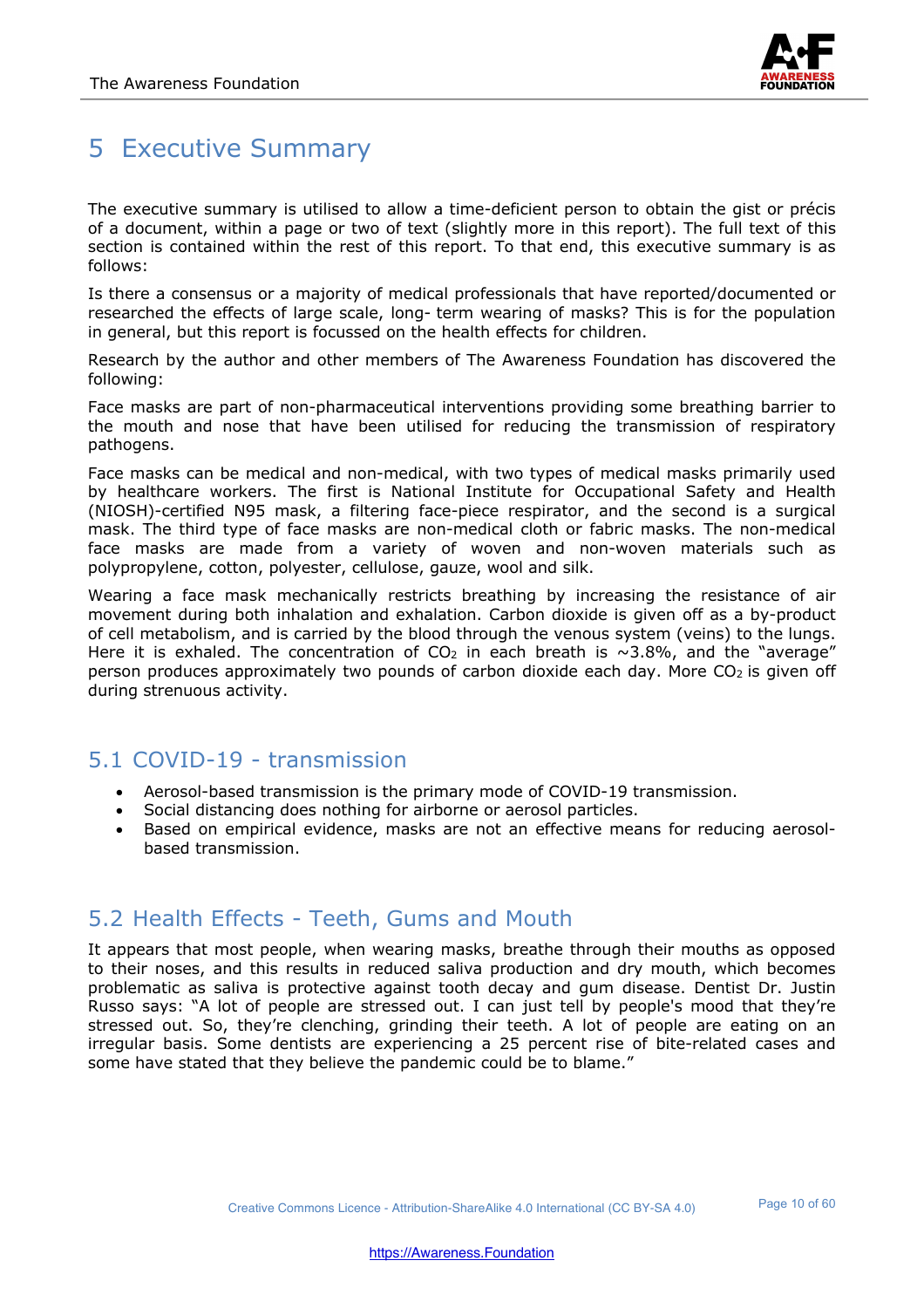

#### 5.3 Health Effects - Skin

Clinical teams engaged in all types of the coronavirus care settings are consistently reporting facial skin tears and lesions caused by prolonged use of protective face masks. Loss of facial skin integrity creates a portal for penetration of pathogens, including the coronavirus itself, as well as other hospital-acquired bacterial, viral, or fungal infections. Thus, skin damage can facilitate penetration of coronavirus and other pathogens directly into the blood circulation. The mask materials mechanically indent and damage facial skin, an effect that is further compromised by perspiration (sweat), and moisture, due to the mental stress and workload care teams are experiencing.

#### 5.4 Health Effects - Cognitive

When the use of a face mask is maintained for an extended length of time (over eight hours in healthcare professionals) symptoms of hypoxemia (abnormally low level of oxygen in the blood) such as chest discomfort and tachypnoea (respiration rate greater than normal) are presented. These responses could be explained as carbon dioxide  $(CO<sub>2</sub>)$  is a respiratory stimulant and, when is accumulated by the mask use, it does increase lung ventilation and respiratory activity; this fact that would explain the symptoms of confusion, impaired cognition, and disorientation, experienced by nurses.

#### 5.5 Health Effects - Immunity

Several studies have indeed found significant problems with wearing such a mask. This can vary from headaches, to increased airway resistance, carbon dioxide accumulation, to hypoxia, all the way to serious life-threatening complications. A drop in oxygen levels (hypoxia) is associated with an impairment in immunity. Studies have shown that hypoxia can inhibit the main immune cells used to fight viral infections. People with cancer, especially if the cancer has spread, will be at a further risk from prolonged hypoxia as the cancer grows best in a micro-environment that is low in oxygen. Low oxygen also promotes inflammation which can promote the growth, invasion, and spread of cancers.

Severe hypoxemia may also provoke cardiopulmonary and neurological complications, and is considered an important clinical sign in cardiopulmonary medicine. Low oxygen content in the arterial blood can cause myocardial ischemia (blockage of heart arteries), serious arrhythmias, right or left ventricular dysfunction, dizziness, hypotension (low blood pressure), syncope (loss of conscious), and pulmonary hypertension (high blood pressure). Chronic low-grade hypoxemia and hypercapnia as result of using face masks can exacerbate existing cardiopulmonary, metabolic, vascular, and neurological conditions.

Re-breathing contaminated air with high bacterial and toxic particle concentrations along with low O<sub>2</sub> and high CO<sub>2</sub> levels continuously challenge the body homeostasis, causing self-toxicity and immunosuppression.

## 5.6 Health Effects - Psychological

Psychologically, wearing face masks have negative effects on the wearer and those nearby. Basic human-to-human connectivity through facial expression is compromised, and selfidentity is eliminated. These dehumanising movements delete the uniqueness and individuality of the person wearing the face mask, as well as the those in proximity. Social connections and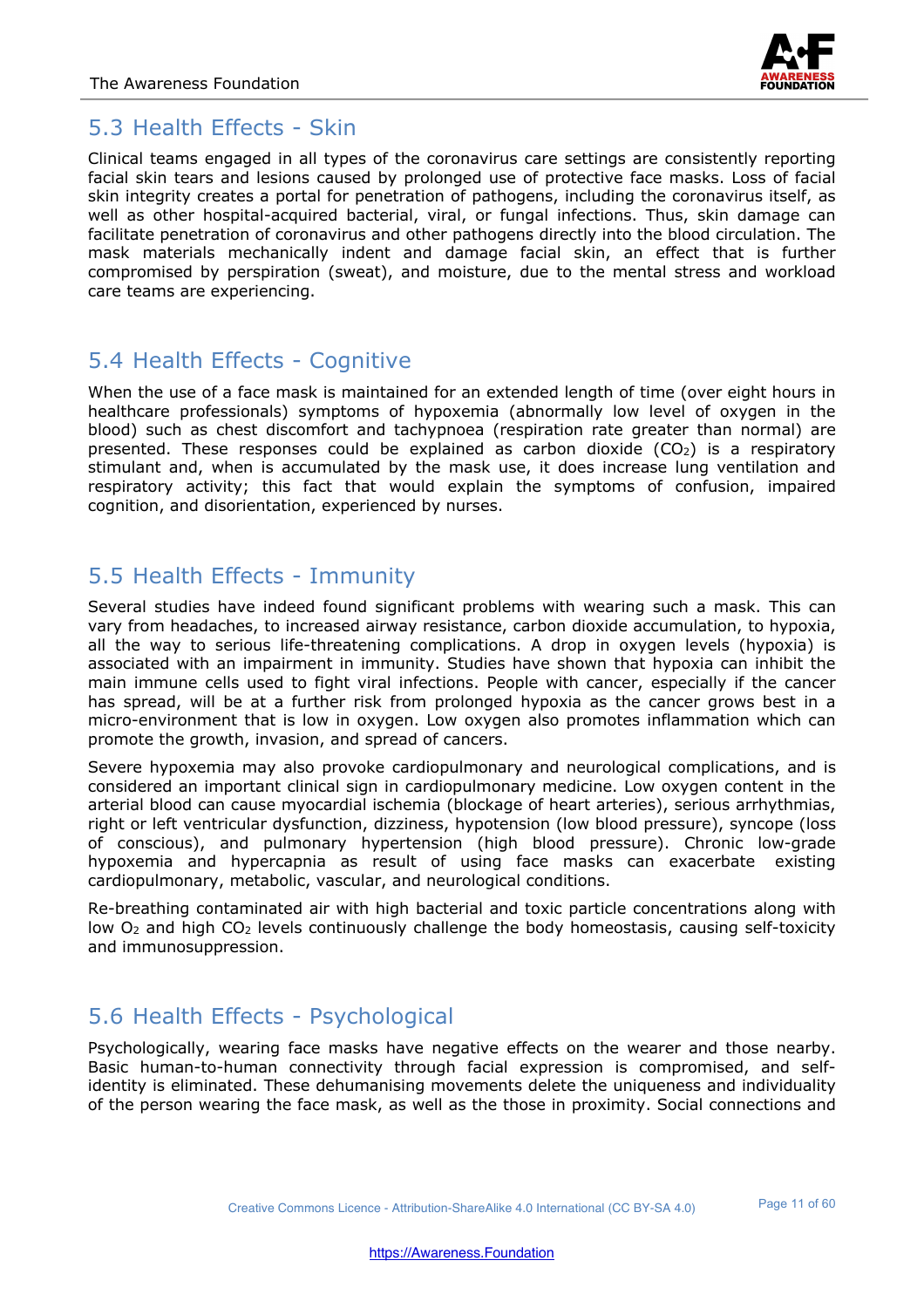

relationships are basic human needs, which are inherited in all people, whereas reduced human-to-human connections are associated with poor mental and physical health.

Poor social connections are closely related to isolation and loneliness, these are considered significant health-related risk factors. A meta-analysis of 91 studies of approximately 400,000 people, showed a 13% increased morality risk among people with low compared to high contact frequency. Another meta-analysis of 148 prospective studies (308,849 participants) found that poor social relationships were associated with 50% increased mortality risk. People who were socially isolated or felt lonely had 45% and 40% increased mortality risk, respectively.

#### 5.7 Long-term health consequences

Long-term practice of wearing face masks has a strong potential for devastating health consequences. Prolonged hypoxic and/or hypercapnic state compromises normal physiological and psychological balance, deteriorating health, and promotes the developing and progression of existing chronic diseases. For instance, ischemic heart disease caused by hypoxic damage to the myocardium is the most common form of cardiovascular disease and is a number one cause of death worldwide (44% of all non-communicable diseases) with 17.9 million deaths occurred in 2016. Chronic stress, along with hypoxic and hypercapnic conditions, knocks the body out of balance, and can cause headaches, fatigue, stomach issues, muscle tension, mood disturbances, insomnia, and accelerated ageing.

#### 5.8 Face mask and physiology alteration during exercise

Exercising with customised tight face masks induces a hypercapnic hypoxia environment (inadequate oxygen  $(O_2)$  and carbon dioxide  $(CO_2)$  exchange). This acidic environment, both at the alveolar and blood vessels level, induces numerous physiological alterations when exercising with face masks. Studies of obstructive sleep apnoea provide irrefutable evidence of hypercapnic hypoxemia affecting the postural stability, proprioception, altered gait velocities, and falls. Exercising with face masks might increase pathophysiological risks of underlying chronic disease, especially cardiovascular and metabolic risks.

#### 5.9 Toxic Masks

Professor Michael Braungart, director at the Hamburg Environmental Institute and co-founder of the world-renowned Cradle to Cradle environmental standard, has told Ecotextile News that mask wearers unwittingly run the risk of breathing in carcinogens, allergens and tiny synthetic microfibres by wearing both textile and non-woven surgical masks for long periods of time.

"What we are breathing through our mouth and nose is actually hazardous waste," said Professor Braungart, who ran preliminary tests on used surgical masks that found traces of chemicals such as the known carcinogen aniline as well as formaldehyde and optical brighteners – both heavily restricted on consumer goods by European and US authorities to minute parts per million concentrations.

Initial analytical tests by experts have now thrown into doubt the wisdom of whether people should be wearing certain types of masks for hours on end. Particularly schoolchildren, factory workers, and long-haul flyers who may be at a greater risk from the long-term damage to lungs through exposure to both restricted chemistry and micro-plastics. There is a potential risk of 'future' inflammatory/fibrotic lung diseases because we have been inhaling these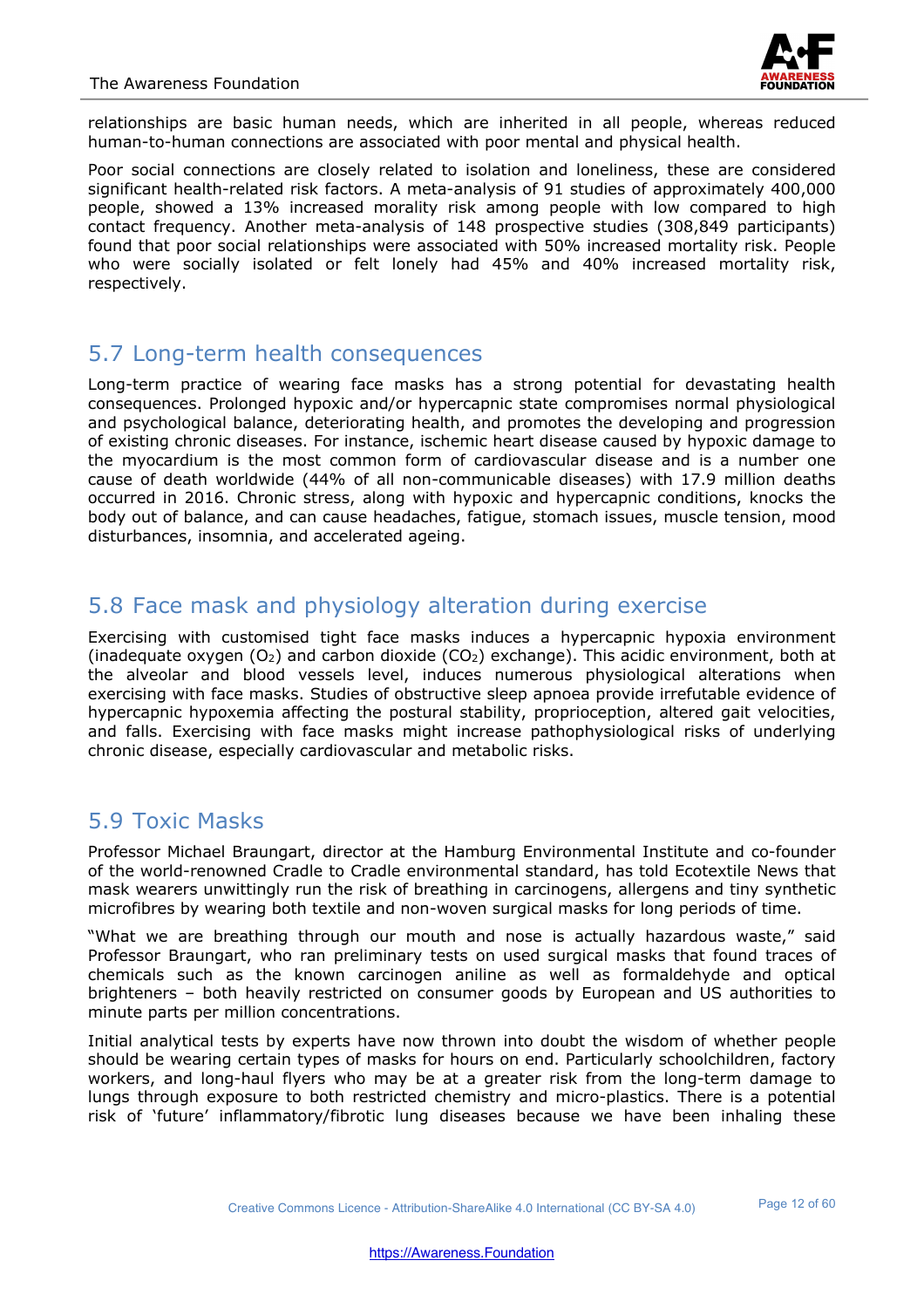

materials in the masks for over a year, with no end in sight. These substances might also be highly carcinogenic, not just for us as adults; we must be very concerned about the risks especially to our children since they depend on us as mentors and guides for their decisionmaking. It is our children that we are very concerned for.

#### 5.10 Microbial contamination

Bacteria are, on average, ten times the size of viruses, particularly coronaviruses, and have less penetration through masks. Therefore, at least part of the re-circulated flow of bacteria in aerosolised and droplet exhalation does not escape the vicinity of the oral and nasal environment. Bacteria and other microbes are not only retained in this space, but masks themselves are warm, moist repositories of these microbes. Laboratory testing of used masks from 20 train commuters revealed that 11 of the 20 masks tested contained over 100,000 bacterial colonies. Moulds and yeasts were also found. Three of the masks contained more than one million bacterial colonies.

The mechanism of pathology originating from masks is likely as follows: microbe-carrying droplets, trapped in masks, stay damp while the mask is worn; whereas without a mask, exhaled droplets and aerosol are known to dry quickly. In the continually damp environment of the mask, bacteria start to proliferate, are re-inhaled and then transferred throughout the body. Bacteria are exhaled through masks at an increasing rate over the time of use. Outward penetration of masks by bacteria is made worse by the plosive force of coughing, sneezing, and talking loudly. Scatter mechanics from the mesh of the mask and the resulting chaotic collisions of aerosolised droplets in turn produce a wider contaminated airspace outside the masked mouth than outside the unmasked mouth. Wearers of cloth masks had significantly higher influenza-like illnesses when compared to unmasked.

When oral bacteria gain access to blood and deep tissues, they may cause pneumonia, abscesses in lung tissue, subacute bacterial endocarditis (life-threatening inflammation of the inner lining of your heart's chambers and valves), sepsis and meningitis. It is important to consider that endocarditis can be a lifelong infection. Streptococcus pyogenes (Strep) bacteria has been observed for decades to cause irreversible fibrosis in heart tissue long after the bacteria were no longer found. This bacteria is known by many as "flesh- eating strep". Former Streptococcus infections that had seemingly resolved a long time ago may still be positive in an Antistreptolysin O test. For years afterwards, flares of toxins can be released in the body at times of stress or secondary infection, and cause debilitating symptoms.

## 5.11 Face Masks on Children

The results of the first German study on children and teenagers wearing mouth and nose coverings reveal 68% complain of wearing a mask. The average length of time the mask was worn varies greatly with age; it averaged 4.5 hours per day, and was much higher, especially among youth (13-18 years), averaging six hours. In 16,913 children (65.2%) it was reported that fabric masks were worn, followed by surgical masks.

Most common issues were:

- Irritability (60%),
- Headaches (53%),
- Difficulties concentrating (50%),
- $\bullet$  Sadness (49%),
- Reluctance to attend school (44%),
- Malaise (42%),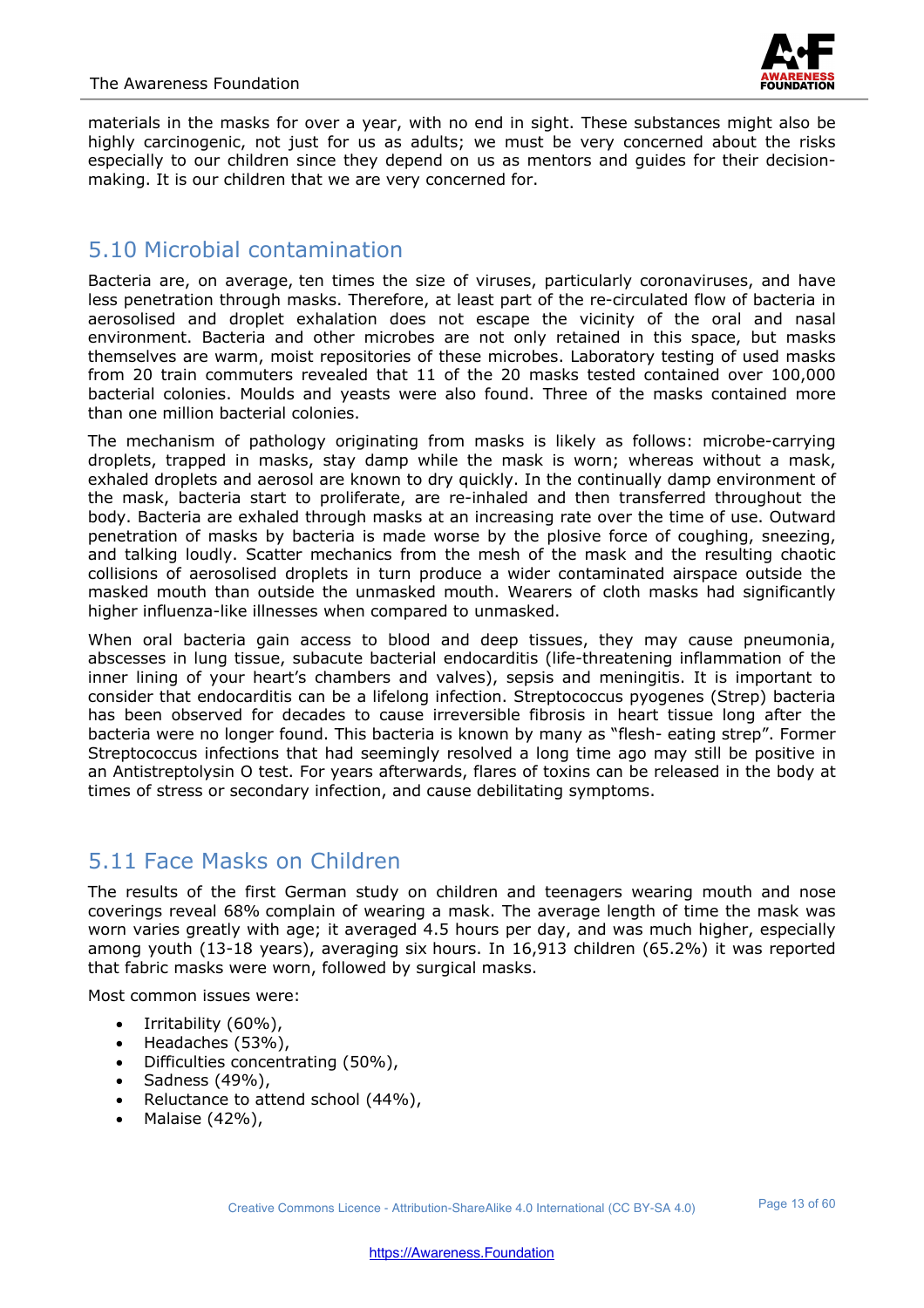

- Impaired learning (38%),
- Fatigue and drowsiness (37%).

Other physical symptoms included rashes and allergies around the mouth, syncope temporary loss of consciousness usually related to insufficient blood flow to the brain (20%), nausea (16.6%), hyperventilation (12%) fainting spells (2.2%).

In addition, 25% of the children had developed anxieties. Regarding the question as to whether children themselves complain about impairments caused by wearing the mask, 67.7% of the respondents answered yes for their children; 26% answered no. The question as to whether the respondents themselves observed an impairment of the child by wearing the mask was answered yes in 66.1%.

## 5.12 Children's Emotional Development

We've known for decades that children's emotional well-being depends in part on neurological development, which comes from watching faces and recognising emotions. How all this works isn't entirely clear, but as Catherine Herba and Mary Phillips at the London Institute of Psychiatry have explained, there is enough evidence to suggest that normal child development needs children to see people expressing their emotions.

With widespread masking, we may unintentionally be disadvantaging younger children from developing the necessary skills to discern emotions and the neurological changes that make it possible to distinguish one face from another.

For adults, the need to wear a mask can be inconvenient. For children it could be more serious. Masks disguise key cues in our expressions, making it harder to read someone's face, and there is growing evidence that this could be affecting child development. Child carers who wear masks while at work say it is difficult to establish a relationship of trust with children, because they have to conceal their mouths.

Elementary schools in Japan are reporting that masks are having adverse effects on their students, including more unruly behaviour as masks disrupt communication. Professor Masako Myowa says children between four and ten years old are developing the ability to empathise, to imagine what others think, and how to respond. Children normally have ample chances at school to put themselves in someone else's shoes, but masks in classrooms mean the opportunities are much scarcer now.

Changes in face recognition performance and alteration along the processing style of partially occluded faces could have significant effects on children's social interactions with their peers and their ability to form important relationships with educators. Previous research in adults has already demonstrated the detrimental effect of reduced face perception abilities on one's level of social confidence and quality of life.

This concludes the Executive Summary section of this report.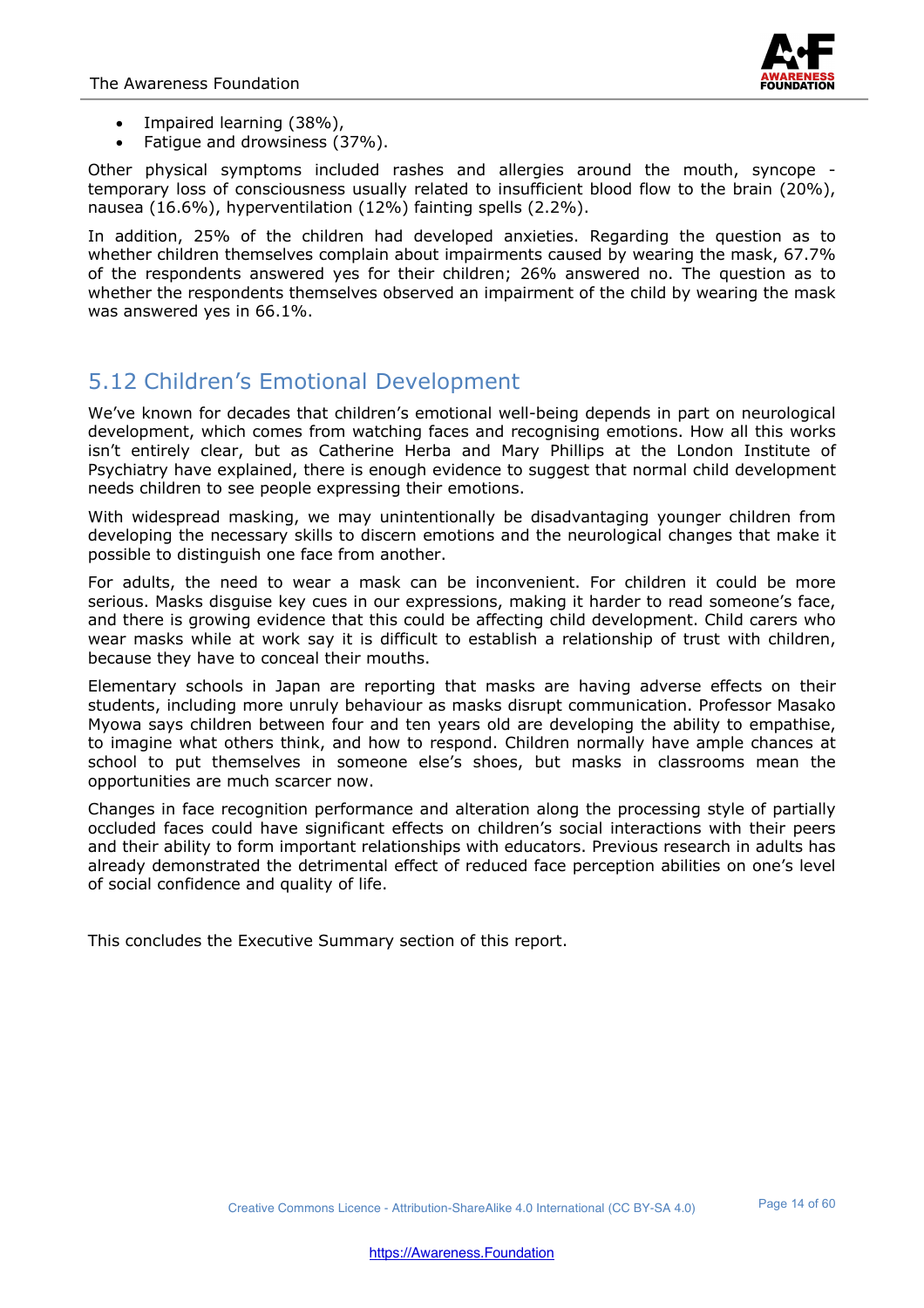

## 6 Carbon Dioxide Study

Normally, humans breathe in air that is approximately 20.95% oxygen, 78.09% nitrogen, 0.93% argon, and 0.04% (400 ppm) of carbon dioxide. Like  $CO<sub>2</sub>$ , oxygen also dissolves in the lungs and is transported to the blood via diffusion across the lung tissue (alveoli). Once in the blood, oxygen is carried throughout the body by the arteries, and is used in cell metabolism throughout the body.

Carbon dioxide is given off as a by-product of cell metabolism and is carried by the blood through the venous system (veins) to the lungs. Here it is exhaled. The concentration of  $CO<sub>2</sub>$  in each breath is  $\sim$ 3.8%, and the "average" person produces approximately two pounds of carbon dioxide each day. More CO2 is given off by strenuous activity.

Hypercapnia, hypercarbia, or hypercapnea, is the physiological term for the condition of, and the body's response to, excessive carbon dioxide. When  $CO<sub>2</sub>$  is breathed into the lungs, it dissolves in the water there, diffuses across the alveolar-capillary membrane, and enters the bloodstream. As it combines with water, it forms carbonic acid, making the blood acidic. So, CO2 in the bloodstream lowers the blood pH.

When CO<sub>2</sub> levels become excessive, a condition known as acidosis occurs. This is defined as the pH level of the blood becoming less than 7.35. The body maintains the balance mainly by using bicarbonate ions in the blood. As the body responds to neutralize this condition, an electrolyte imbalance – an increase of plasma chloride, potassium, calcium and sodium, can occur. In the blood stream,  $CO<sub>2</sub>$  concentration is also controlled by reversible reactions with two major blood components, plasma proteins and haemoglobin.

In addition, the body uses other specific mechanisms to compensate for the excess carbon dioxide. Breathing rate and breathing volume increase, the blood pressure increases, the heart rate increases, and kidney bicarbonate production (in order to buffer the effects of blood acidosis), occur. Blood vessels in the extremities constrict, restricting blood flow to these body parts. At the same time, arteries in the brain, spinal cord, and heart dilate, so that more blood flow is diverted to maintain the function of these critical organs.

When there is exposure to very high levels of  $CO<sub>2</sub>$ , in excess of 5% (50,000 ppm), the body's compensatory mechanisms can become overwhelmed, and the central nervous system (brain and spinal cord) functions are depressed, then fail. Death soon follows.

Hyperventilation (rapid breathing) can cause too little  $CO<sub>2</sub>$  and result in alkalosis (pH blood becomes elevated). People at high altitudes that are not acclimated (pilots without supplemental oxygen, travellers to high altitudes), because there is less available oxygen to breathe (lower partial pressure of oxygen because the air is "thinner"), can become unconscious due to lack of oxygen without ever having a sensation of "air hunger".

Fortunately, during the past decade, great strides have been made in developing accurate, rugged, and dependable carbon dioxide sensors at a reasonable cost. These sensors can now be part of a multi-gas monitor, such as those used for confined space entry, be a single gas monitor that is hand-held or worn by the worker, or be installed in a production area to detect high levels of CO<sub>2</sub>. Industry has embraced this technology, using them as a routine part of production work, and trained workers to use them.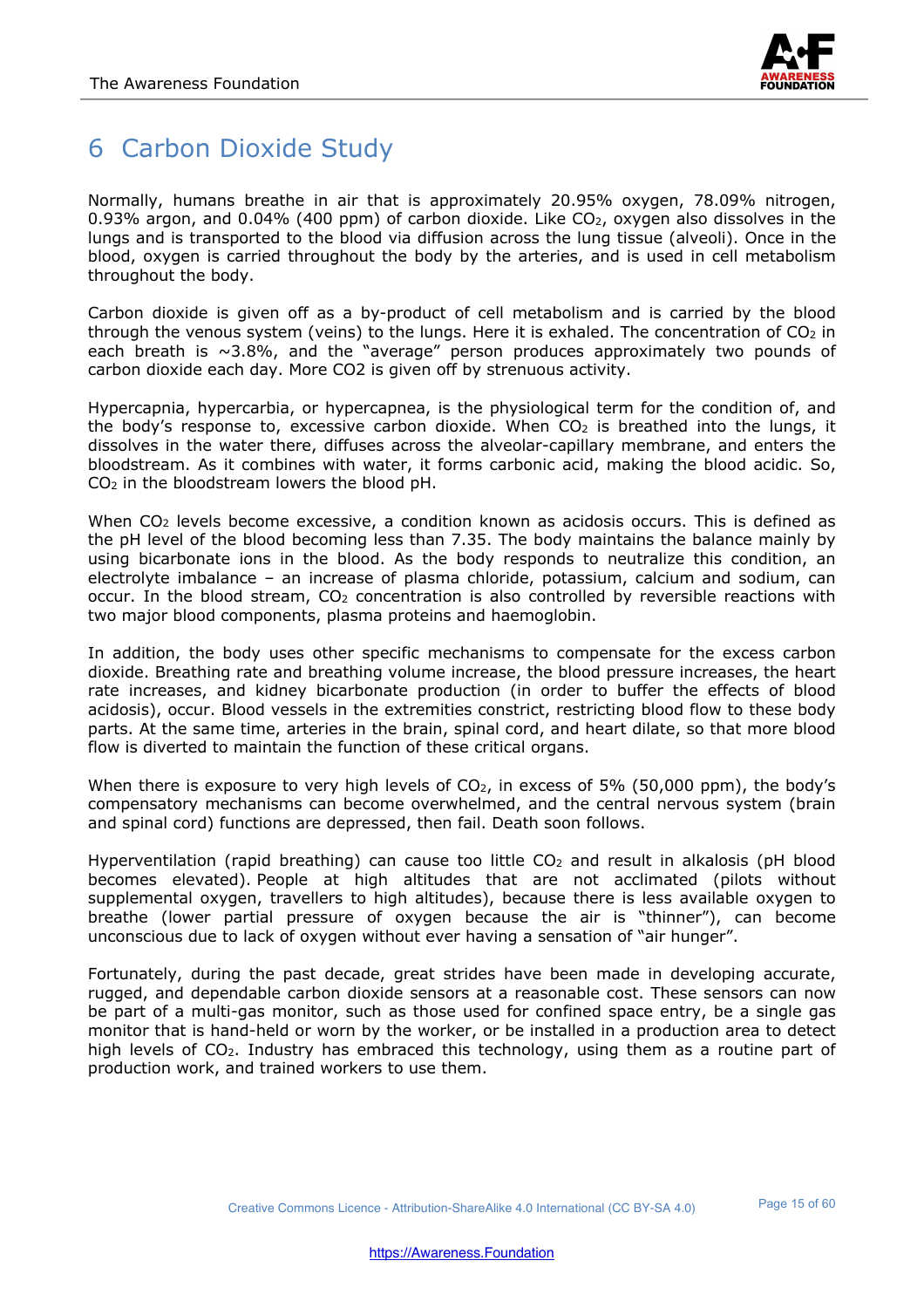Studies by NIOSH in 1976 dispelled the myth that carbon dioxide is an asphyxiant gas and only causes adverse health effects when it displaces oxygen. Symptoms of overexposure by inhalation include dizziness, headache, nausea, rapid breathing, shortness of breath, deeper breathing, increased heart rate (tachycardia), eye and extremity twitching, cardiac arrhythmia, memory disturbances, lack of concentration, visual and hearing disturbances (including photophobia (abnormal intolerance to visual perception of light.), blurred vision, transient blindness, hearing loss and ringing in the ears), sweating, restlessness, vomiting, shaking, confusion, flushed skin, panic, parathesis (a sensation of numbness in the extremities), disorientation, convulsions, unconsciousness, coma, and death.

| CO2 Concentration                      | <b>Duration</b>        | Physiological Impact/Health Effect                                                                                          |
|----------------------------------------|------------------------|-----------------------------------------------------------------------------------------------------------------------------|
| 1,000 ppm                              | Less than<br>21/2 hrs. | Impairs judgment, decision-making ability, and thinking<br>skills on a short-term basis, even for healthy individuals.      |
| $\vert$ 2,500 ppm                      | Less than<br>21/2 hrs. | Many individuals are rendered cognitively marginal or<br>dysfunctional.                                                     |
| $5,000$ ppm with<br>20.9% oxygen       |                        | Headache, lethargy, mental slowness, emotional irritation,<br>and sleep disruption.                                         |
| 6%                                     | $1-2$ mins.            | Hearing and visual disturbances                                                                                             |
| 7% (70,000 ppm)<br>with 20.9% oxygen   | 5 mins.                | lDeath                                                                                                                      |
| 10% to 15%                             |                        | Dizziness, drowsiness, severe muscle twitching,<br>unconsciousness and death within a few minutes.                          |
| 17% to 30%                             | Within 1 min.          | Loss of controlled and purposeful activity,<br>unconsciousness, coma, convulsions, and death                                |
| 30% carbon dioxide,<br>with 70% oxygen | 30 secs.               | Unconsciousness, with some subjects having seizures that<br>were characterised as decerebrate (no cerebral<br>functioning). |

**Table 1: Carbon Dioxide Levels and Impact**

Even though oxygen is necessary to carry out cell functions, it is not the lack of oxygen that stimulates breathing. Breathing is stimulated by an excess of CO2. If an individual breathes too slowly (bradypnea), does not breathe deeply enough, (dyspnea), or is exposed to excessive  $CO<sub>2</sub>$  levels, too much  $CO<sub>2</sub>$  can build up. This causes increased breathing and the other physiological responses discussed above.

Concentrated CO2 conditions impact most living organisms. Plant roots can actually be suffocated, which stops the uptake of nutrients and kills the plants.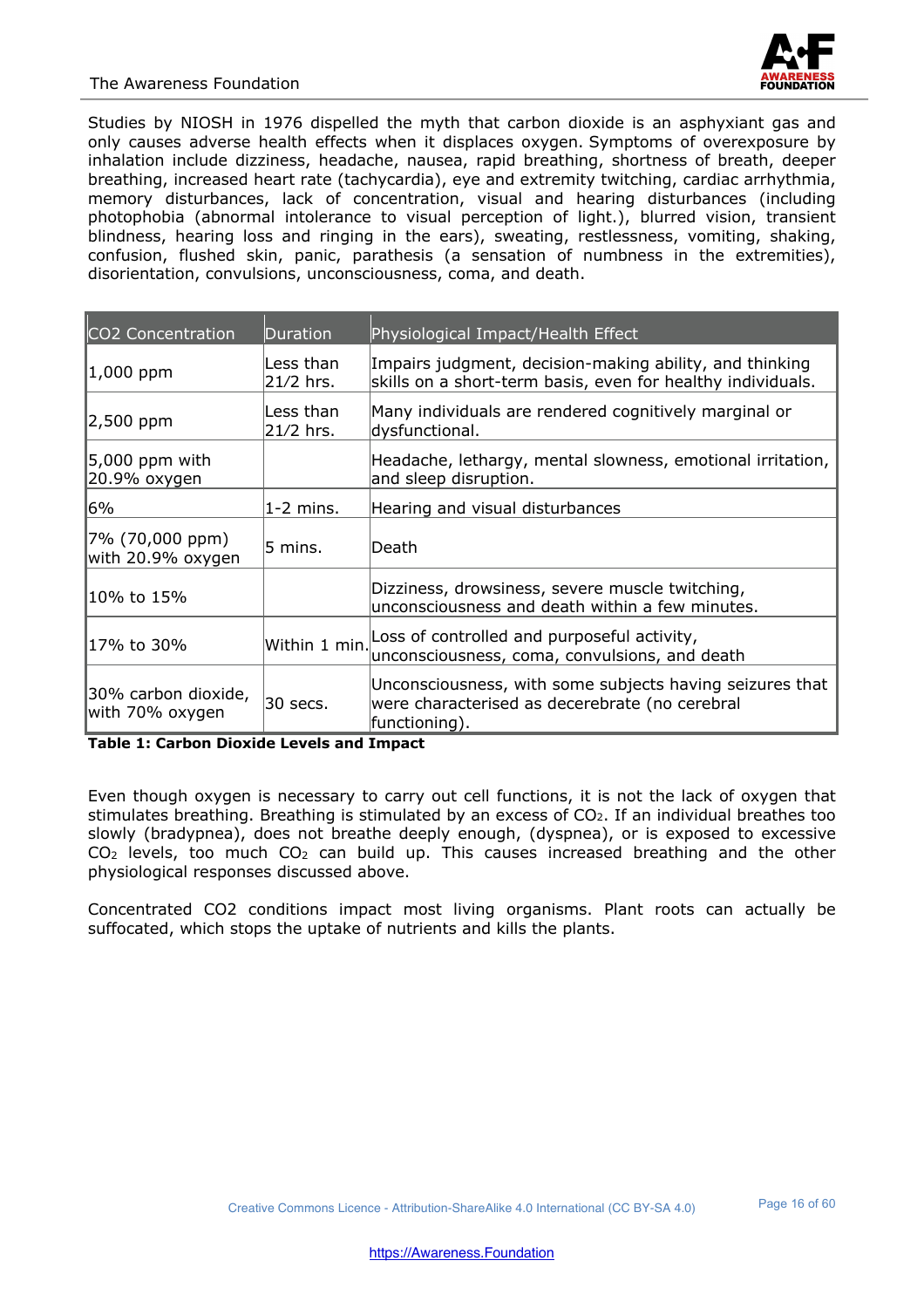

## 7 What is a Face Mask?

Face masks are part of non-pharmaceutical interventions providing some breathing barrier to the mouth and nose that have been utilised for reducing the transmission of respiratory pathogens.

Face masks can be medical and non-medical, where two types of the medical masks are primarily used by healthcare workers. The first type, considered in this document, is National Institute for Occupational Safety and Health (NIOSH)-certified N95 mask, a filtering facepiece respirator, and the second type is a surgical mask.

The designed and intended uses of N95 and surgical masks are different in the type of protection they potentially provide. The N95's are typically composed of filter media and seal tightly to the face of the wearer, whereas surgical masks are generally loose fitting and may or may not contain filtering media.

The N95's are designed to reduce the wearer's inhalation exposure to infectious and harmful particles from the environment such as dust particulates. In contrast, surgical masks are designed to provide a barrier protection against splash, spittle and other body fluids to spray from the wearer (such as surgeon) to the sterile environment (patient during operation) for reducing the risk of contamination.

The third type of face masks are the non-medical cloth or fabric masks. The non-medical face masks are made from a variety of woven and non-woven materials such as Polypropylene, Cotton, Polyester, Cellulose, Gauze, Wool and Silk. Although non-medical cloth or fabric face masks are neither a medical device nor personal protective equipment, some standards have been developed by the French Standardisation Association (AFNOR Group) to define a minimum performance for filtration and breathability capacity. There is no advice from the British government on any standards for cloth/fabric coverings. This lack of standards does indicate that the wearing of some sort of face covering is in fact the goal of the mandatory face mask diktat, rather than ensuring the wearer is protected from a virus.

The physical properties of medical and non-medical face masks suggest that face masks are ineffective to block viral particles due to their difference in scales. According to the current knowledge, the virus SARS-CoV-2 has a diameter of 60 nm to 140 nm (nanometres - billionth of a metre), while medical and non-medical face masks' thread diameter ranges from 55 µm to 440 µm (micrometres - one millionth of a metre), which is more than 1,000 times larger. Due to the difference in sizes between SARS-CoV-2 diameter and face masks thread diameter (the virus is 1,000 times smaller), SARS-CoV-2 can easily pass through any face mask. In addition, the efficiency filtration rate of face masks is poor, ranging from 0.7% in non-surgical, cotton gauze woven mask to 26% in cotton material. With respect to surgical and N95 medical face masks, the efficiency filtration rate falls to 15% and 58% respectively, when even small gap between the mask and the face exists.

The issues of the general public wearing face masks is well known. These including selfcontamination due to hand practice or non-replaced when the mask is wet, soiled, or damaged, development of facial skin lesions, irritant dermatitis or worsening acne and psychological discomfort. Vulnerable populations such as people with mental health disorders, developmental disabilities, hearing problems, those living in hot and humid environments, children and patients with respiratory conditions are at significant health risk for complications and harm.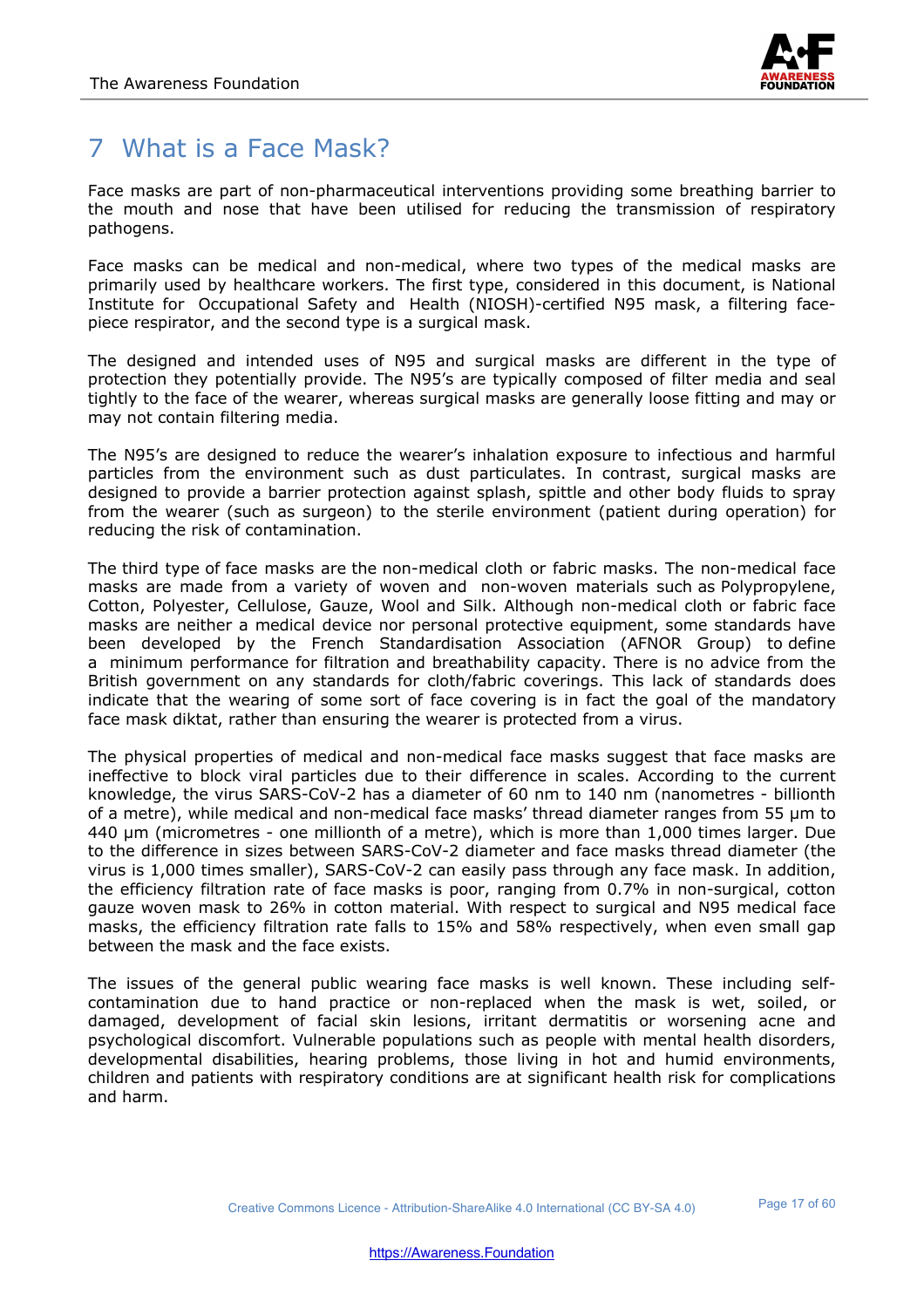

Wearing face mask mechanically restricts breathing by increasing the resistance of air movement during both inhalation and exhalation process. Although, intermittent (several times a week) and repetitive (10–15 breaths for 2–4 sets) increase in respiration resistance may be adaptive for strengthening respiratory muscles, prolonged and continuous effect of wearing face mask is maladaptive and could be detrimental for health.

A variety of politicians and senior medical advisors have advocated that the general population wear masks in a number of different situations. Different requirements for mandatory mask wearing differs from region to region and country to country. There is no single standard for the wearing of masks or the type of mask to be worn.

There is also no advice on the disposal of worn masks. Given that this is a supposed dangerous and highly contagious virus, the lack of advice on the correct and safe disposal of masks is readily noticeable.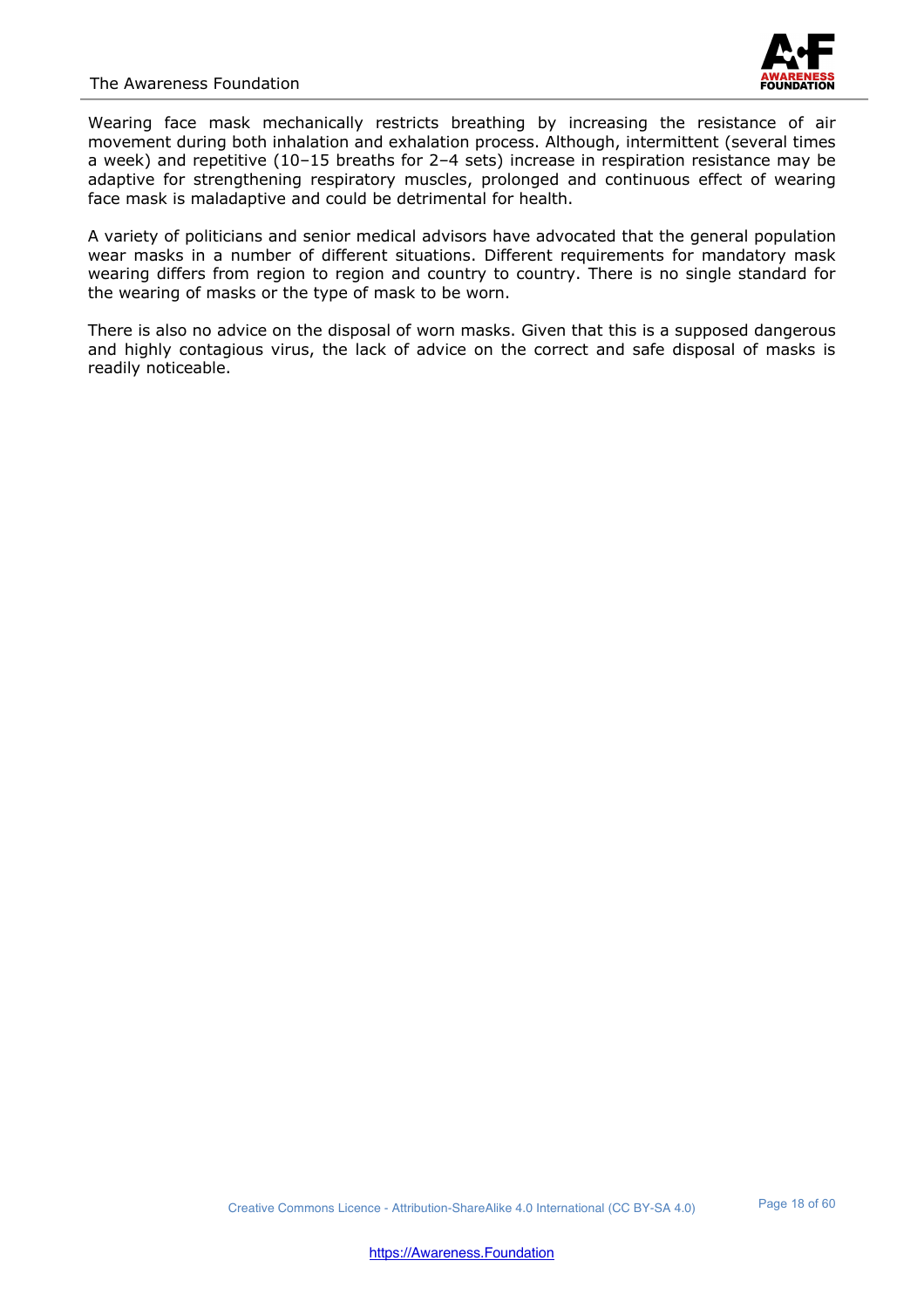

## 8 Face Mask Toxic Materials

There is very little mention or questioning of what goes into the manufacture of face masks. Most people rely on governmental organisations to ensure that they are safe to use, ensuring the public are not put at risk by personal protective equipment. Unfortunately, the evidence shown below tells a different story.

## 8.1 Chemical Cocktail

In the Ecotextile News article ( https://www.ecotextile.com/) "Exclusive: Chemical cocktail found in face masks", the reporter John Mowbray shows the evidence collated and collected by top German scientists have found that wearing certain types of face masks for long periods of time, could result in potentially hazardous chemicals and harmful micro-plastics being inhaled deep into human lungs.

Professor Michael Braungart, director at the Hamburg Environmental Institute and co-founder of the world-renowned Cradle to Cradle environmental standard has told Ecotextile News, that mask wearers unwittingly run the risk of breathing in carcinogens, allergens and tiny synthetic microfibres by wearing both textile and non-woven surgical masks for long periods of time.

His recent findings have been backed up by another leading industry textile chemist Dr. Dieter Sedlak, managing director and co-founder of Modern Testing Services Augsburg, Germany in partnership with Modern Testing Services Global, Hong Kong, who found elevated concentrations of hazardous fluorocarbons, formaldehyde and other potentially carcinogenic substances on surgical face masks: "I can say 100 per cent that I have similar concerns to Prof. Braungart." Said Dr. Sedlak.

Initial analytical tests by both of these experts have now thrown into doubt the wisdom of whether people should be wearing certain types of masks for hours on end. Particularly school children, factory workers and long-haul flyers who may be at a greater risk from the long-term damage to lungs through exposure to both restricted chemistry and micro-plastics.

"What we are breathing through our mouth and nose is actually hazardous waste," said Professor Braungart, who ran preliminary tests on used surgical masks that found traces of chemicals such as the known carcinogen aniline as well as formaldehyde and optical brighteners – both heavily restricted on consumer goods by European and US authorities to minute parts per million concentrations.

Separate studies by Dr. Sedlak have also shown the presence of compounds such as 2 butanone oxime (carcinogenic), blocked diisocyanates used as cross linkers for perfluorocarbons (PFCs) on face masks. Used in the textile sector as oil and water repellents on fabrics, by-products of PFCs are known to be bio-persistent and their use is heavily restricted by authorities in Europe and the USA. Last year, a group of US scientists called for all per- and poly-fluorinated substances (PFAS) to be treated as one single class of chemistry and said they should be avoided for non-essential uses due to their hazardous toxicological and eco-toxicological profile.

"Honestly, I had not expected PFC's would be found in a surgical mask, but we have special routine methods in our labs to detect these chemicals easily and can immediately identify them. This is a big issue," explained Dr. Sedlak.

"It seems this had been deliberately applied as a fluid repellent – it would work to repel the virus in an aerosol droplet format – but PFC on your face, on your nose, on the mucus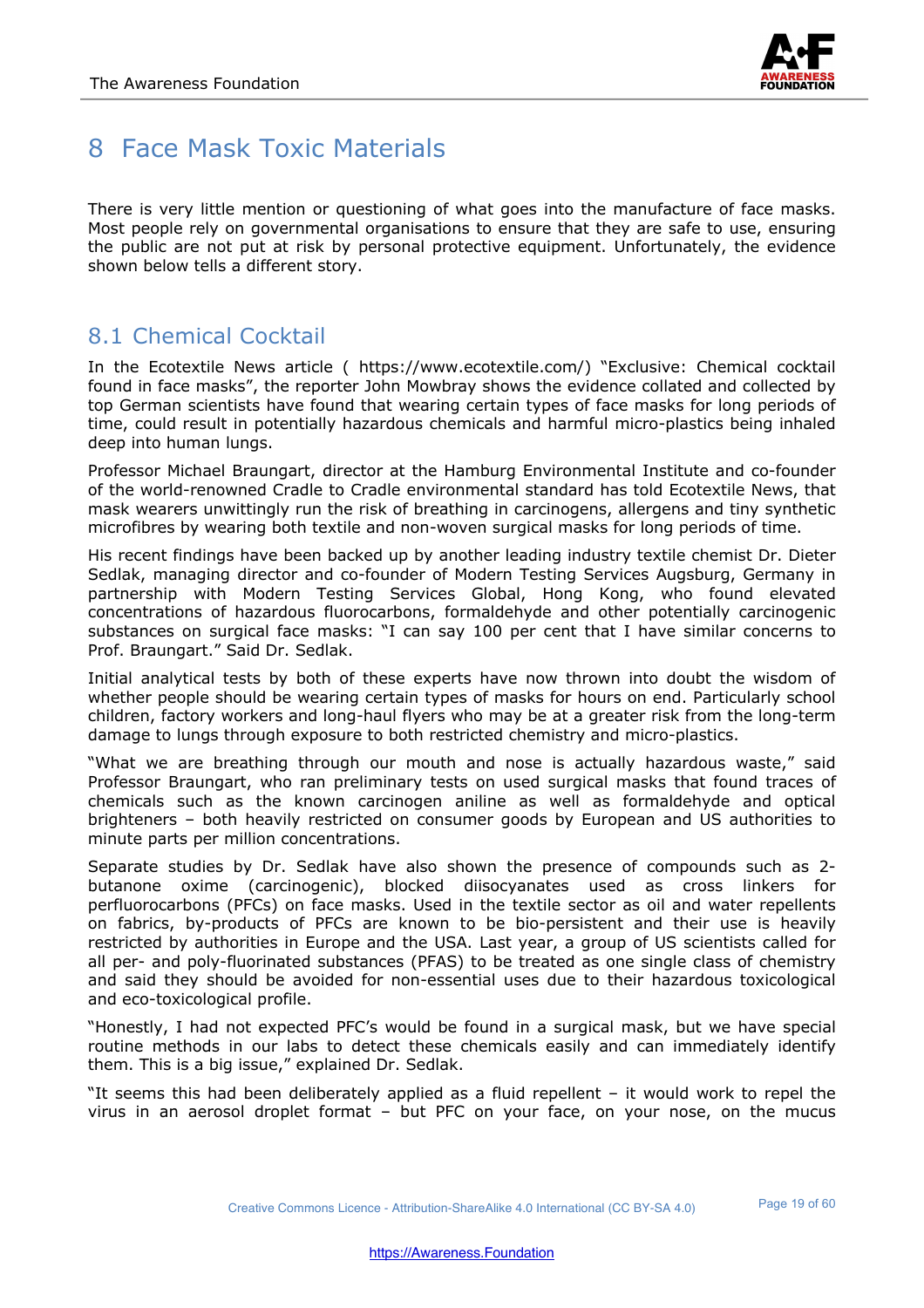

membranes, or on the eyes is not good." Along with PFCs, he also detected compounds such as formaldehyde and acetaldehyde whereas a GCMS chromatogram showed "100s of peaks from other contaminants." (Gas chromatography–mass spectrometry is an analytical method that combines the features of gas-chromatography and mass spectrometry to identify different substances within a test sample).

#### 8.2 Microfibre concern

Like Sedlak, Braungart noted that surgical masks have been designed to be worn for very specific purposes such as by clinicians or for a short period of time before being discarded. They are not designed to be crumpled up in people's pockets where the "friction and damp environment promotes both fibre abrasion and encourages bacterial colonisation over time," he said.

This abrasion can, he says, cause the release of tiny micro-plastics as the polypropylene fibres break down from mechanical wear and tear, finding in tests that some masks shed microfibres classed as hazardous 'dust' by the German Social Accident Insurance (DGUV). Fibres of this type of geometry that meet this dust standard are also referred to as 'WHO fibres' after earlier work by the World Health Organisation on asbestos.

According to the Agency for Toxic Substances and Disease Registry (ATSDR), asbestos, or in this case asbestos-like fibres, are classed as a dangerous substance that should be avoided. Breathing in these fibres can cause cancerous and non-cancerous diseases.

#### 8.3 Asbestos or asbestos-like fibre related diseases

Breathing asbestos or asbestos-like fibres can cause tiny fibres to get stuck in the lungs and irritate lung tissues.

Scientific studies have shown that the following non-cancer diseases can be caused by breathing these fibres:

Asbestosis is scarring in the lungs caused by breathing asbestos or asbestos type fibres. Oxygen and carbon dioxide do not pass in and out of scarred lungs easily, so breathing becomes harder. Asbestosis usually occurs in people who have had very high exposures over a long time, but years may pass before any symptoms appear.

Pleural disease is a non-cancerous lung condition that causes changes in the membrane surrounding the lungs and chest cavity (pleura). The membrane may become thicker throughout (diffuse pleural thickening) or in isolated areas (pleural plaques), or fluid may build up around the lungs (known as a pleural effusion). Not everyone with pleural disease will have problems breathing, but some may have less efficient lung function.

#### 8.4 Asbestos or asbestos-like fibre exposure also increases the risk of developing certain cancers

Lung cancer is a malignant tumour that invades and blocks the lung's air passages. Smoking tobacco combined with asbestos or asbestos-like fibre exposure greatly increases the chance of developing lung cancer.

Mesothelioma, is a rare cancer of the membrane that covers the lungs and chest cavity (pleura), the membrane lining the abdominal cavity (peritoneum), or membranes surrounding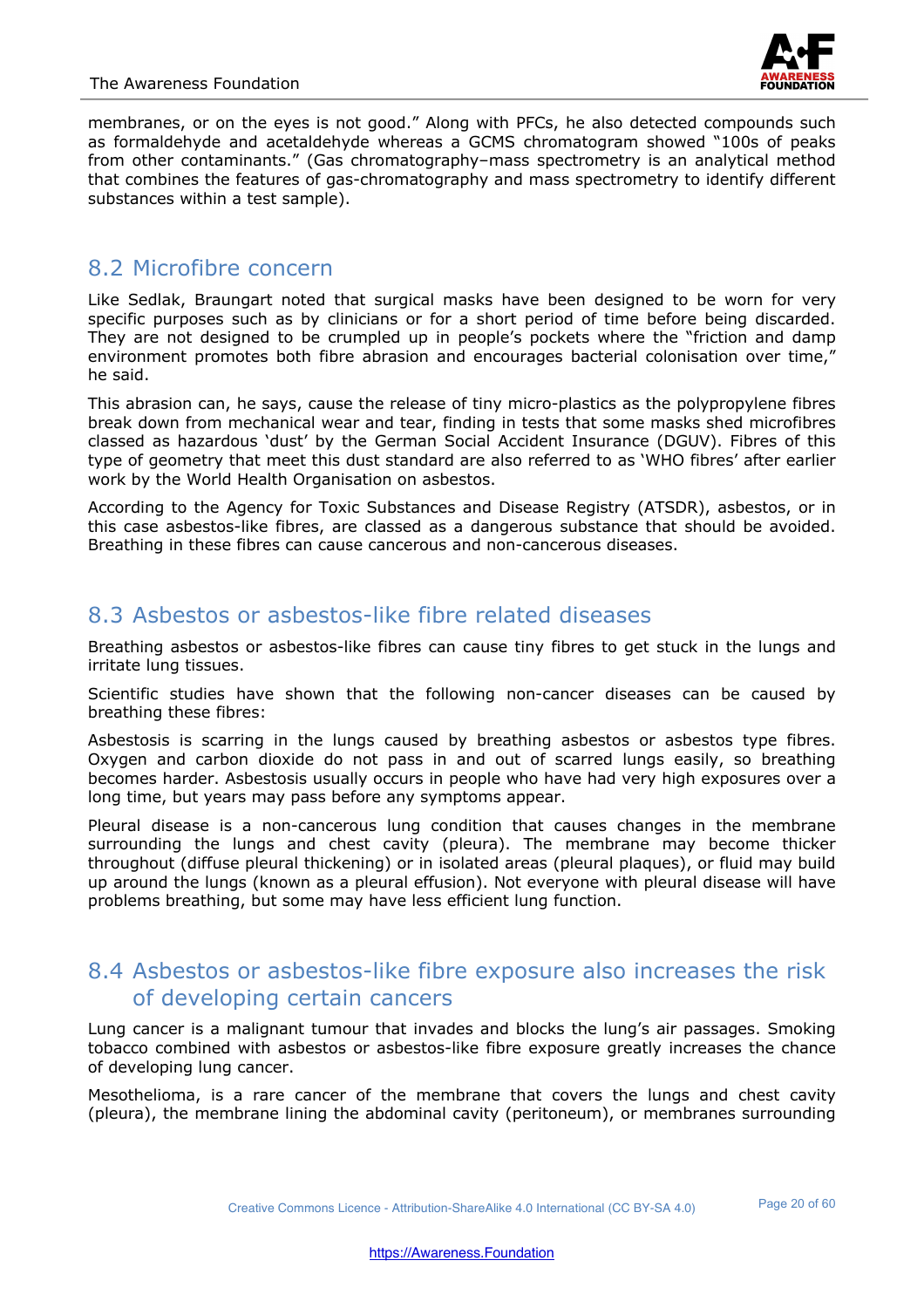

other internal organs. Signs of mesothelioma may not appear until 30 to 40 years after exposure to asbestos or asbestos-like fibres.

In addition to lung cancer and mesothelioma, asbestos or asbestos-like fibres exposure can also cause cancer of the larynx and ovary. Current evidence also suggests fibre exposure may cause cancer of the pharynx, stomach, and colorectum.

#### 8.5 Potential litigation risks?

One unforeseen problem for those mandating the continued and long-term wearing of face masks, such as governments, councils, medical professionals, and businesses, is the potential for future litigation, if they are proven to have any long-term adverse impacts on human health, especially since long-term studies have yet to be undertaken.

Those who have taken upon it themselves to mandate masks, should be wary of the coming backlash, as some chemicals and fibres may have long-term effects and that possibly opens the floodgates of personal injury claims against governments, businesses, institutions, and individuals at some stage in the future.

#### 8.6 The dangers of masks - American Institute of Economic Research

In the article, 'The Dangers of Masks', reporter Paul E Alexander covers the issue of potential danger of the chlorine, polyester, and micro-plastic components of the face masks (surgical principally, but any of the mass-produced masks) that have become part of everyone's daily lives due to the COVID-19 pandemic.

Emergent reports, albeit nascent and anecdotal but nevertheless vitally important (and will be clarified and defined in time) regarding the manufacture of masks, where, "many of them (face masks) are made of polyester, so you have a micro-plastic problem, many of the face masks would contain polyester with chlorine compounds. If I have the mask in front of my face, then of course I inhale the micro-plastic directly and these substances are much more toxic than if you swallow them, as they get directly into the nervous system." There are also reports of toxic mould, fungi, and bacteria that can pose a significant threat to the immune system by potentially weakening it.

Of particular concern to us is the recent report of breathing in synthetic fibres in the face masks. This is of serious concern. "Loose particulate was seen on each type of mask. Also, tight and loose fibres were seen on each type of mask. If every foreign particle and every fibre in every face mask is always secure and not detachable by airflow, then there should be no risk of inhalation of such particles and fibre. However, if even a small portion of mask fibres are detachable by inspiratory airflow, or if there is debris in mask manufacture or packaging or handling, then there is the possibility of not only entry of foreign material to the airways, but also entry to deep lung tissue, and potential pathological consequences of foreign bodies in the lungs."

Reports are that "Graphene is a strong, very thin material that is used in fabrication, but it can be harmful to lungs when inhaled and can cause long-term health problems." We argue that there is a risk of potential 'future' inflammatory/fibrotic lung diseases, because the public are inhaling these mask materials for over a year with more potential time for the wearing of masks to come and no end in sight. These substances might also be highly carcinogenic. Not just for us as adults but we must be very concerned about the risks especially to our children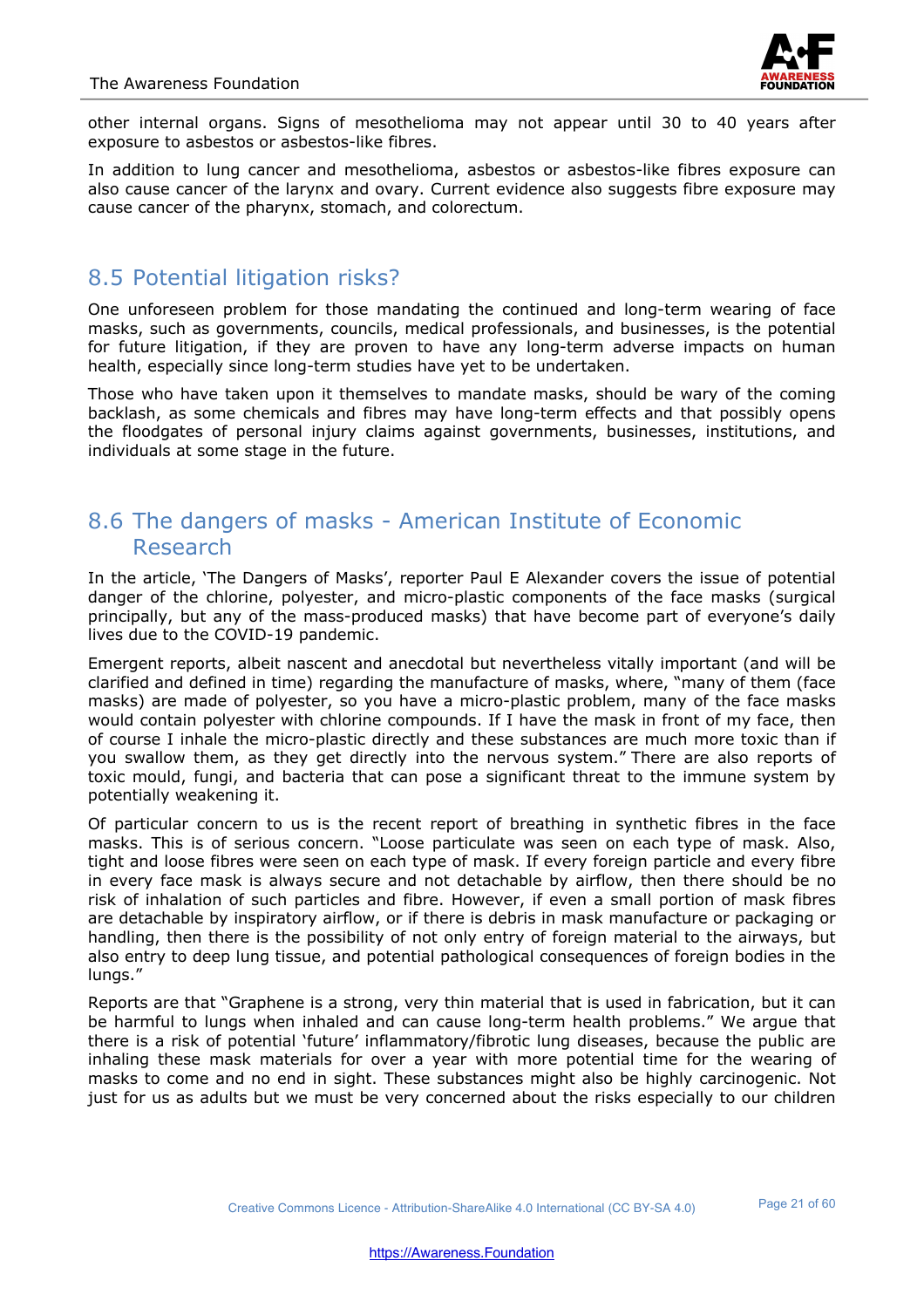

since they depend on us as mentors and guides for their decision-making. It is our children that we are very concerned for.

#### 8.7 Masks, false safety and real dangers:Friable mask particulate and lung vulnerability - Primary Doctor Medical Journal (Part 1)

In this paper, the authors, Boris Borovoy, Colleen Huber, Q Makeetai, make the following observations about masks. Optimal oxygen intake in humans has been calculated in the absence of any obstruction to the airways. The US Occupational Safety and Health Administration (OSHA) has determined that the optimal range of oxygen in the air for humans is between 19.5 and 23.5%. In previous times, before the COVID-19 era, OSHA required that any human-occupied airspace where oxygen measured less than 19.5% to be labelled as "not safe for workers." The percentage of oxygen inside a masked airspace generally measures 17.4% within several seconds of wearing.

Both lower ambient oxygen and increased ambient carbon dioxide stimulates ventilation, as the body quickly and steadfastly attempts to acquire more oxygen. As a compensatory mechanism, inspiratory flow is measurably higher in mask-wearers than in controls. The question then arises: If inspiratory flow is increased over normal while wearing a mask, is every fibre attached to one's face mask secure enough not to be inhaled into the lungs of the mask-wearer?

Inhaled cotton fibres have been shown to cause subpleural ground glass opacities (hazy patches on the lung sub-surface), at the surface of the visceral pleura (covers the surface of each lung), as well as centrilobular and peribronchovascular interstitial thickening, as well as fibrous thickening of peribronchiolar interstitium (connective tissue sheath that encloses the bronchi, pulmonary arteries, and lymphatic vessels).

Disposable surgical face masks are made of synthetic fibres, including polymers such as polypropylene, polyurethane, polyacrylonitrile, polystyrene, polycarbonate, polyethylene, or polyester. There is an inner layer of soft fibres and a middle layer, which is a melt-blown filter, as well as a water-resistant outer layer of non-woven fibres. This study shows FT-IR spectra (technique used to obtain an infrared spectrum of absorption or emission of a solid) of the degrading fibres of disposable masks. It found that disposable face masks could be emerging as a new source of micro-plastic fibres, as they can degrade/fragment or break down into smaller size/pieces.

Research on synthetic fibres has shown a correlation between the inhalation of synthetic fibres and various bronchopulmonary diseases, such as asthma, alveolitis, chronic bronchitis, bronchiectasis, fibrosis, spontaneous pneumothorax, and chronic pneumonia. Pulmonary fibrosis is among the worst diseases that can be suffered or witnessed. It kills exceedingly slowly, by ever-thickening matrix formation, a kind of scar tissue, obstructing the alveoli and reducing their air exchange. The illness worsens slowly over time, and suffocates the victim very gradually. Nothing is available to the sufferer from conventional medicine.

Inhaled particles, particularly nanoparticles, can begin the process of pulmonary fibrosis by forming free radicals such as superoxide anions. The resulting oxidative stress promotes inflammatory responses and surface reactivity. Particles of nanometre to micrometre size have been implicated as causative agents in pulmonary fibrosis. Airborne inhaled nano-size particles are especially dangerous for the lungs, but are small enough to undergo transcytosis (process whereby macromolecules are transported across the interior of a cell) across epithelial and endothelial cells to enter blood and lymph, reaching the cardiovascular system, spleen, bone marrow, and have been observed to travel along axons and dendrites of the central nervous system and ganglia, a phenomenon that has been known for decades.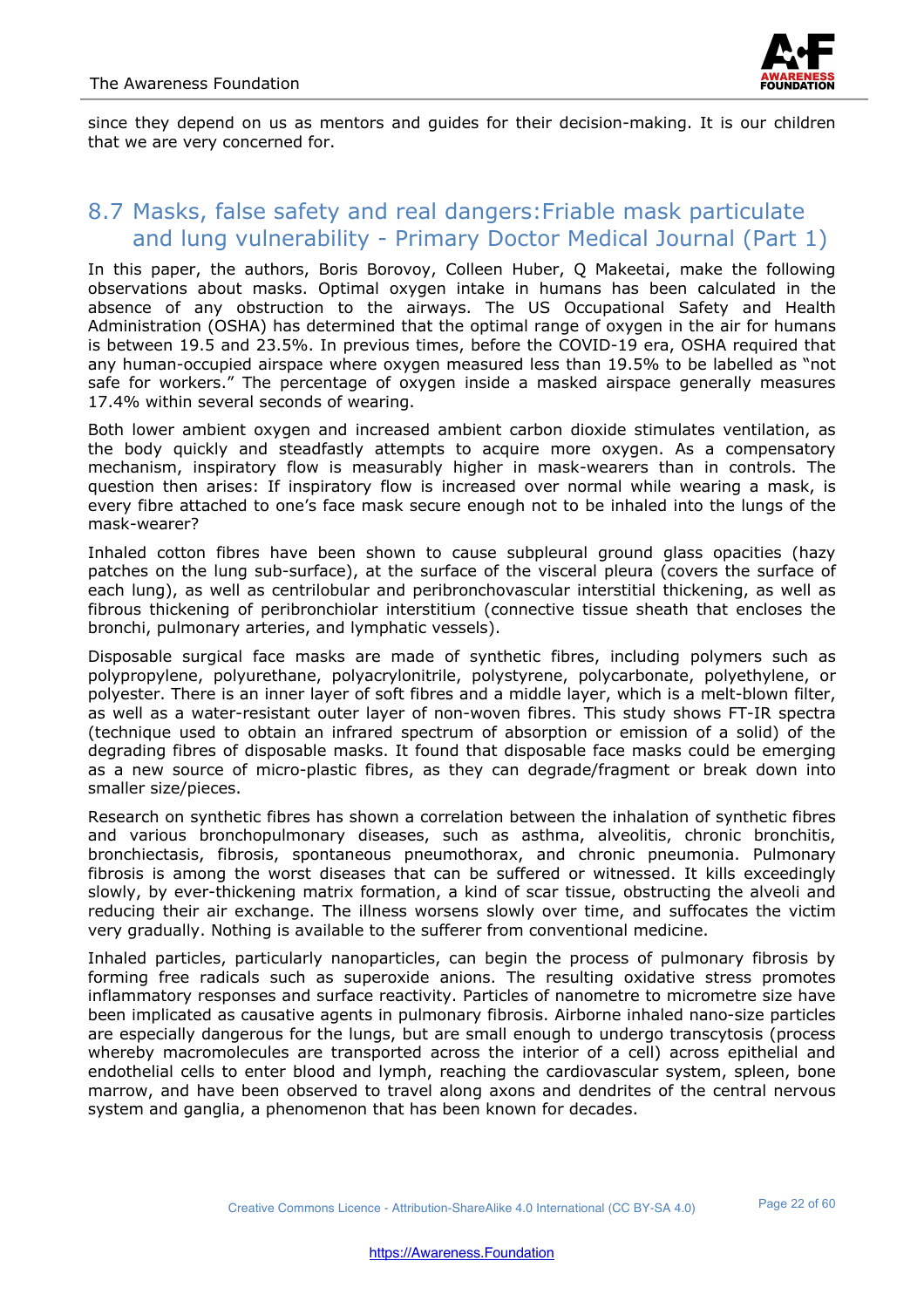

## 9 Face Mask Health Effects

There are some that argue that wearing a mask has no negative health effects, whilst others list a catalogue of issues. We are not going to look at those that espouse no harm in this document. We will be looking at the health issues with wearing a mask in general and the direct issues for children in particular.

The potential harms and risks of wearing face masks are clearly documented. These include self-contamination due to hand practice or non-replacement when the mask is wet, soiled or damaged, development of facial skin lesions, irritant dermatitis or worsening acne and psychological discomfort. Vulnerable populations such as people with mental health disorders, developmental disabilities, hearing problems, those living in hot and humid environments, children and patients with respiratory conditions are at significant health risk for complications and harm.

Due to the significant nature of this section of the report, it has been broken into sections of the body to enable the reader to readily digest the amount of information shown below.

#### 9.1 Health Effects - Teeth, Gums and Mouth Issues

This section of the report covers the health issues that affect the mouth.

In the UK national newspaper The Sun, ran an article outlining the concerns from dentists. Dr. Rob Ramondi, dentist and co-founder of One Manhattan Dental in the US, said around 50 per cent of his patients are being impacted by the use of face masks. He said: "We're seeing inflammation in people's gums that have been healthy forever, and cavities in people who have never had them before."

Doctor Marc Sclafan, also from the practice, said the issues are caused by mask wearers breathing out of their mouths more than their nose. Dr. Sclafan said this can cause a dry mouth, which leads to a decrease in saliva  $-$  and saliva is what fights the bacteria and cleanses your teeth. He added that people are also drinking less water because they are wearing masks which is leading to dehydration. Dr. Scalfani however added that more patients are coming into the surgery as they are concerned about bad breath.

Saliva works to neutralise acid in the mouth reducing these problems. It appears that most people when wearing masks breathe through their mouths as opposed to their noses, and this results in reduced saliva production and dry mouth, which becomes problematic as saliva is protective against tooth decay and gum disease. This in combination with our tendency to drink less water whilst masked up leads to dehydration.

In an interview with CNS News, a dentist from Raleigh, North Carolina, Justin Russo explained "The bacteria in your mouth will have a more fertile breeding ground, you'll be more likely to have tooth decay, you'll smell bad breath, those sorts of things." What's more, the stress of dealing with the mask and coronavirus can prompt people to grind and clench their teeth, Russo says: "A lot of people are stressed out. I can just tell by people's mood that they're stressed out. So, they're clenching, grinding their teeth. A lot of people are eating irregular. Some dentists are experiencing a 25 percent rise of bite-related cases and some said they believe the pandemic could be to blame."

The following tips are from the dentist:

- Brush your teeth at least twice a day.
- Floss between your teeth every day.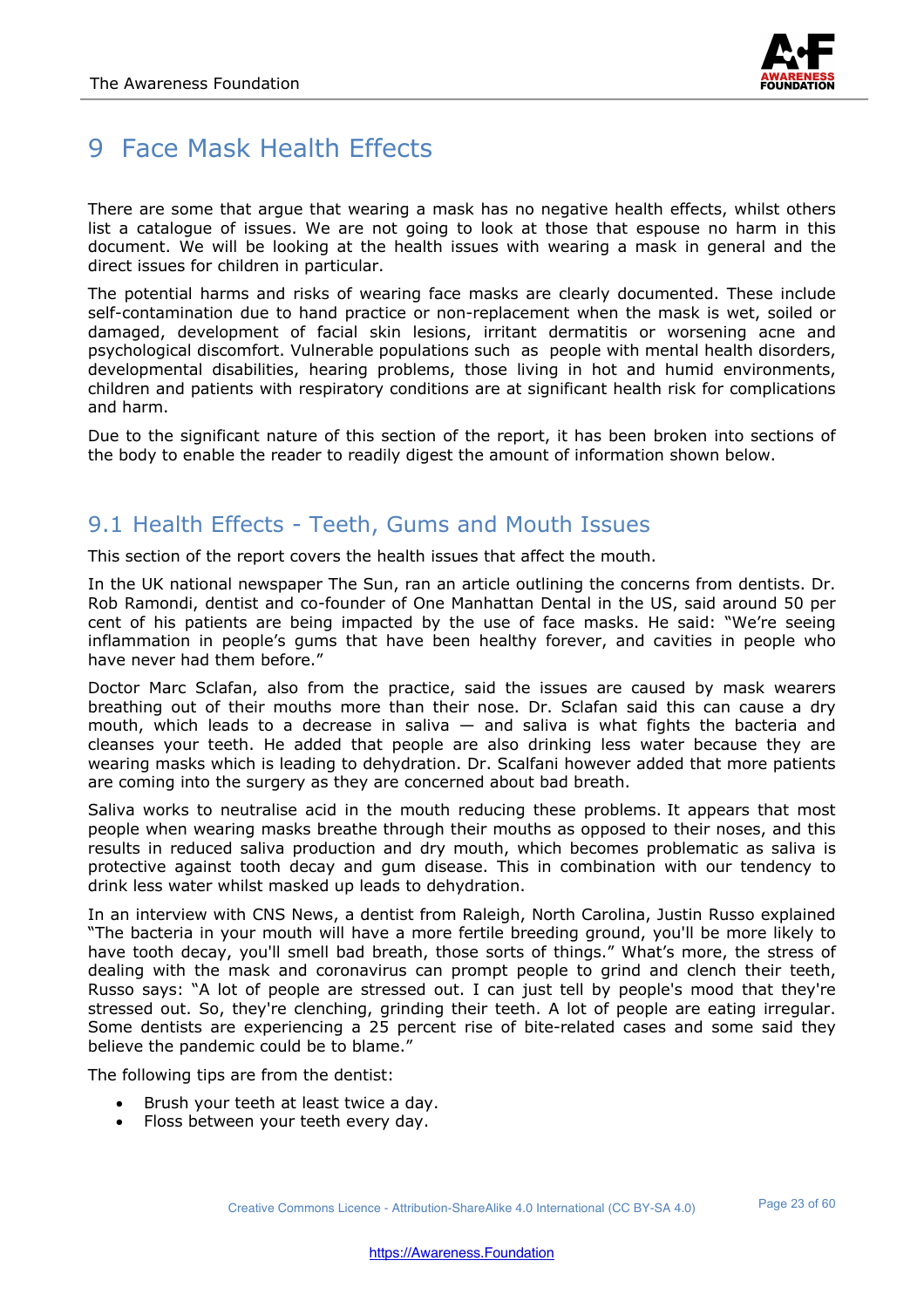

- Don't forget to brush your tongue too.
- Swish your mouth with mouthwash before putting on a mask.
- Drink lots of waters throughout the day. Stay hydrated.
- Avoid alcohol, smoking, marijuana, and vaping because they can cause dry mouth, inflammation, enamel damage, teeth staining, and even oral cancer.
- Avoid sugary foods and acidic drinks.
- Chew sugar-free gum to increase saliva flow.
- Regularly wash your reusable face mask or replace disposable masks.
- Eat a balanced and nutritious diet.

The most effective tip has been missed off this list, end the lockdowns and the mandatory mask wearing for the general public.

In The Daily Mail, another interview with two dentists from New York states - We're seeing inflammation in people's gums that have been healthy forever, and cavities in people who have never had them before,' Dr. Rob Raimondi said. About 50 percent of our patients are being impacted by this, [so] we decided to name it "mask mouth" — after "meth mouth". While some Americans have claimed that mask-wearing exacerbates respiratory issues, less attention has been paid to problems plaguing the teeth and gums. Gum disease  $-$  or periodontal disease — will eventually lead to strokes and an increased risk of heart attacks, Dr. Marc Sclafani states. "The mouth breathing is causing the dry mouth, which leads to a decrease in saliva — and saliva is what fights the bacteria and cleanses your teeth." He added.

#### 9.2 Health Effects - Skin Issues

This section of the report covers the health issues that affect the skin on and around the facial area.

#### National Center for Biotechnology Information

The National Center for Biotechnology Information, in the USA, have produced a study aimed at exploring the prevalence and possible risk factors of face mask related adverse skin reactions during the COVID-19 restrictions. This comes after a recommendation of face mask wearing for public use in Thailand. The study publication date is 21<sup>st</sup> October 2020, which included 833 participants and was undertaken between 27<sup>th</sup> May 2020 and 30<sup>th</sup> June 2020.

It is postulated that some adverse skin reactions could occur on the face that might be related to the regular use of face mask wearing. There were several reports of adverse skin reaction related to the personal protective equipment, for example, masks, gloves, etc., during the pandemic. The prevalence of face mask related adverse skin reactions was 54.5%, of which acne was the most frequent (39.9%), followed by rashes on the face (18.4%), and itch symptoms (15.6%). Wearing a surgical mask showed a higher risk of adverse skin reaction compared to a cloth mask. A duration of face mask wearing of more than four hours/day and the reuse of face masks increased the risk of adverse skin reactions compared to changing the mask every day.

Rashes behinds the ears were found in 56 cases (6.72%). Majority of them were the result of the skin breakdown from ear straps. The use of ear savers to allow ear straps to rest on these items instead of the ears was addressed as a suggestion for those who suffered with rashes behinds the ears.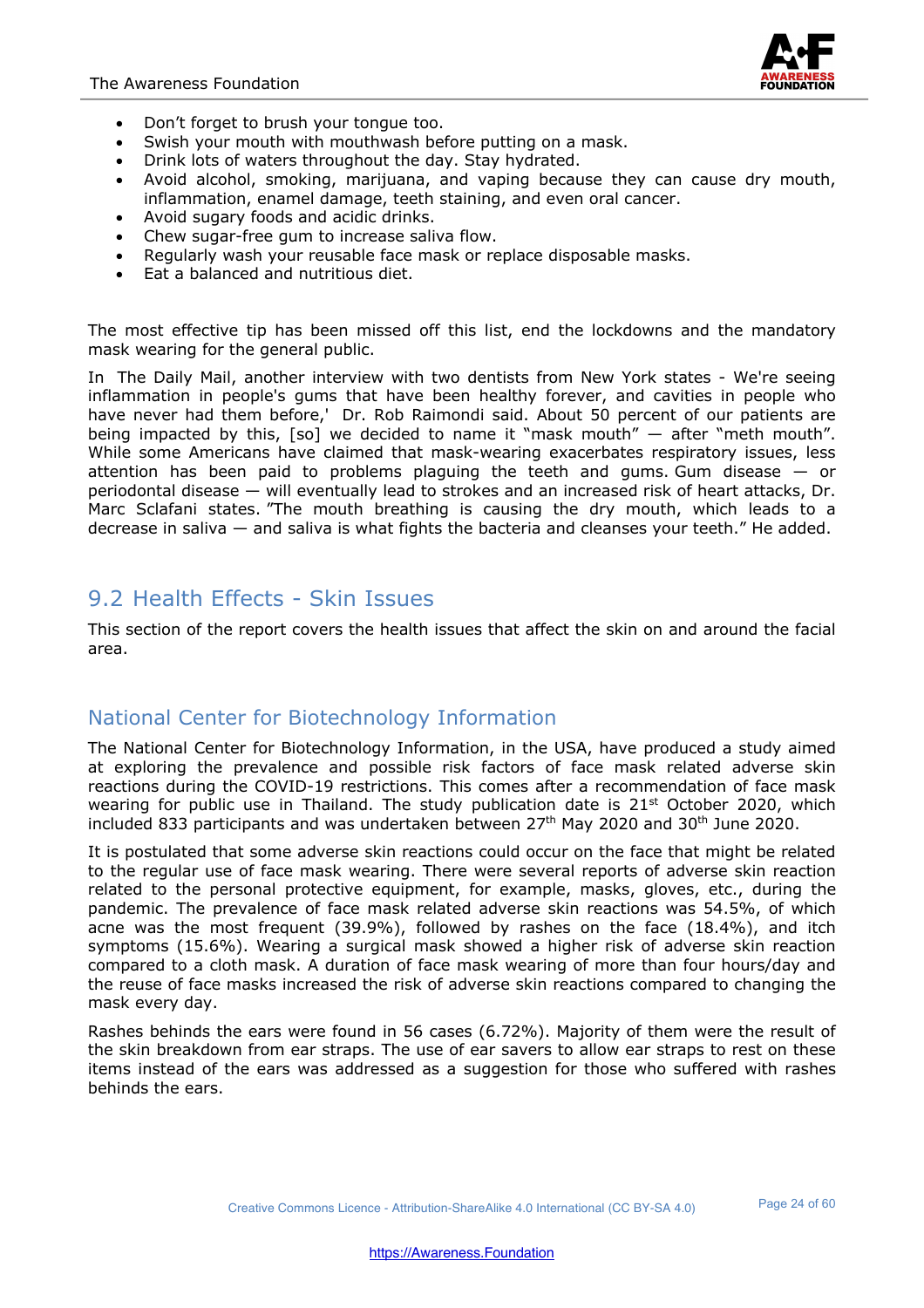

Another factor that caused a higher risk of adverse skin reaction was the duration of face mask wearing of more than four hours per day. The study showed that the longer duration of four to eight hours per day, and more than eight hours per day, revealed a higher risk of an adverse skin reaction. The longer duration of four to eight hours per day, and more than eight hours per day revealed a higher risk of an adverse skin reaction.

Because of a high demand for surgical masks and a situation of a surgical mask crisis during the COVID-19 outbreak, the phenomena of reusing face masks has occurred. Many people reused their masks several times before changing. This factor also increased the risk of having face mask related adverse skin reactions in the Thai population. The risk was increased up to 1.5 times in a group that reused the mask and changed them every two to three days compared to a group that changed the mask every day. The prevalence of face mask related adverse skin reactions during COVID-19 pandemic was 54.5%. The most frequent adverse skin reaction was acne.

#### European Pressure Ulcer Advisory Panel

A guest editorial by Professor Amit Gefen, PhD, on the website of the European Pressure Ulcer Advisory Panel, documents a study on skin tears caused by mask wearing. The editorial piece covers the International Consensus Document on Device-related Pressure Injuries (DRPIs), developed over a year of intense work by a global multidisciplinary expert group (of which the professor was chair). It is a comprehensive synthesis of contemporary scientific and clinical knowledge regarding tissue damage that can be caused by medical devices. In this case, it covers the damage to the skin from long-term wearing of medical masks.

The editorial discusses the content of the report from the study, which achieved international consensus, and covered the role of frictional forces in masks in detail. Generally, frictional forces caused by medical devices (or other objects in contact with skin, in this case medical masks) distort cells and tissues, resulting in sustained shear that leads to skin and sub-dermal tissue damage. The document describes the damage cascade in cells and tissues, particularly in the context of ventilation masks, tissue damage similar to that caused by prolonged use of medical face masks. The damage often manifests in the form of skin tears (friction lesions), a form of avulsion (tearing away forcibly) that occurs as a result of static or dynamic frictional forces acting on the skin.

The clinical teams engaged in all types of the coronavirus care settings are consistently reporting facial skin tears and lesions caused by prolonged use of their protective face masks. Loss of facial skin integrity creates a portal for penetration of pathogens, including the coronavirus itself, as well as other hospital-acquired bacterial, viral, or fungal infections. Thus, skin damage can facilitate penetration of coronavirus and other pathogens into the blood circulation directly.

The mask materials mechanically indent and damage facial skin, an effect that is further compromised by perspiration (sweat) and moisture due to the mental stress and workload care teams are experiencing. Specifically, the cause for these widely reported skin tears is that the materials of the mask, which already have a substantial friction coefficient with the skin, do not release the moisture (sweat) that is captured at the mask-skin contact sites, subsequently increasing the friction coefficient even more, and elevating the static frictional forces that eventually tear the skin. The moisture also compromises the mechanical strength of skin; as such, the increased frictional forces and the reduced tissue strength synergistically contribute to the skin tears (i.e. friction lesions), which are becoming increasingly common among the care teams.

Given that masks are now being used throughout the day and under extreme workload conditions in the study, along with the fact that perspiration is profuse due to the mental and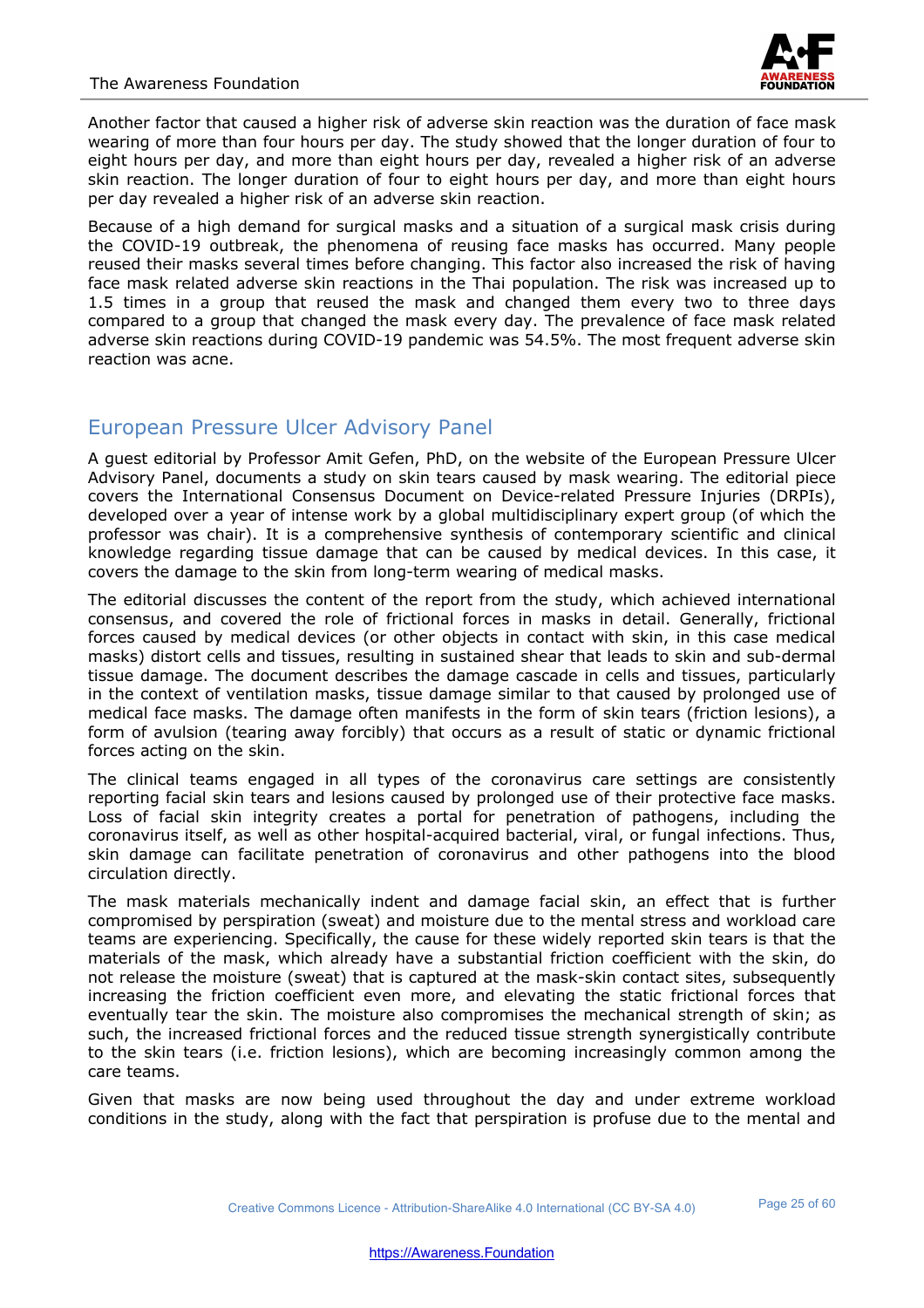

physical stress, a practical solution for clinicians is to use a skin barrier under the contact sites between the face and the mask. Petroleum jelly (PJ), also known as white petrolatum or soft paraffin.

Experimental biotribology work has confirmed that PJ decreases the friction coefficient at the skin interface by approximately 25% immediately post-application; however, the friction coefficient will gradually and monotonically return to baseline after about an hour. Considering all of these factors together from a bio-engineering perspective, applying a thick layer of PJ once every thirty minutes to facial skin under the mask, after a very thorough wash and disinfection of the hands with a hospital-quality sanitary gel product (obviously following removal of the used gloves), and using a new mask each time, should considerably reduce the risk for facial skin tears.

The editorial piece is written from the perspective of medical staff working within a medical environment. Given that most people who now wear masks are not in a medical setting, the washing of hands, reapplication of petroleum jelly to the face and applying a new mask to sit on top of the newly applied PJ every thirty minutes is not practicable or easily realised. It's doubtful that this is even remotely attainable in most hospitals, let alone in schools, supermarkets and building sites.

#### 9.3 Health Effects - Body

This section of the report covers the health issues that affect the rest of the body, outside of the two specific areas documented previously.

#### Headache related to mask use of healthcare workers in COVID-19 pandemic

In the published study, 'Headache related to mask use of healthcare workers in COVID-19 pandemic', it documents a new type of headache, sometimes referred to as 'de-novo headache', may develop from wearing face masks. The study is a cross-sectional study carried out on healthcare workers at the Afyonkarahisar Health Sciences University, located in Turkey.

Data was collected from a total of 375 participants. Out of all participants, 6.9% used a filtering mask, 73.1% used a surgical mask and 20.0% of participants used a combination of both masks. The number of participants with pre-existing headache was 30.4% had preexisting headache. Of those with pre-existing headache, 67.5% healthcare workers had reported an aggravation in their headache after mask use. De-novo headache was observed in 30.9% of participants. De-novo headache characteristics included throbbing in 14.7% participants and pressing in 85.3% participants. In addition, symptoms such as tachypnea (respiration rate greater than normal), sleep disturbance, and fatigue were found to be significantly higher.

This study indicates that healthcare workers develop headaches due to use of masks during the COVID-19 outbreak.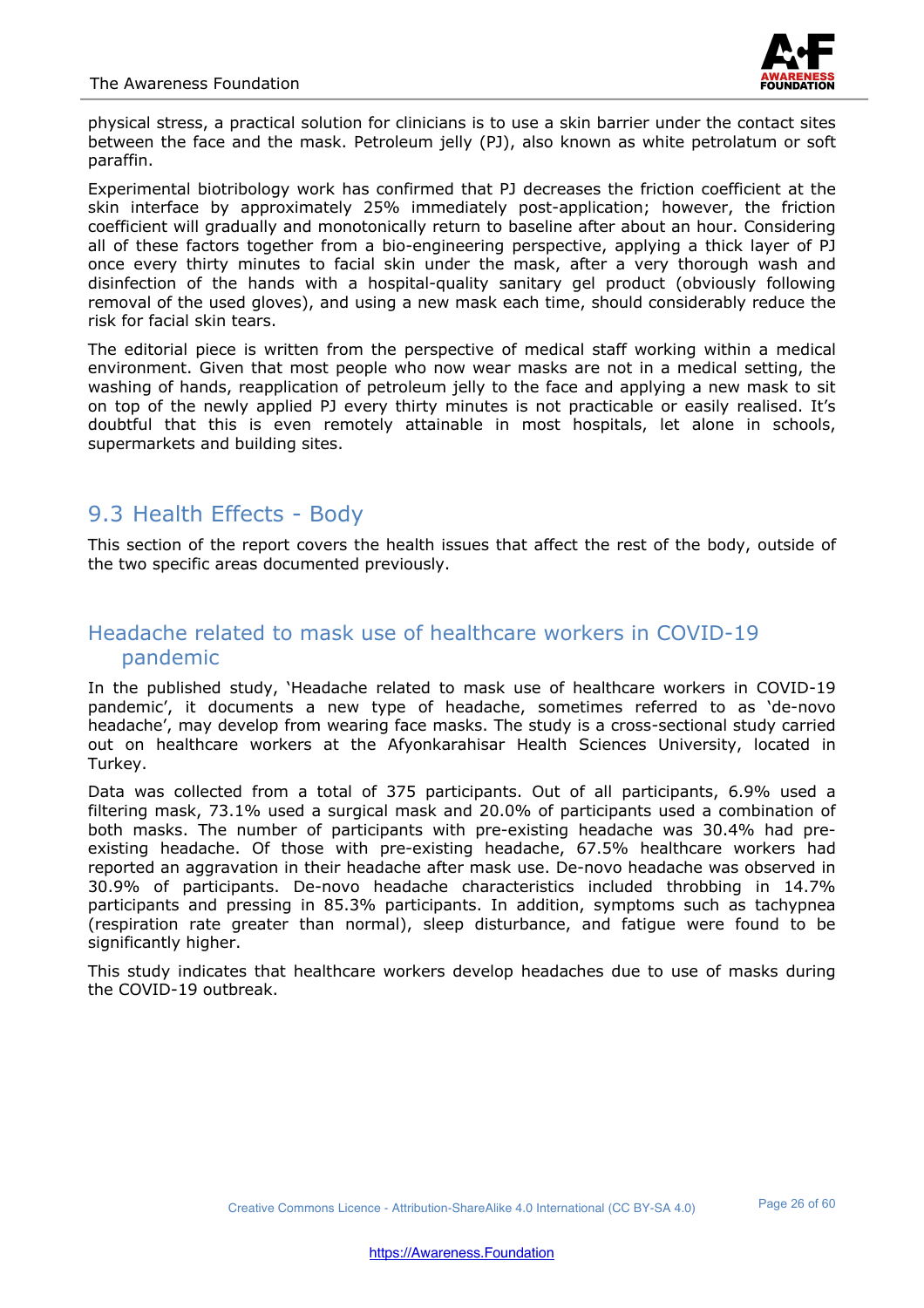

#### Cognitive and psychophysiological impact of surgical mask use during university lessons

In the published study 'Cognitive and psychophysiological impact of surgical mask use during university lessons', fifty volunteer university students were analysed in two 150 minute lessons;

- Personal class using a surgical mask
- Online class with student at home without the mask.

Blood oxygen saturation, heart rate and heart rate variability, mental fatigue and reaction time were measured before and immediately after both lectures. The study states, that they found a significant decrease in the blood oxygen saturation after the class with mask use. It seems that the prolonged use of surgical mask (150 minutes) negatively affects blood oxygen saturation.

This data was in line with previous research conducted in surgeons, during a one-to-four hour surgery, where the blood oxygen saturation decreased from 98% to 96%. In this study the researcher also reported a significant increase in Heart Rate (from 85 to 90 bpm), tendency also measured in the present research where a significant 13 bpm was measured with the use of surgical mask. The study does claim that the decrease of blood oxygen saturation after the use of surgical mask, even significant, would not be clinically relevant, since the blood oxygen saturation remained in normal range (90–98%).

However, one of the issues of this report is that this is a short-term study of only 150 minutes. The authors do state that when the use of mask is maintained in time (over eight hours in healthcare professionals) symptoms of hypoxemia (abnormally low level of oxygen in the blood) such as chest discomfort and tachypnoea (respiration rate greater than normal) are presented. These responses could be explained since carbon dioxide  $(CO<sub>2</sub>)$  is a respiratory stimulant, and when it is accumulated by the mask, does increase lung ventilation and respiratory activity, this fact that would explain the symptoms of confusion, impaired cognition, and disorientation, experienced by nurses.

The study concludes that the use of surgical mask during a 150 minutes university lesson produced an increased heart rate and a decrease in blood oxygen saturation.

#### 9.4 Dr. Russell Blaylock

In an opinion piece written by Dr. Russell Blaylock for the Green Med Info website (his only editorial for that site to date), Dr. Blaylock warns that not only do face masks fail to protect the healthy from getting sick, but they also create serious health risks to the wearer. The bottom line is that if you are not sick, you should not wear a face mask. As this piece was written on  $11<sup>th</sup>$  May 2020, there is a lot of knowledge missing and assumptions made about COVID-19. We now know that asymptomatic spread of the disease is not possible, despite the many assurances from politicians that this unproven theory is in fact very real.

"With the advent of the so-called COVID-19 pandemic, we have seen a number of medical practices that have little or no scientific support as regards reducing the spread of this infection. One of these measures is the wearing of facial masks, either a surgical-type mask, bandana or N95 respirator mask. When this pandemic began and we knew little about the virus itself or its epidemiologic behaviour, it was assumed that it would behave, in terms of spread among communities, like other respiratory viruses. Little has presented itself after intense study of this virus and its behaviour to change this perception.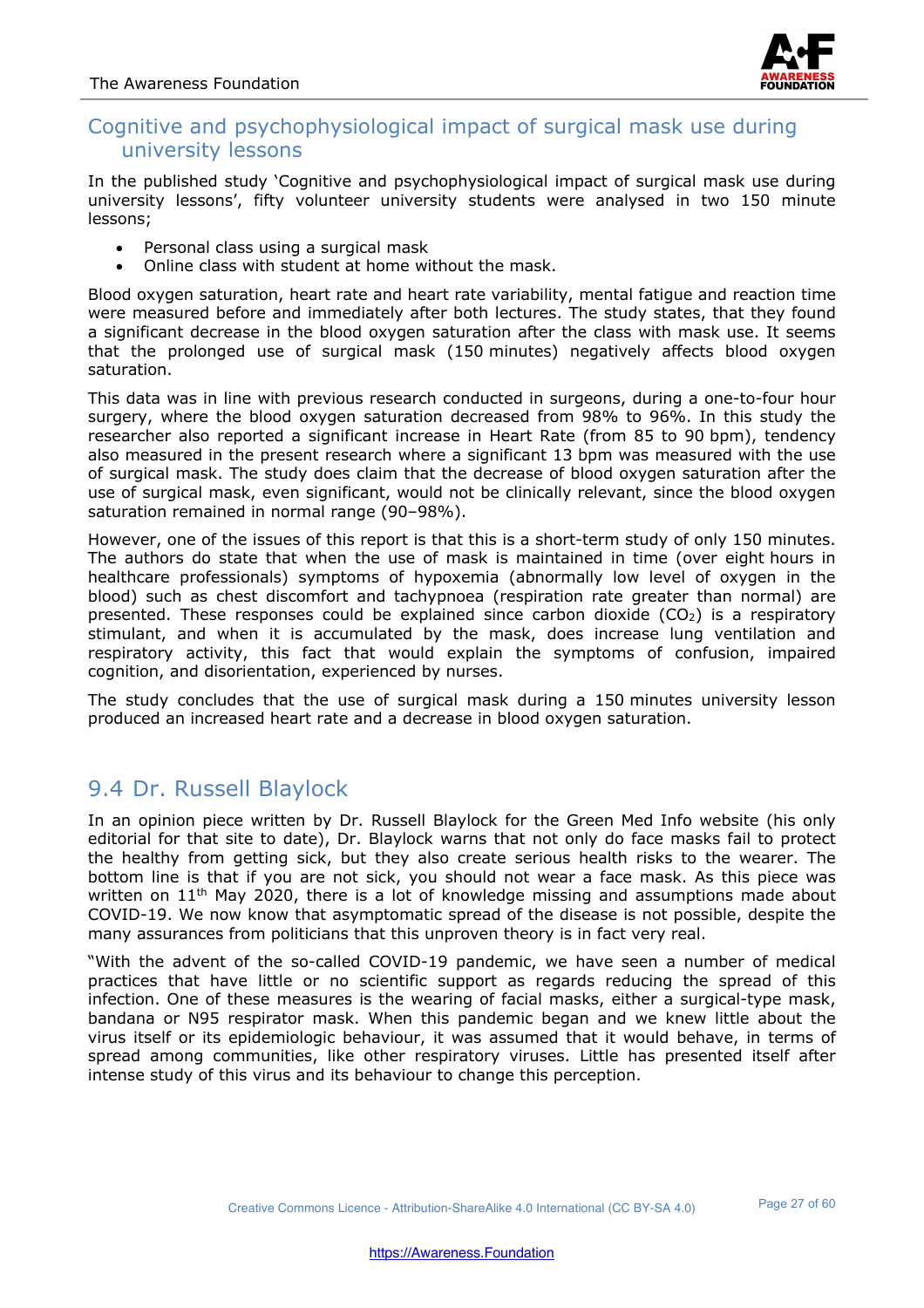

"Only a very small number of people are at risk of a potentially serious outcome from the infection, mainly those with underlying serious medical conditions in conjunction with advanced age and frailty, those with immune compromising conditions and nursing home patients near the end of their lives. There is growing evidence that the treatment protocol issued to treating doctors by the Center for Disease Control and Prevention (CDC), mainly intubation and use of a ventilator (respirator), may have contributed significantly to the high death rate in these select individuals.

"As for the scientific support for the use of face mask, a recent careful examination of the literature, in which 17 of the best studies were analysed, concluded that, "None of the studies established a conclusive relationship between mask/respirator use and protection against influenza infection."

"Several studies have indeed found significant problems with wearing such a mask. This can vary from headaches, to increased airway resistance, carbon dioxide accumulation, to hypoxia, all the way to serious life-threatening complications.

"While most agree that the N95 mask can cause significant hypoxia and hypercapnia, another study of surgical masks found significant reductions in blood oxygen as well. The longer the duration of wearing the mask, the greater the fall in blood oxygen levels.

"The importance of these findings is that a drop in oxygen levels (hypoxia) is associated with an impairment in immunity. Studies have shown that hypoxia can inhibit the type of main immune cells used to fight viral infections called the CD4+ T-lymphocyte. This occurs because the hypoxia increases the level of a compound called hypoxia inducible factor-1 (HIF-1), which inhibits T-lymphocytes and stimulates a powerful immune inhibitor cell called the Tregs. This sets the stage for contracting any infection, including COVID-19 and making the consequences of that infection much graver. In essence, your mask may very well put you at an increased risk of infections and if so, having a much worse outcome

"People with cancer, especially if the cancer has spread, will be at a further risk from prolonged hypoxia as the cancer grows best in a micro-environment that is low in oxygen. Low oxygen also promotes inflammation which can promote the growth, invasion and spread of cancers. Repeated episodes of hypoxia have been proposed as a significant factor in atherosclerosis (build-up of fats, cholesterol/other substances in and on artery walls) and hence increases all cardiovascular (heart attacks) and cerebrovascular (strokes) diseases.

"There is another danger to wearing these masks on a daily basis, especially if worn for several hours. When a person is infected with a respiratory virus, they will expel some of the virus with each breath. If they are wearing a mask, especially an N95 mask or other tightly fitting mask, they will be constantly re-breathing the viruses, raising the concentration of the virus in the lungs and the nasal passages. We know that people who have the worst reactions to the coronavirus have the highest concentrations of the virus early on. And this leads to the deadly cytokine storm in a selected number.

"Newer evidence suggests that, in some cases the virus can enter the brain. In most instances it enters the brain by way of the olfactory nerves (smell nerves), which connect directly with the area of the brain dealing with recent memory and memory consolidation. By wearing a mask, the exhaled viruses will not be able to escape and will concentrate in the nasal passages, enter the olfactory nerves and travel into the brain."

Dr. Blaylock concludes his editorial by stating the following;

"It is evident from this review that there is insufficient evidence that wearing a mask of any kind can have a significant impact in preventing the spread of this virus. One should not attack and insult those who have chosen not to wear a mask, as these studies suggest that is the wise choice to make."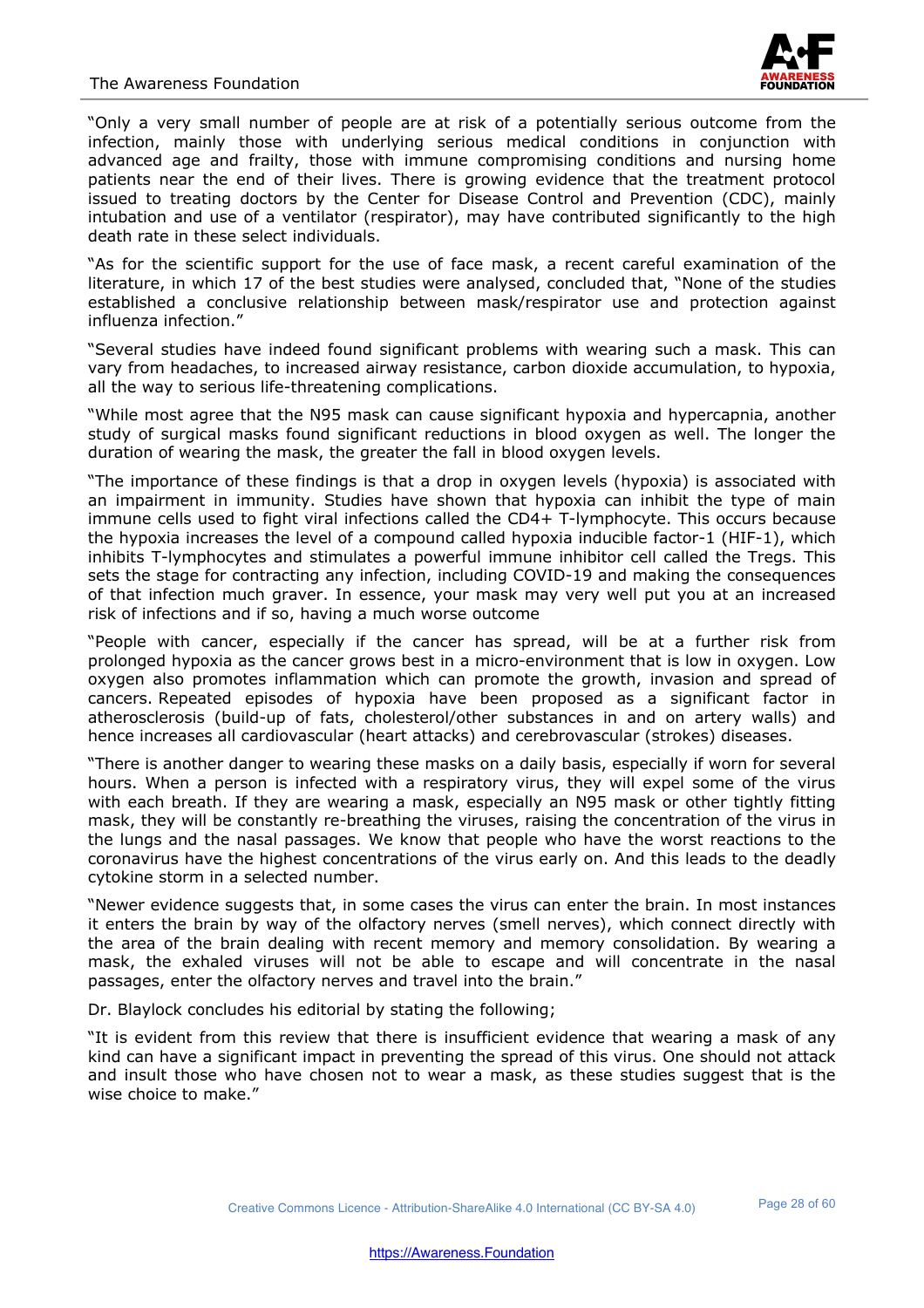

## 10 Long-Term health consequences of wearing Face Masks

Long-term practice of wearing face masks has a strong potential for devastating health consequences. Prolonged hypoxic and/or hypercapnic state compromises normal physiological and psychological balance, deteriorating health and promotes the developing and progression of existing chronic diseases. For instance, ischemic heart disease caused by hypoxic damage to the myocardium is the most common form of cardiovascular disease and is a number one cause of death worldwide (44% of all non-communicable diseases) with 17.9 million deaths occurred in 2016. Hypoxia also plays an important role in cancer burden. Cellular hypoxia has a strong mechanistic feature in promoting cancer initiation, progression, metastasis, predicting clinical outcomes and usually presents a poorer survival in patients with cancer. Most solid tumours present some degree of hypoxia, which is an independent predictor of more aggressive disease, resistance to cancer therapies and poorer clinical outcomes.

Worth noting, cancer is one of the leading causes of death worldwide, with an estimate of more than 18 million new diagnosed cases and 9.6 million cancer related deaths occurring in 2018. With respect to mental health, global estimates showing that COVID-19 will cause catastrophic collateral psychological damage through quarantine, lockdowns, unemployment, economic collapse, social isolation, violence and suicides.

Chronic stress along with hypoxic and hypercapnic conditions knocks the body out of balance, and can cause headaches, fatigue, stomach issues, muscle tension, mood disturbances, insomnia and accelerated ageing.

The hypoxic and/or hypercapnic state is suppressing the immune system from being able protect the body from viruses and bacteria, decreasing cognitive function, promoting the developing and exacerbating the major health issues including hypertension, cardiovascular disease, diabetes, cancer, alzheimers, rising anxiety and depression states, causes social isolation and loneliness and increasing the risk for prematurely mortality.

| <b>Physiological Effects</b>                                                     | Psychological Effect                               | <b>Health Consequences</b>                                    |
|----------------------------------------------------------------------------------|----------------------------------------------------|---------------------------------------------------------------|
| Hypoxemia                                                                        | Activation of "fight or flight"<br>stress response | Increased predisposition for<br>viral and infection illnesses |
| Hypercapnia                                                                      | Chronic stress condition                           | Headaches                                                     |
| Shortness of breath                                                              | lFear                                              | Anxiety                                                       |
| Increase lactate concentration                                                   | Mood disturbances                                  | Depression                                                    |
| Decline in pH levels                                                             | Insomnia                                           | Hypertension                                                  |
| <b>Acidosis</b>                                                                  | Fatigue                                            | Cardiovascular disease                                        |
| Toxicity                                                                         | Compromised cognitive<br>performance               | Cancer                                                        |
| <b>Inflammation</b>                                                              |                                                    | Diabetes                                                      |
| Self-contamination                                                               |                                                    | Alzheimer disease                                             |
| Increase in stress hormones level<br>(adrenaline, noradrenaline and<br>cortisol) |                                                    | Exacerbation of existing<br>conditions and diseases           |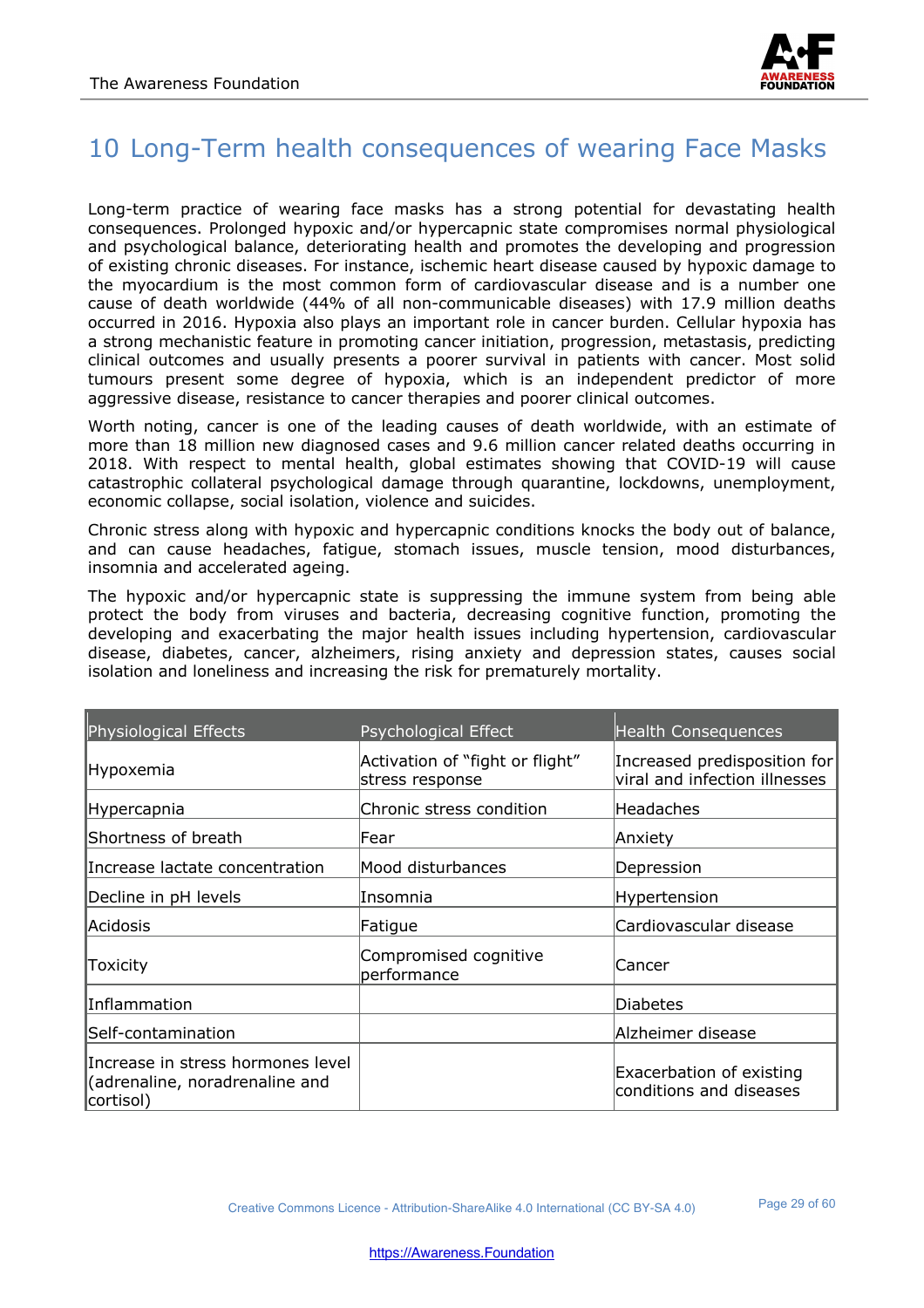#### The Awareness Foundation



| Increased muscle tension | Accelerated aging process |
|--------------------------|---------------------------|
| Immunosuppression        | Health deterioration      |
|                          | Premature mortality       |

**Table 2: Long-term health effects of wearing face masks.**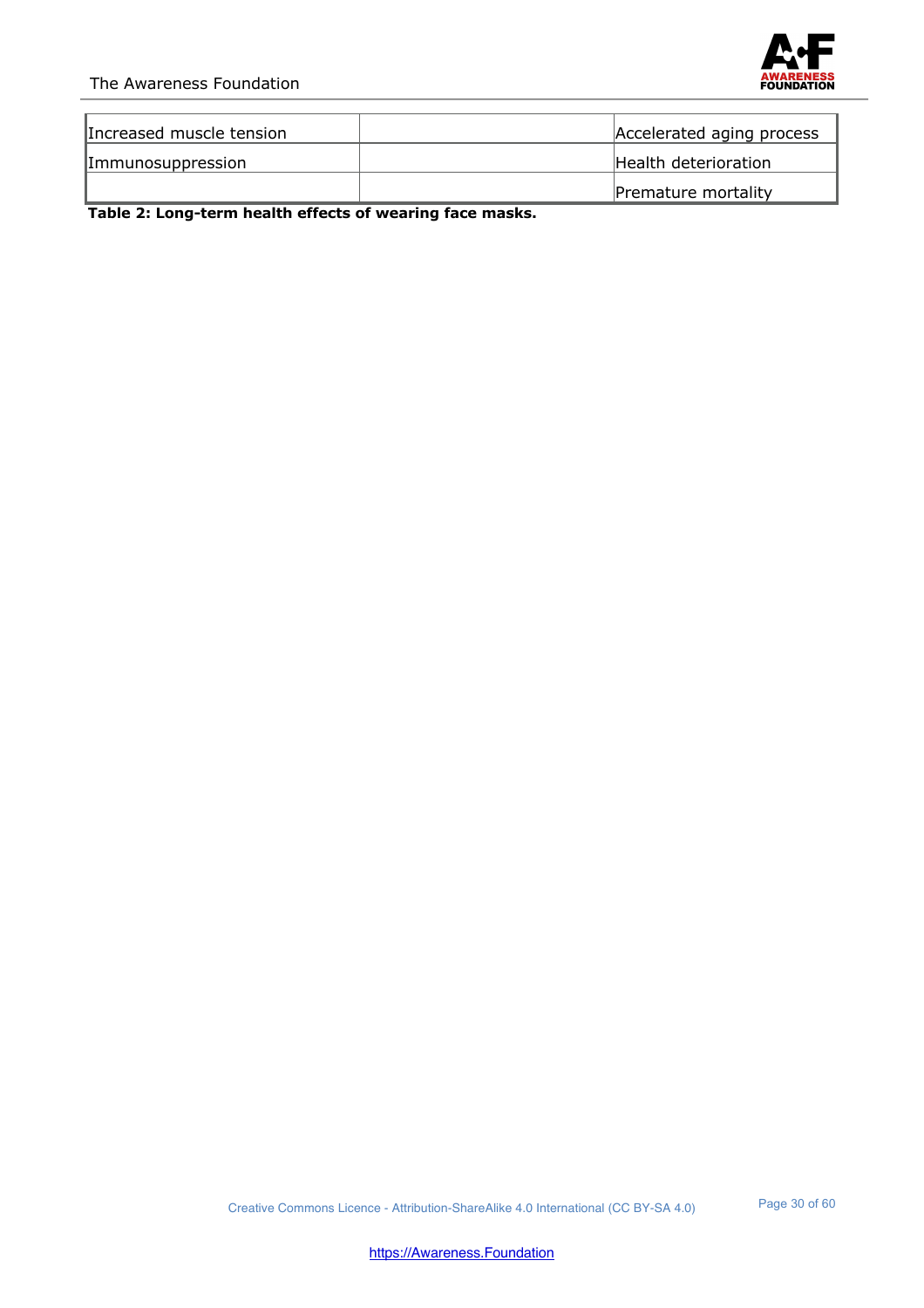

## 11 Face Masks, false safety and real dangers: Microbial challenges from masks - Primary Doctor Medical Journal (Part 2)

In this second paper on the subject, the authors Boris Borovoy, Colleen Huber and Maria Crisler now turn their attention to microbial contamination from masks and mask use, changes in oral and nasal microbiota (the micro-organisms that typically inhabit a particular environment), and potential risks to the lungs and other organ systems from microbial factors.

Concerns regarding use of masks among the public have been voiced by many medical professionals. Over 2,000 Belgian medical professionals, including hundreds of doctors, have urged prevention of COVID-19 by means of strengthening natural immunity. Their recommendations, among other measures, include specifically to exercise in fresh air without a mask.

There is overwhelming clinical evidence to show that masks have no effect against transmission of viral pathogens. Penetration of cloth masks by viral particles was almost 97% and surgical masks 44%. Even bacteria, approximately ten times the volume of coronaviruses, have been poorly impeded by both cloth masks and disposable surgical masks. Face masks became almost ineffective after two hours of use, and after 150 minutes of use, more bacteria were emitted through the disposable mask than from the same subject unmasked.

## 11.1 Microbial contamination of and from masks

Bacteria are on average ten times the size of viruses, particularly corona viruses, and have less penetration through masks. Therefore, at least part of the re-circulated flow of bacteria in aerosolised and droplet exhalation does not escape the vicinity of the oral and nasal environment. Bacteria and other microbes are not only retained in this space, but masks themselves are warm, moist repositories of these microbes.

Laboratory testing of used masks from 20 train commuters revealed that 11 of the 20 masks tested contained over 100,000 bacterial colonies. Moulds and yeasts were also found. Three of the masks contained more than one million bacterial colonies.

The mechanism of pathology originating from masks is likely as follows: Microbe-carrying droplets, trapped in masks, stay damp while the mask is worn, whereas without a mask, exhaled droplets and aerosol are known to dry quickly. In the continually damp environment of the mask, bacteria start to proliferate, are re-inhaled and then transferred throughout the body, as discussed below. Bacteria are exhaled through masks at an increasing rate over the time of use. Outward penetration of masks by bacteria is made worse by the plosive force of coughing, sneezing and talking loudly. Scatter mechanics from the mesh of the mask and resulting chaotic collisions of aerosolised droplets in turn produce a wider contaminated airspace outside the masked mouth than outside the unmasked mouth. Cloth mask wearers had significantly higher influenza-like illness when compared to the unmasked.

Dr. James Meehan reports seeing patients clinically that have facial rashes, fungal infections, bacterial infections. "Reports coming from my colleagues from all over the world, are suggesting that the bacterial pneumonias are on the rise." Dr. Meehan reports that this is "because untrained members of the public are wearing medical masks repeatedly in a nonsterile fashion."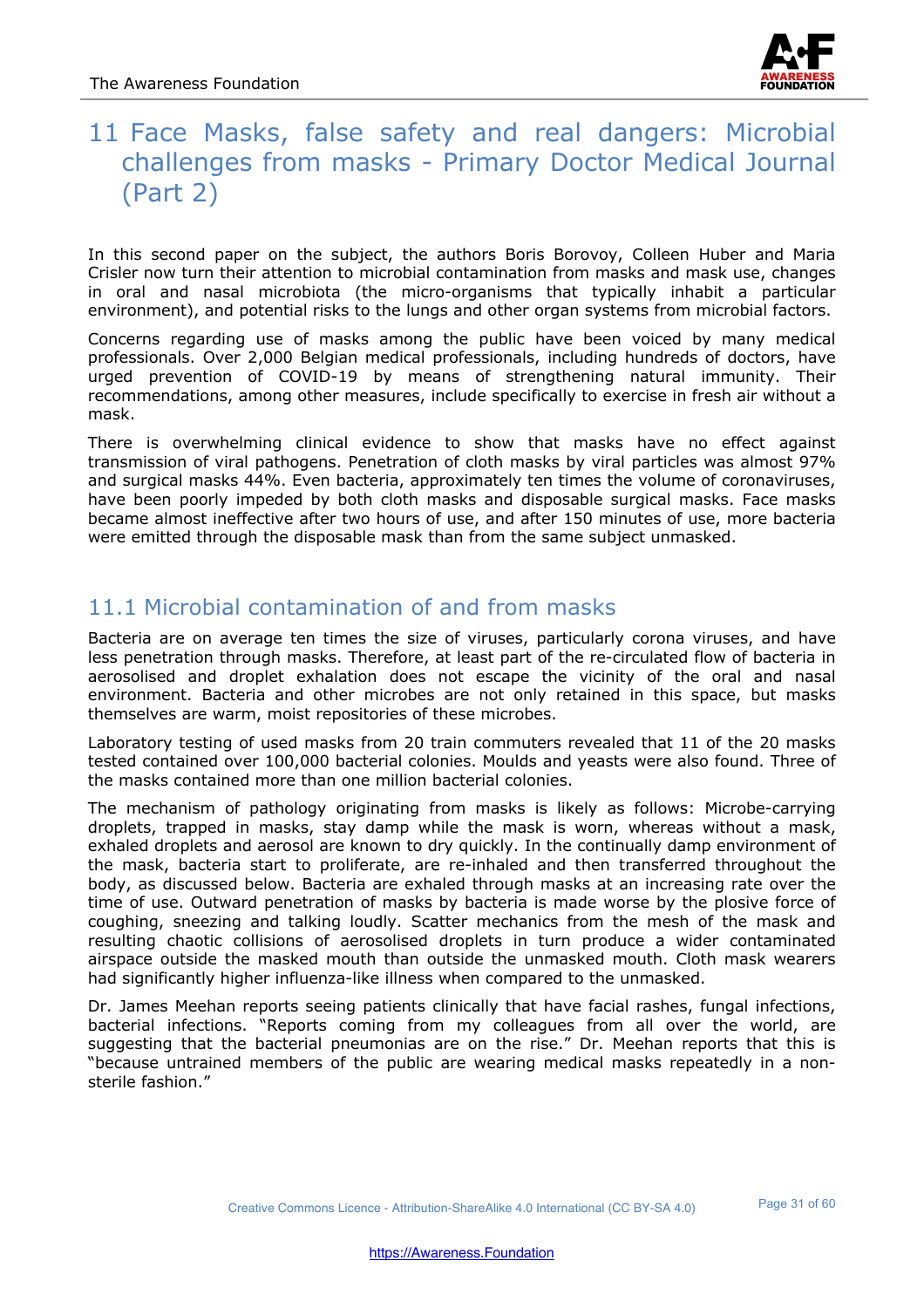

What may be an even more intractable health hazard is the vast range of possibilities where normally colonised strains of oral and nasal bacteria interact with newer virulent strains in the favourable incubating environment of face masks. The possibility of super-strains and their consequences in the population will likely eclipse the effects and the incidence of the relatively mild COVID-19 virus, as we have seen from the autopsies of the 1918-1919 pandemic victims.

Bacteria that live in the mouth and upper respiratory tract may be aspirated and cause infection in the lungs. We know that mask-wearers have greater inspiratory flow than nonmask wearers. This is presumably due to the hypoxic condition of mask obstruction to the airways. As a result, microbes may be more likely to be aspirated while wearing a mask than not wearing one.

When oral bacteria gain access to blood and deep tissues, they may cause pneumonia, abscesses in lung tissue, subacute bacterial endocarditis (an infection that occurs when germs such as bacteria enter the bloodstream and attack the lining of the heart valves), sepsis and meningitis. It is important to consider that endocarditis can be a lifelong infection. Strep pyogenes bacteria has been observed for decades to cause irreversible fibrosis in heart tissue long after the bacteria were no longer found. This bacteria is known by many as "flesh eating strep". Former Streptococcus infections that had seemingly resolved a long time ago may still be positive in an Antistreptolysin O test. For years afterward, flares of toxins can be released in the body at times of stress or secondary infection and cause debilitating symptoms.

Additionally Type 2 diabetes, hypertension, and cardiovascular diseases have been the result of oral bacteria gaining access to deeper tissue. These are among the diseases reported as comorbidities associated with an increased risk of death attributed to COVID-19. Chronic Obstructive Pulmonary Disease (COPD) and, in this enormous study, cancer can also result simply from the access of oral bacteria to deeper tissue.

One of the risks of mask wearing is that face masks maintain bacteria in greater numbers and for a longer period of time. This increases the risk of those bacteria entering the respiratory system and/or blood stream through micro-wounds.

The following are some of the diseases and conditions that may result. Bacteremia is a condition in which bacteria can travel to internal organs, muscle, bone and prosthetic devices. Toxic shock syndrome is a condition in which some strains of Staphylococcus produce toxins that create high fever, nausea, vomiting and other symptoms. Septic arthritis occurs when staph bacteria infect the joints, which may result in pain, swelling and fever. The risk of pericarditis (swelling and irritation of the thin, saclike tissue surrounding your heart) caused by Staphylococcus has been known since at least 1945. This life-threatening disease has been treated with prolonged antibiotic therapy and aggressive drainage of the pericardium and, in severe cases, surgical resection of the pericardium. Purulent (containing, discharging, or causing the production of pus) pericarditis is the most serious consequence of bacterial pericarditis, and is always fatal if untreated. Even in treated patients the mortality rate is 40%.

Streptococcus is a commensal (symbiotic) organism of the oral mucosa, and is the most common infective agent causing endocarditis (an inflammation of the inner layer of the heart, the endocardium. It usually involves the heart valves.). It is not so unusual for oral Streptococci to gain access to the bloodstream, and oral Streptococci comprise more than half of colonies cultured from blood following dental procedures. "Oral streptococcal bacteremia is frequently associated with the development of septic shock and death".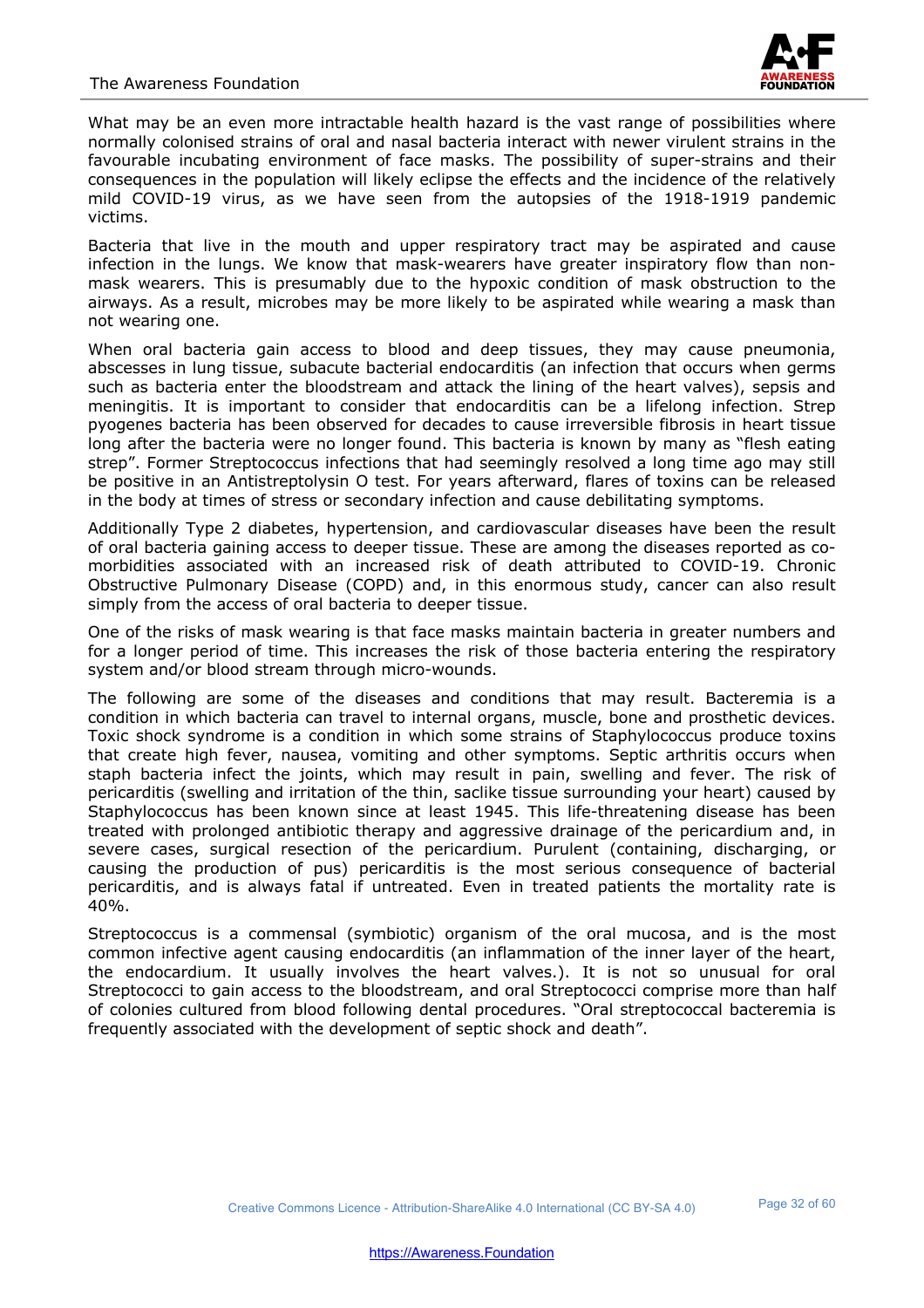

#### 11.2 Infections involving fungi, yeast and moulds

Aspergillosis is an infection of the lungs by the spores of the Aspergillus fumigatus fungus. These spores are ubiquitous in the environment, indoors and outdoors, and are usually harmless. It is possible that a warm moist environment, such as a mask worn outdoors or in bathrooms may pick up and harbour fungal spores as well as particulate and/or loose fibres. This is normally not a concern for a healthy person or an unmasked person. When mould spores are inhaled by a healthy person, immune system cells surround and destroy them. Masks provide an alternative environment whereby mould and fungi are held and trapped beyond typical airborne levels. When maintained over the airways, this can create a risk for the mask-wearer. Simply, if the masks retain fungal spores, these may be dislodged with inhalation and transferred.

#### 11.3 Conclusion

Masks have been shown consistently over time and throughout the world to have no significant preventative impact against any known pathogenic microbes. Specifically, regarding COVID-19, we have shown in this paper that mask use is not correlated with lower death rates nor with lower positive PCR tests.

Masks have also been demonstrated historically to contribute to increased infections within the respiratory tract. We have examined the common occurrence of oral and nasal pathogens accessing deeper tissues and blood, and potential consequences of such events. We have demonstrated from the clinical and historical data cited herein, we conclude the use of face masks will contribute to far more morbidity and mortality than has occurred due to COVID-19.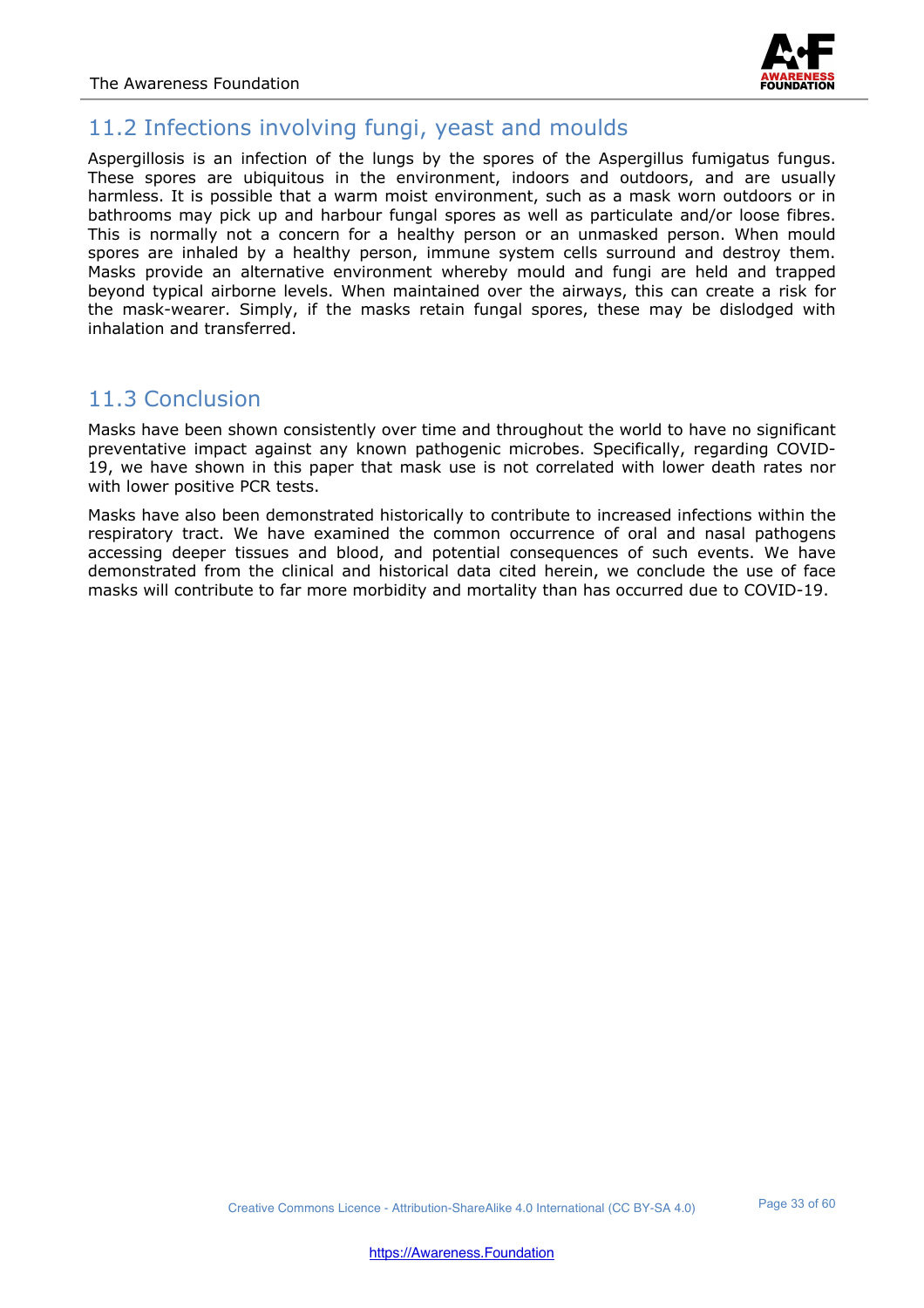

## 12 "Exercise with face mask; Are we handling a devil's sword?" – A physiological hypothesis

In this hypothesis the authors, Baskaran Chandrasekaran<sup>\*</sup> and Shifra Fernandes, take a look at the potential effects of wearing a face mask during exercise.

#### 12.1 Face mask and physiology alteration during exercise

Exercising with customised tight face masks induces a hypercapnic hypoxia environment (inadequate oxygen  $(O_2)$  and carbon dioxide  $(CO_2)$  exchange) This acidic environment both at the alveolar and blood vessels level induces numerous physiological alterations when exercising with face masks:

- Metabolic shift,
- Cardiorespiratory stress,
- Excretory system alterations,
- Immune mechanism,
- Brain and nervous system.

#### 12.2 Poor immune responses

Exercising with face masks induces an acidic environment, and thus mobility of hypoxic natural killer cells to the target cells would be affected, aggravating the chances of infection. A further change in humidity and temperature in the upper airway causes immotile cilia syndrome (defects in the action of cilia [small tubes, known as microtubles, on cells] lining the respiratory tract) predisposing individuals to lower respiratory tract infections by deep seeding of oropharyngeal flora.

#### 12.3 Increased cardiorespiratory stress

The reduced availability of  $O<sub>2</sub>$  and  $CO<sub>2</sub>$  would increase the heart rate and blood pressure exponentially even at low workloads. This physiological alteration may increase aortic pressure and left ventricular pressures, leading to an upsurge of cardiac overload and coronary demand. Further increased respiratory load against the "valve breathing", leads to increased respiratory muscle load and pulmonary artery pressure which, in turn, add to the cardiac overload. These changes may be subtle in healthy individuals during exercise. But, in persons with established chronic illness, these changes may aggravate the underlying pathophysiology, leading to hospitalisation or increased use of medication.

#### 12.4 Altered renal function

Hypercapnic hypoxia reduces renal blood flow and glomerular filtration rate posing a risk of reduced renal (kidney) functions. Thus, aciduria (the excretion of acid in the urine) and resulting tubular damage may potentially aggravate the compromised renal functions in individuals with established chronic diseases. Further, the autonomic dysfunction and reduced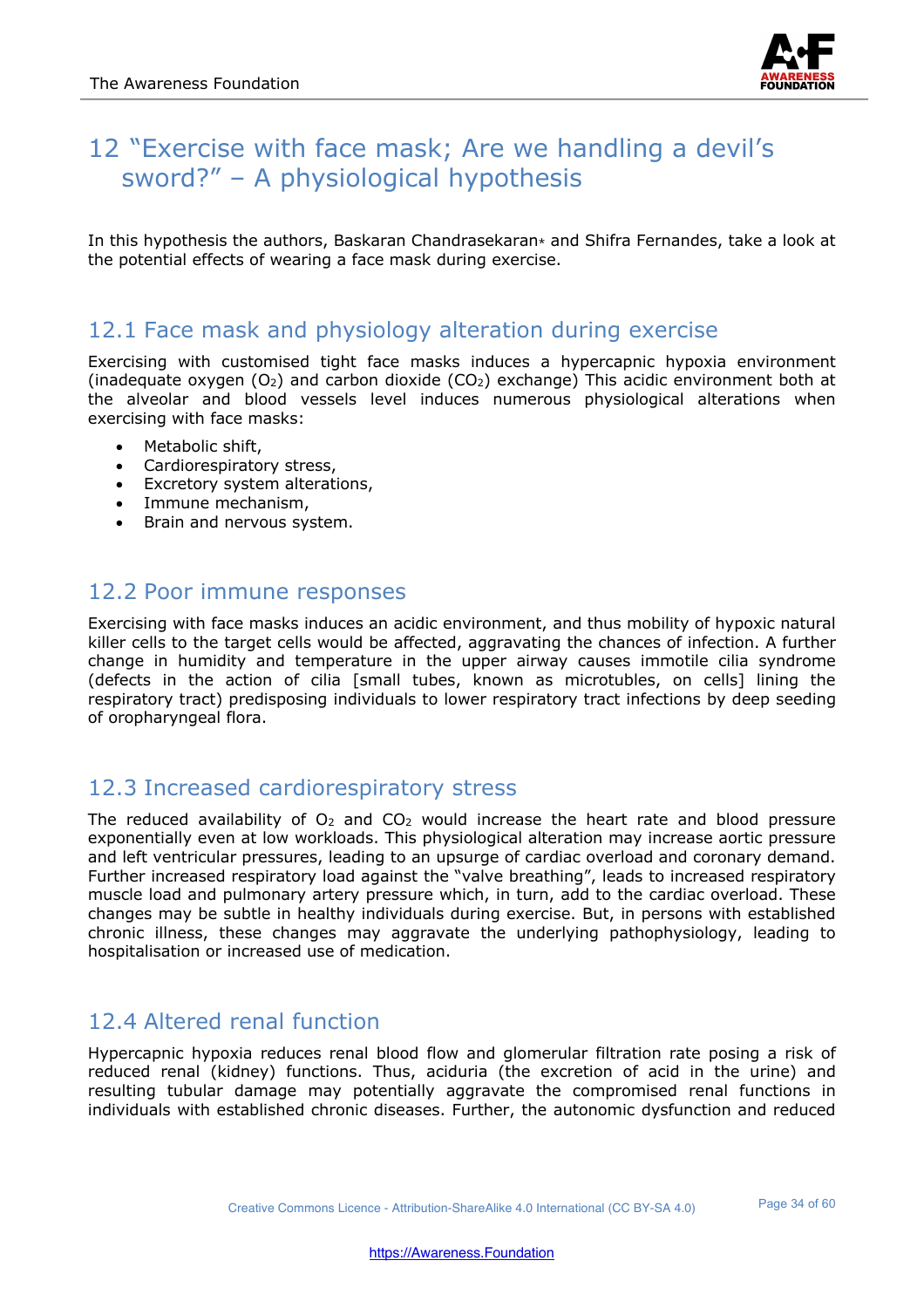

immune responses, increase the inflammatory substances such as reactive protein, interleukins (IL-6, IL-12) resulting in generalised nephritis (inflammation of the kidney) in chronic kidney failure patients. Additionally, poor renal artery flow causes hypoxemia in nephrons (microscopic structural and functional unit of the kidney) perpetuating the pathophysiology (abnormal states) of poor renal functions.

#### 12.5 Brain metabolism and mental health

Acute hypercapnia is, a double-edged sword; on the one hand, elevates intracranial pressure, lowers cerebral perfusion (oxygen delivery to the brain), and triggers cerebral ischemia (insufficient blood flow to the brain); on the other hand, it is found to be neuro protective decreasing the excitatory amino acids and minimising the cerebral metabolism. Studies of obstructive sleep apnoea provide irrefutable evidence of hypercapnic (abnormally elevated carbon dioxide levels in the blood) hypoxemia (low oxygen) affecting the postural stability, proprioception (the body's ability to sense its location, movements, and actions), altered gait velocities and falls. The above findings can be extrapolated to elderly persons as well as individuals with established respiratory diseases exercising with N95 respirator masks.

#### 12.6 Can face masks increase the risks of Coronavirus?

Although the masks are perceived to be barriers for preventing aerosol depositions to the respiratory tract, the reality is that masks increase the risk of more in-depth respiratory tract infections. As quoted by Perencevich et al. 2020, "The average healthy person shouldn't be wearing masks as it creates a false sense of security and people tend to touch their face more often when compared to not wearing masks". The surgical masks are thought likely to trap the droplets containing the virus inside, increasing rather than reducing the risk of infection.

#### 12.7 Possible mitigatory measures

To avoid the adverse effects of exercising with a face mask, the individual should first be aware of their exercise limit. Low-to-moderate intensity exercise would be beneficial and would help reduce the ill effects of mask breathing (laboured breathing through a mask). When experiencing symptoms of dizziness, imbalance, excessive fatigue, and shortness of breath, it would be advisable to stop and take a break, until symptoms subside. Intermittent atmospheric breathing without the mask would be beneficial to restore the normalcy of breathing and reducing the stress on the cardiopulmonary system, in an area which is not densely occupied by people. Individuals with chronic diseases should avoid venturing outdoors to exercise. Home-based exercises, performed under the supervision of a health professional, would be preferred to avoid any adverse outcomes.

## 12.8 Conclusion

Exercising with face masks might increase pathophysiological risks of underlying chronic disease, especially cardiovascular and metabolic risks. Social exercisers are recommended to do low-to-moderate intensity exercise, rather than vigorous exercise. We also recommend people with chronic diseases to exercise alone at home, under supervision when required, without the use of face masks. Given the identified and hypothesised risks, social distancing and self-isolation appear to be better than wearing face masks while exercising.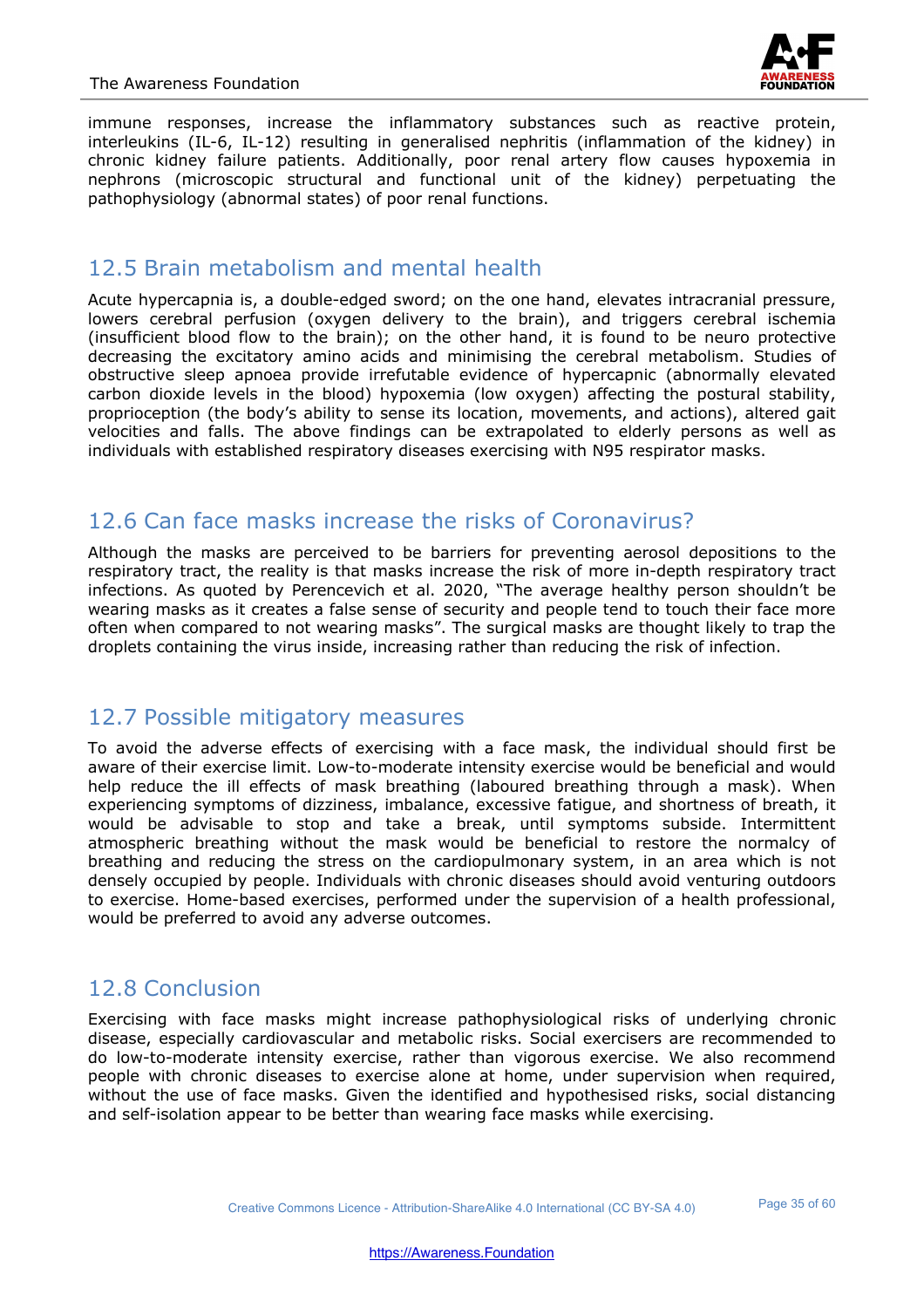

## 13 Psychological effects of wearing Face Masks

#### 13.1 Dehumanising and isolating

Psychologically, wearing face masks fundamentally has negative effects on the wearer and the nearby person. Basic human-to-human connectivity through facial expression is compromised and self-identity is somewhat eliminated. These dehumanising movements partially delete the uniqueness and individuality of the person wearing the face mask as well as the connected person. Social connections and relationships are basic human needs, which is inherent in all people, whereas reduced human-to-human connections are associated with poor mental and physical health. Despite escalation in technology and globalisation that would presumably foster social connections, scientific findings show that people are becoming increasingly more socially isolated, and the prevalence of loneliness is increasing in last few decades.

Poor social connections are closely related to isolation and loneliness, considered significant health related risk factors. A meta-analysis of 91 studies of about 400,000 people showed a 13% increased mortality risk among people with low compare to high contact frequency. Another meta-analysis of 148 prospective studies (308,849 participants) found that poor social relationships was associated with 50% increased mortality risk. People who were socially isolated or fell lonely had 45% and 40% increased mortality risk, respectively.

These findings were consistent across ages, sex, initial health status, cause of death and follow-up periods. Importantly, the increased risk for mortality was found comparable to smoking and exceeding well-established risk factors such as obesity and physical inactivity. An umbrella analysis of 40 systematic reviews including 10 meta-analyses demonstrated that compromised social relationships were associated with increased risk of all-cause mortality, depression, anxiety suicide, cancer and overall physical illness.

As described earlier, wearing face masks causing hypoxic and hypercapnic state that constantly challenges the normal homeostasis, and activates "fight or flight" stress response, which is an important survival mechanism in human body. The acute stress response includes activation of nervous, endocrine, cardiovascular, and the immune systems. These include activation of the limbic part of the brain, release stress hormones (adrenalin, neuro-adrenalin and cortisol), changes in blood flow distribution (vasodilation of peripheral blood vessels and vasoconstriction of visceral blood vessels) and activation of the immune system response (secretion of macrophages and natural killer cells). Encountering people who are wearing face masks activates innate stress-fear emotion, which is fundamental to all humans in danger or life-threatening situations, such as death or unknown, unpredictable outcomes. While acute stress response (seconds to minutes) is an adaptive reaction to challenges and part of the survival mechanism, chronic and prolonged state of stress-fear is maladaptive and has detrimental effects on physical and mental health. The repeatedly or continuously activated stress-fear response causes the body to operate on survival mode, having sustained increase in blood pressure, pro-inflammatory state and immunosuppression.

## 13.2 The surgical mask is a bad fit for risk reduction

In an article by Shane Neilson, MD, in May of 2016, notes the following;

The widespread misconception about the use of surgical masks, that wearing a mask protects against the transmission of virus, is a problem of the kind theorised by German sociologist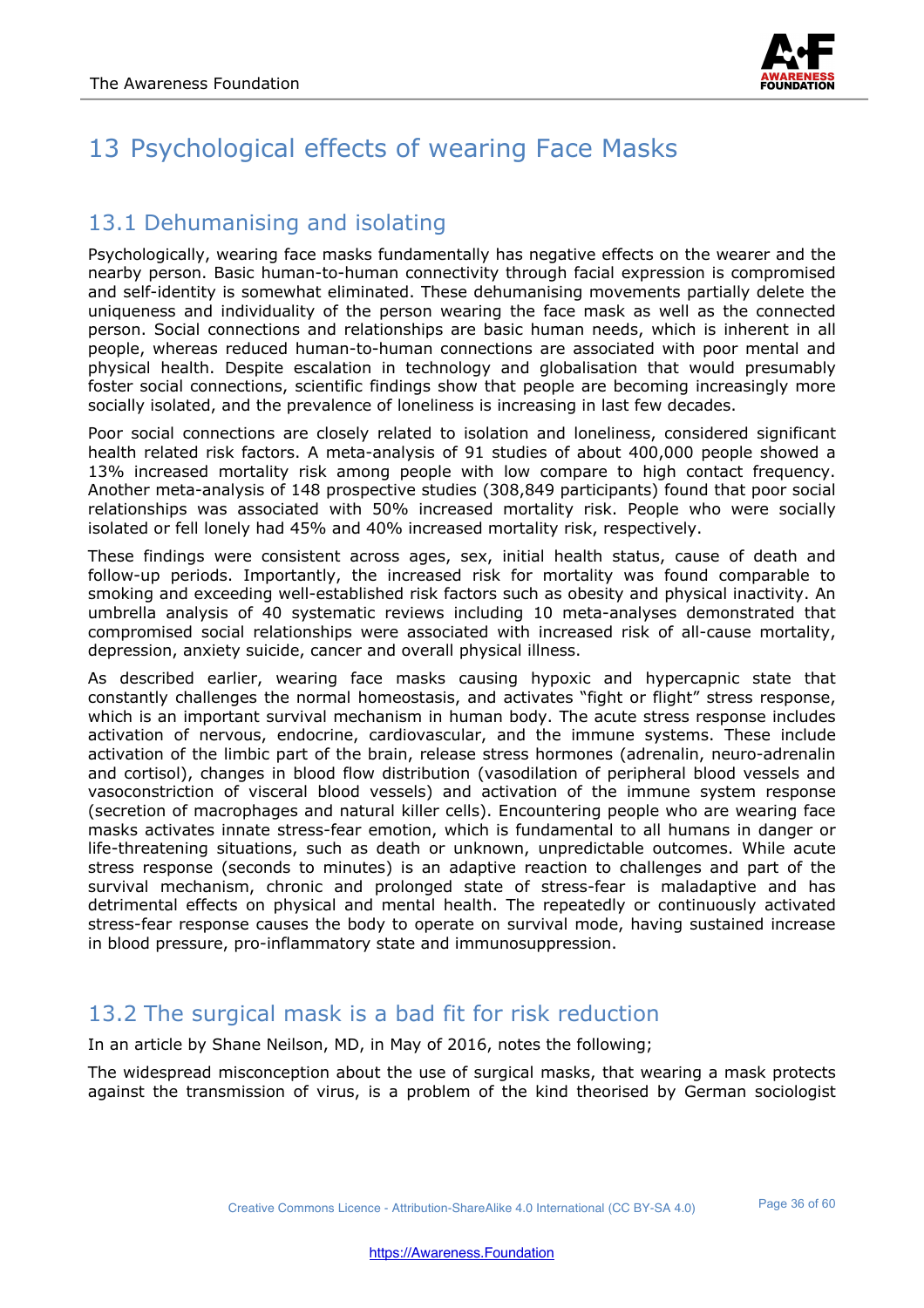

Ulrich Beck. He writes of the "symptoms and symbols of risks" that combine in populations to create a "cosmetics of risk."

He critiques the cosmetics of risk as measures that are not preventive but rather act as a "symbolic industry and policy of eliminating the increase in risks." He proposes that the surgical mask is a symbol that protects from the perception of risk by offering non-protection to the public while causing behaviours that project risk into the future. Histories of the surgical mask offer some clues about our contemporary risk profile, a profile that is, according to the nature of risk, future-oriented.

As recently as 2010, the US National Academy of Sciences declared that, in the community setting, "face masks are not designed or certified to protect the wearer from exposure to respiratory hazards." A number of studies have shown the inefficacy of the surgical mask in household settings to prevent transmission of the influenza virus.

When risk is perceived, readiness and protection for all those at risk becomes a goal, which thereby creates a constant state of preparedness in the universally vulnerable. Wearing a mask reinforces fear. The future pandemic is perceived in the present, but its materiality is not just in our minds, it is literally substantiated by the mask. Thus we have the means for a selfperpetuating system: the mask symbolically protects against infection, just as it represents fear of that infection. This fear surfaces in public policy. The Public Health Agency of Canada (PHAC) does not recommend the use of masks by well individuals in pandemic situations, acknowledging that the mask has not been shown to be effective in such circumstances.

"We act out our collective anxiety about pandemics by wearing masks even when there isn't a pandemic, but wearing masks reinforces the idea of a possible future of pandemic. The problem of affect in political terms is a contagious one: fear spreads among the public, leading to intensification of risk management  $-$  the classic example being  $9/11$  and the war on terrorism. Fear of infective risk spreading communicably becomes an ironic pun. Pandemics occurred in 1918, 1957, 1968, 2003 and 2009. Because we are currently "between pandemics," (written in May 2016) our existence is book-ended by the realised threats of the past and the reasonable threats of the future, to our detriment, with this detriment masked by the surgical mask itself."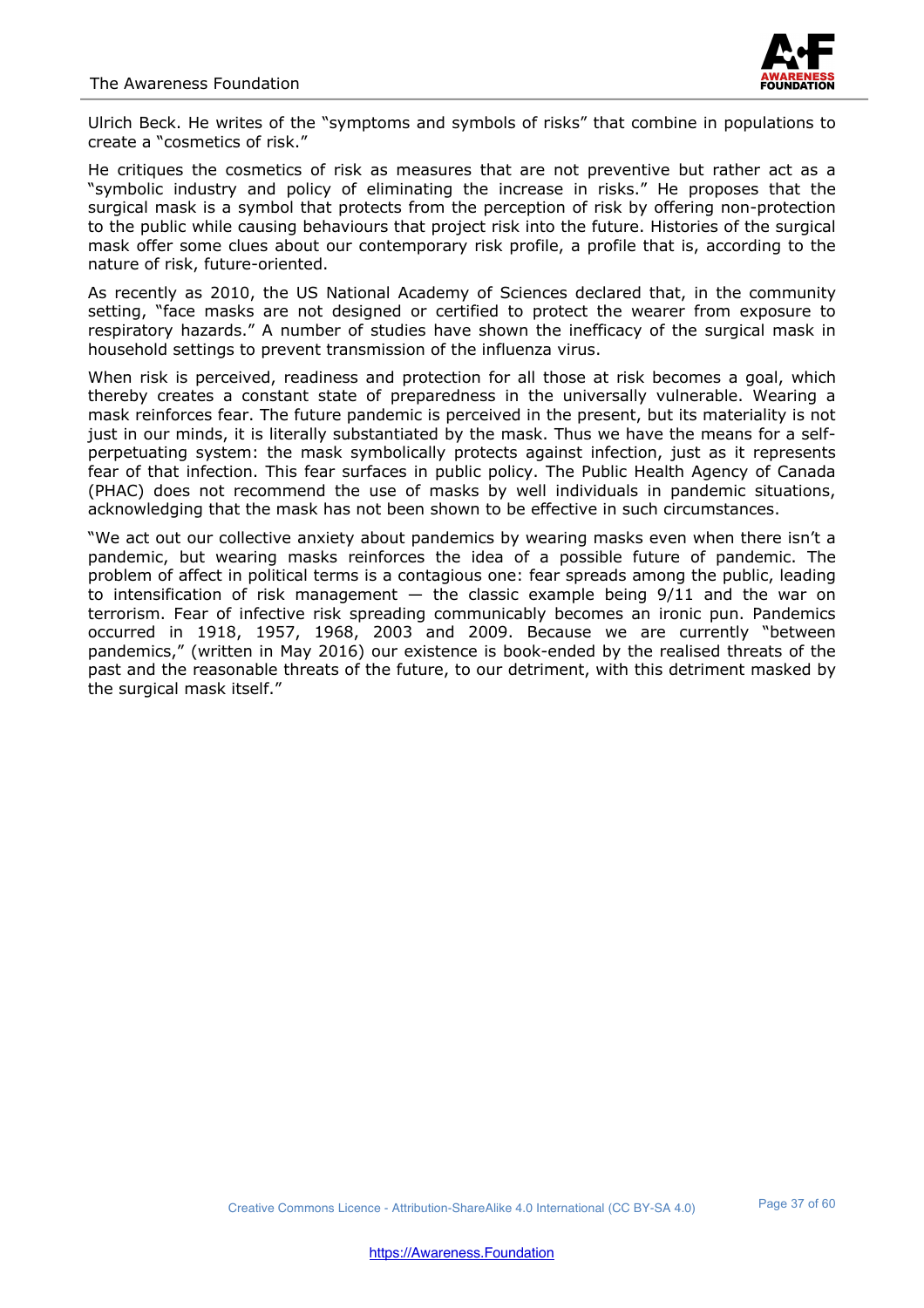

## 14 Face Masks on Children

This section shows the results of the studies on the health effects on children when they are forced to wear masks. No child would wear one, all day, of their own volition. The culpability for the negative health effects, which are numerous and pervasive, lay at the feet of one group of people only, adults.

## 14.1 The first German study on children

The results of the first German study on children and teenagers wearing mouth and nose coverings reveal 68% complain of wearing a mask. Researchers (Silke Schwarz, Ekkehart Jenetzky,Hanno Krafft, Tobias Maurer, David Martin) at the University of Witten-Herdecke have set up the first registry to report effects of wearing a mask in children. Three hundred and sixty-three doctors were invited to report their findings and ask parents and teachers to register side effects of masks. They were surprised by the elevated number of reports, as they found complaints affecting 25,930 children were entered in less than six days.

When asked about the situations in which the children wear a mask, 81.1% of the survey participants answered that the child wears the mask at school outside of class, i.e. during breaks and in the corridors, 48.6% also stated that the child also wears the mask in class during lessons. 68.5% of the children recorded wearing the mask in stores and 39% on the way to school 4.6% of the children never wear a mask. A mask exemption certificate had been granted to 6.7% of the registered children and youth. The average length of time the mask was worn varies greatly with age; it averaged 4.5 hours per day, and was much higher, especially among the youth (13-18 years), averaging six hours. In 16,913 children (65.2%) it was reported that fabric masks were worn, followed by surgical masks.

Most common issues were:

- Irritability (60%),
- Headaches (53%),
- Difficulties concentrating (50%),
- Sadness (49%),<br>• Reluctance to at
- Reluctance to attend school (44%),
- Malaise (42%),
- Impaired learning (38%),
- Fatigue and drowsiness (37%).

Other physical symptoms included rashes and allergies around the mouth, syncope temporary loss of consciousness usually related to insufficient blood flow to the brain (20%), nausea (16.6%), hyperventilation (12%) and fainting spells (2.2%).

In addition, 25% of the children had developed anxieties. Asked what they were thought about the measures, 41% of the parents estimated they should be milder and 31.6% estimated they were inappropriate. The investigation concludes that high frequency and type of symptoms reported ask for a broader investigation into specific risks for children, and to re-evaluate measures imposing mouth and nose coverings for young people. The "adults need to collectively reflect the circumstances under which they would be willing to take a residual risk upon themselves in favour of enabling children to have a higher quality of life without having to wear a mask".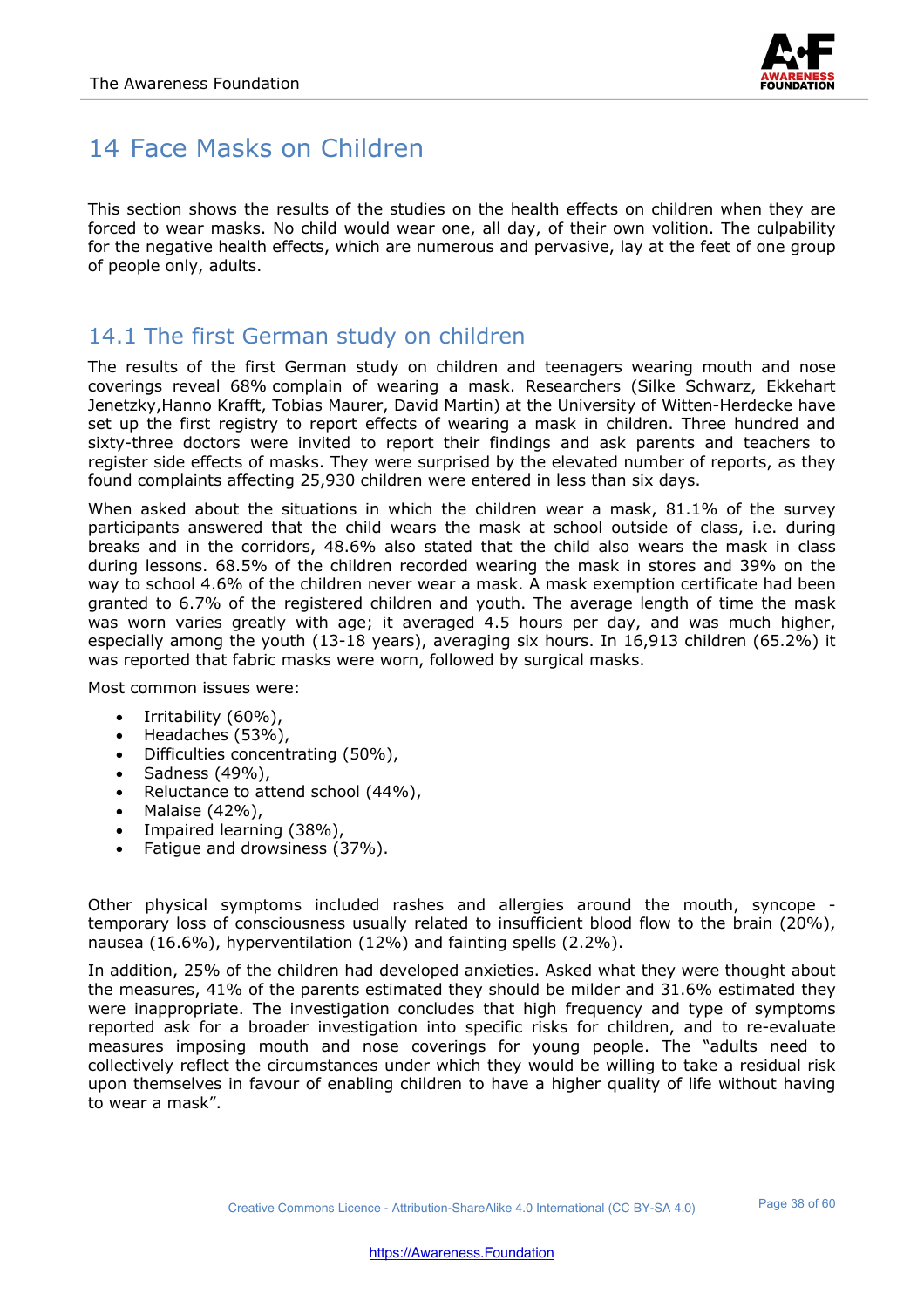

Regarding the question as to whether children themselves complain about impairments caused by wearing the mask, 67.7% of the respondents answered yes for their children; 26% answered no. The question as to whether the respondents themselves observed an impairment of the child by wearing the mask was answered yes in 66.1% of respondents. Four percent had no opinion when asked about their personal attitude to the German government's corona protection measures, 11.7% of the participants thought that the measures should be more stringent, 11.0% considered the current measures appropriate and good and 41.7% were in favour of milder measures.

#### 14.2 Will Wearing Masks Affect Children's Emotional Development?

In the online magazine, Psychology Today, Michael Ungar Ph.D. writes as follows;

"We've known for decades that children's emotional well-being depends in part on neurological development, which comes from watching faces and recognising emotions. How all this works isn't entirely clear, but as Catherine Herba and Mary Phillips at the London Institute of Psychiatry have explained, there is enough evidence to suggest that normal child development needs children to see people expressing their emotions.

So what happens when most of the adult faces surrounding children are masked? In other posts, I have already lamented the way parents put iPads into the hands of toddlers sitting in strollers, removing them from interactions with the people around them during a phase of their development when they should be learning new vocabulary and developing awareness of social cues. With widespread masking, we may unintentionally be disadvantaging younger children from developing the necessary skills to discern emotions and the neurological changes that make it possible to distinguish one face from another.

We are already hearing about a number of ways this pandemic is causing potentially long-term harm to our children. Educators are reporting that children's academic development is being compromised by lengthy periods of time away from the structure of the classroom, with the greatest impact being felt by children who were already in homes where educational achievement is not well supported and schools are chronically underfunded.

Clearly, after this pandemic, we are going to have to work very hard at repairing the damage we have done to children.

That means providing teachers with the extra supports they need to help children return to appropriate grade level performance in reading, writing, and maths. Encouraging children to get very dirty. Other than washing hands before eating, and after using the toilet, we are going to have to make it every child's right to eat food off the floor, roll around in dirt, and generally enjoy a little filth if we are going to ensure they avoid the trappings of excessive cleanliness (and the negative consequences a lack of germs causes to their immune systems and emotional regulation). Reassuring children that they are safe, and that those they love are safe as well. The spike in anxiety disorders among children will need an active campaign of reassurance to be turned around.

We're going to have to look our children in the face and teach them again about a range of emotional expressions. They will need to again understand that people say things with their faces, and that we shouldn't be shy about expressing openly what we feel."

#### 14.3 Masks could affect children's development

On the Japanese news website, NHK, the following news article covers the issue of face mask wearing on the development of children.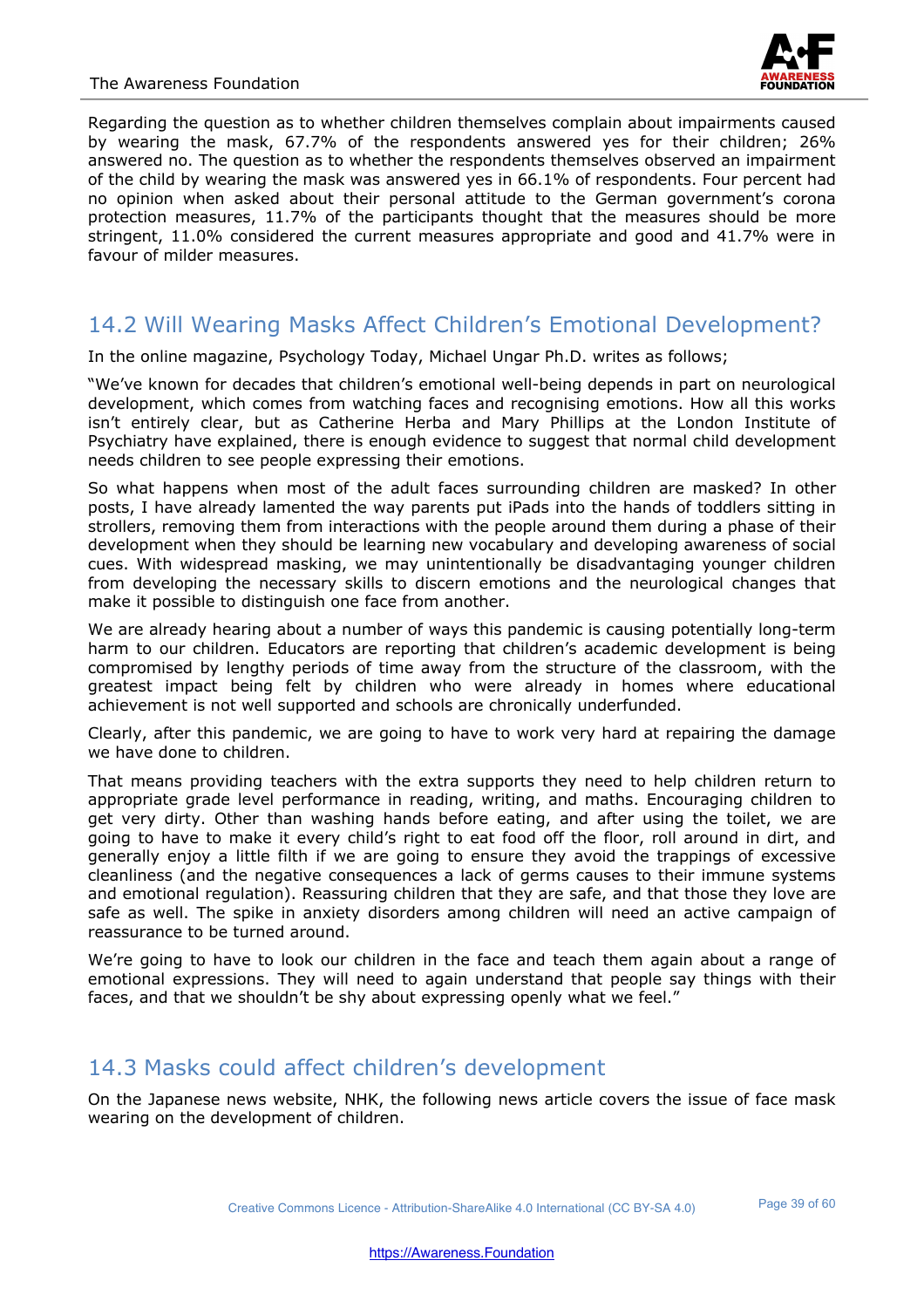

For adults, the need to wear a mask can be inconvenient. For children it could be more serious. Masks disguise key cues in our expressions, making it harder to read someone's face, and there is growing evidence that this could be affecting child development.

Child carers who wear masks while at work, say it is difficult to establish a relationship of trust with children because they have to conceal their mouths.

#### 14.4 Infants need to see faces

Professor Myowa Masako specializes in the human brain and psychological development at Kyoto University Graduate School of Education and Faculty of Education. She says adults must be especially careful about interacting with infants from when they are born until they are about a year old. That's the age at which babies are studying people's faces and learning expressions.

Babies need to see the eyes, nose and mouth to recognise a face. As the months pass, they learn to distinguish emotions such as joy or anger. This ability forms the foundation for understanding other peoples' feelings.

Myowa says that only adults can communicate using just their eyes. She says it's important to give babies opportunities to see peoples' facial expressions. She advises family members to show their faces to their babies at home even more than before.

#### 14.5 Adverse effects on elementary school children

Elementary schools in Japan are reporting that masks are having adverse effects on their students, including more unruly behaviour as masks disrupt communication.

Professor Myowa says children between four and ten years old are developing the ability to empathise, to imagine what others think, and how to respond.

Children normally have ample chances at school to put themselves in someone else's shoes, but masks in classrooms mean the opportunities are much scarcer now. She suggests that teachers should consider how to create those opportunities for students in the current situation.

#### 14.6 Use of body language

Myowa says body language can compensate to some degree, and recommends that adults express their emotions more physically for children of preschool or elementary school age.

#### 14.7 The effect of masks on face perception in children

In the study, 'The effect of masks on face perception in children', the authors (Andreja Stajduhar Tzvi Ganel Galia Avidan R. Shayna Rosenbaum Erez Freud) have documented the following;

"We evaluated whether school-age children demonstrate a similar impairment in face perception abilities caused by face masks as previously found in adults (Carragher & Hancock,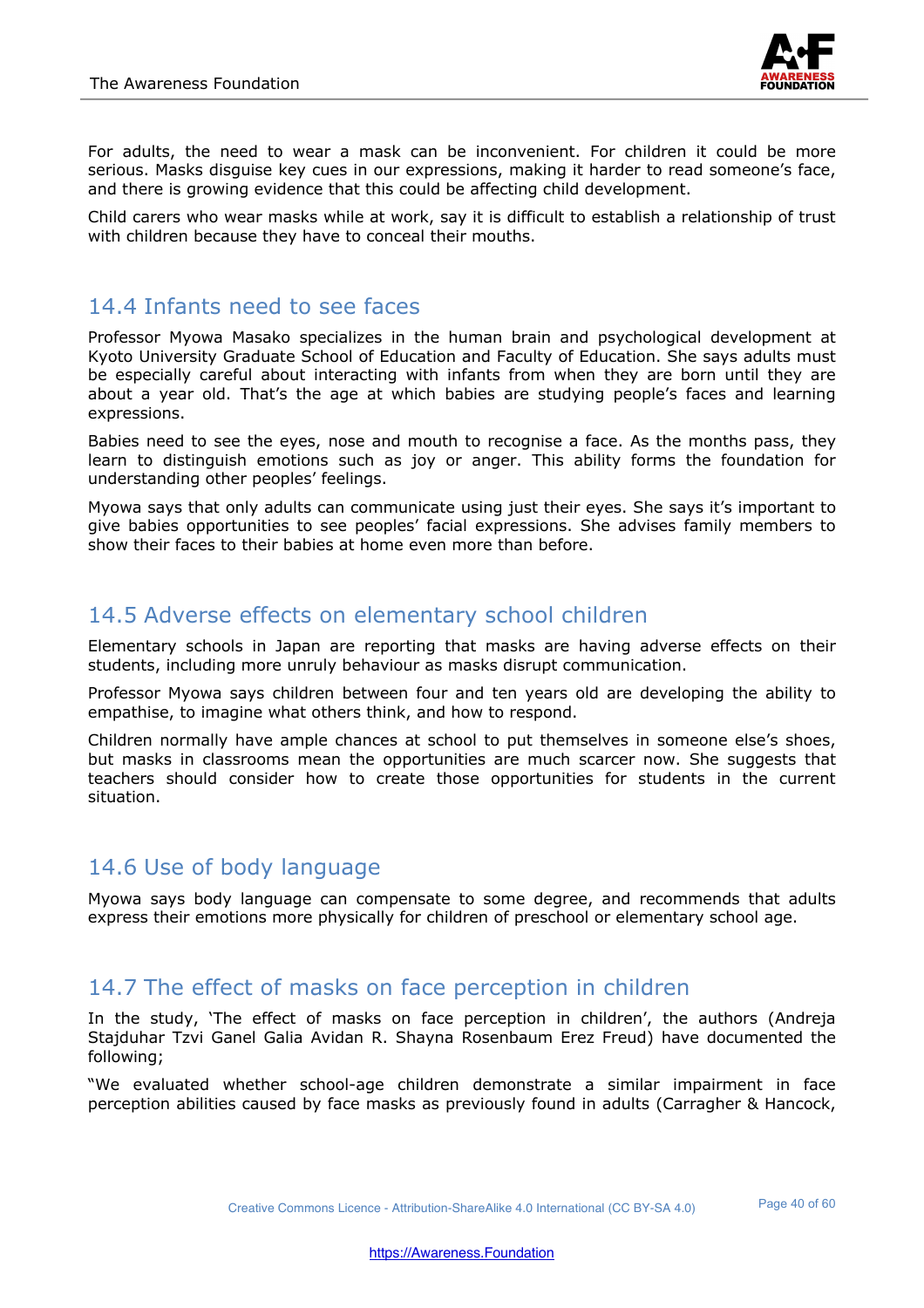

2020; Freud et al., 2020). We have documented quantitative and qualitative changes in face processing abilities for masked faces in children. We found that face masks led to a robust decrease in face processing abilities measured by the reliable and well-established CFMT-K (Cambridge Face Memory Test – Kids). This quantitative reduction was accompanied by a reduced inversion effect for masked faces, suggesting a qualitative change in the way masked faces are processed.

When compared to adults, children showed a greater mask effect (20.1% compared to 13.6% for adults), suggesting greater susceptibility to visual alterations caused by face masks. Together, these results suggest that face processing abilities in children are highly susceptible to the inclusion of face masks.

The current study provides novel evidence for quantitative and qualitative changes in the processing of masked faces in children. Changes in face recognition performance and alteration along the processing style of partially occluded faces could have significant effects on children's social interactions with their peers and their ability to form important relationships with educators. Previous research in adults has already demonstrated the detrimental effect of reduced face perception abilities on one's level of social confidence and quality of life (Lane et al., 2018). Given the recent proliferation in mask-wearing due to the COVID-19 pandemic, future research should explore the social and psychological ramifications of wearing masks on children's performance."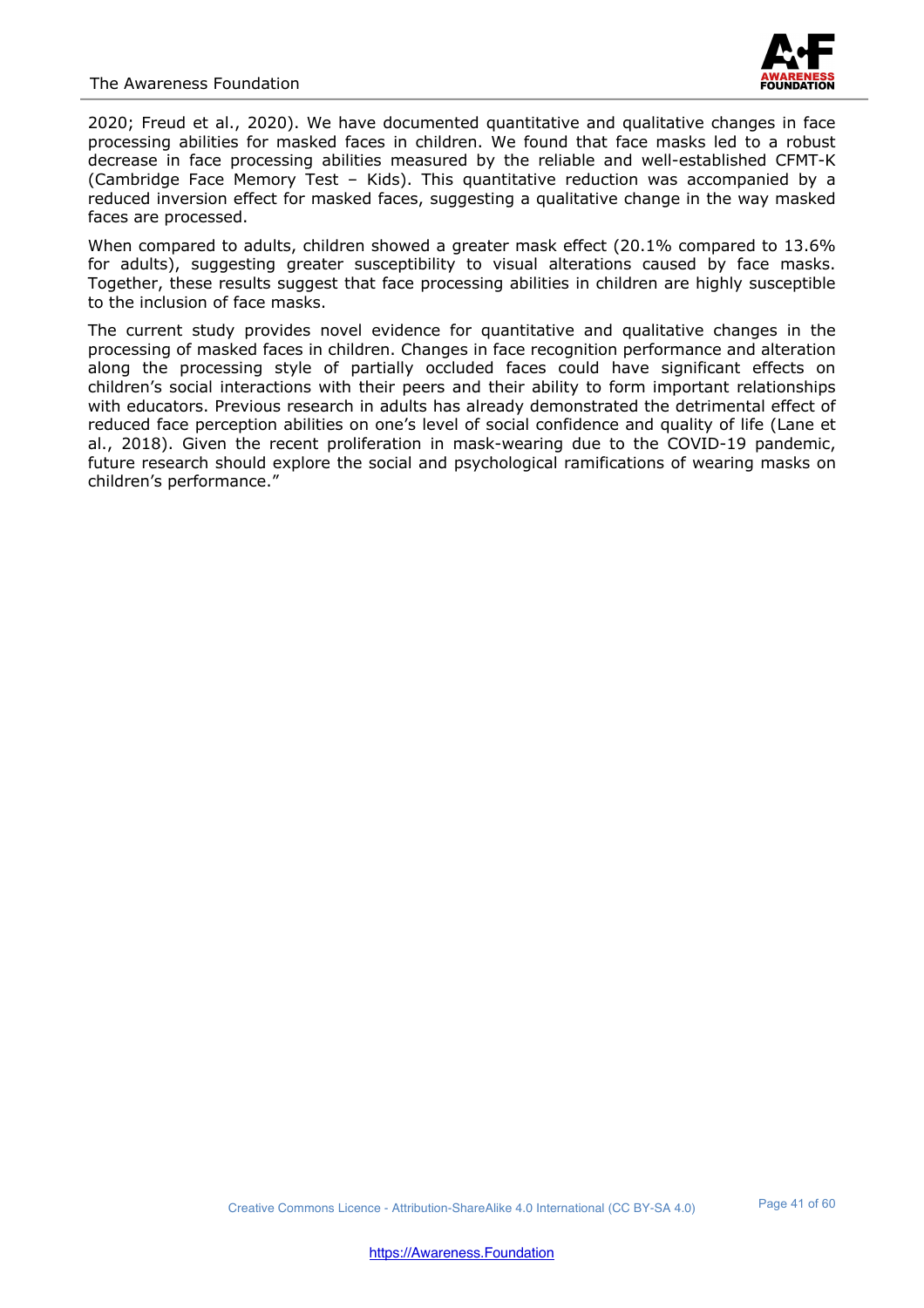

## 15 An Evidence Based Scientific Analysis of Why Masks are Ineffective, Unnecessary, and Harmful

Dr. Jim Meehan, is an ophthalmologist and preventive medicine specialist with over 20 years of experience and advanced training in immunology, inflammation, and infectious disease. He has performed well over 10,000 surgical procedures. His research experience includes investigating associations between military vaccinations and Gulf War Syndrome. Dr. Meehan is also trained in internal medicine, addiction medicine, endocrinology, integrative medicine, functional medicine, and nutrition.

Dr. Meehan is a former editor of the medical journal, "Ocular Immunology and Inflammation." He has peer-reviewed thousands of medical research studies. With this experience and expertise, Dr. Meehan has dedicated his career to protecting his patients and the public from the fraud, corruption, and pseudoscience so often used by agents and agencies whose motives and interests have resulted in American medicine and pharmaceutical drugs becoming the third leading cause of death in the United States.

"I'm a surgeon who has performed more than 10,000 surgical procedures wearing a surgical mask. However, that fact alone doesn't really qualify me as an expert on the matter. More importantly, I am a former editor of a medical journal.

I know how to read the medical literature, distinguish good science from bad, and fact from fiction. Believe me, the medical literature is filled with bad fiction masquerading as medical science. It is very easy to be deceived by bad science.

Since the beginning of the pandemic, I've read hundreds of studies on the science of medical masks. Based on extensive review and analysis, there is no question in my mind that healthy people should not be wearing surgical or cloth masks. Nor should we be recommending universal masking of all members of the population. That recommendation is not supported by the highest level of scientific evidence.

First, let's be clear. The premise that surgeons wearing masks serves as evidence that "masks must work to prevent viral transmission" is a logical fallacy that I would classify as an argument of false equivalence, or comparing "apples to oranges."

Although surgeons do wear masks to prevent their respiratory droplets from contaminating the surgical field and the exposed internal tissues of our surgical patients, that is about as far as the analogy extends. Obviously, surgeons cannot "socially distance" from their surgical patients (unless we use robotic surgical devices, in which case, I would definitely not wear a mask).

The COVID-19 pandemic is about viral transmission. Surgical and cloth masks do nothing to prevent viral transmission. We should all realize by now that face masks have never been shown to prevent or protect against viral transmission. Which is exactly why they have never been recommended for use during the seasonal flu outbreak, epidemics, or previous pandemics.

The failure of the scientific literature to support medical masks for influenza and all other viruses is also why Fauci, the U.S. Surgeon General, the CDC, WHO, and pretty much every infectious disease expert stated that wearing masks won't prevent transmission of SARS CoV-2. Although the public health "authorities" flipped, flopped, and later changed their recommendations, the science did not change, nor did new science appear that supported the wearing of masks in public. In fact, the most recent systemic analysis once again confirms that masks are ineffective in preventing the transmission of viruses like COVID-19.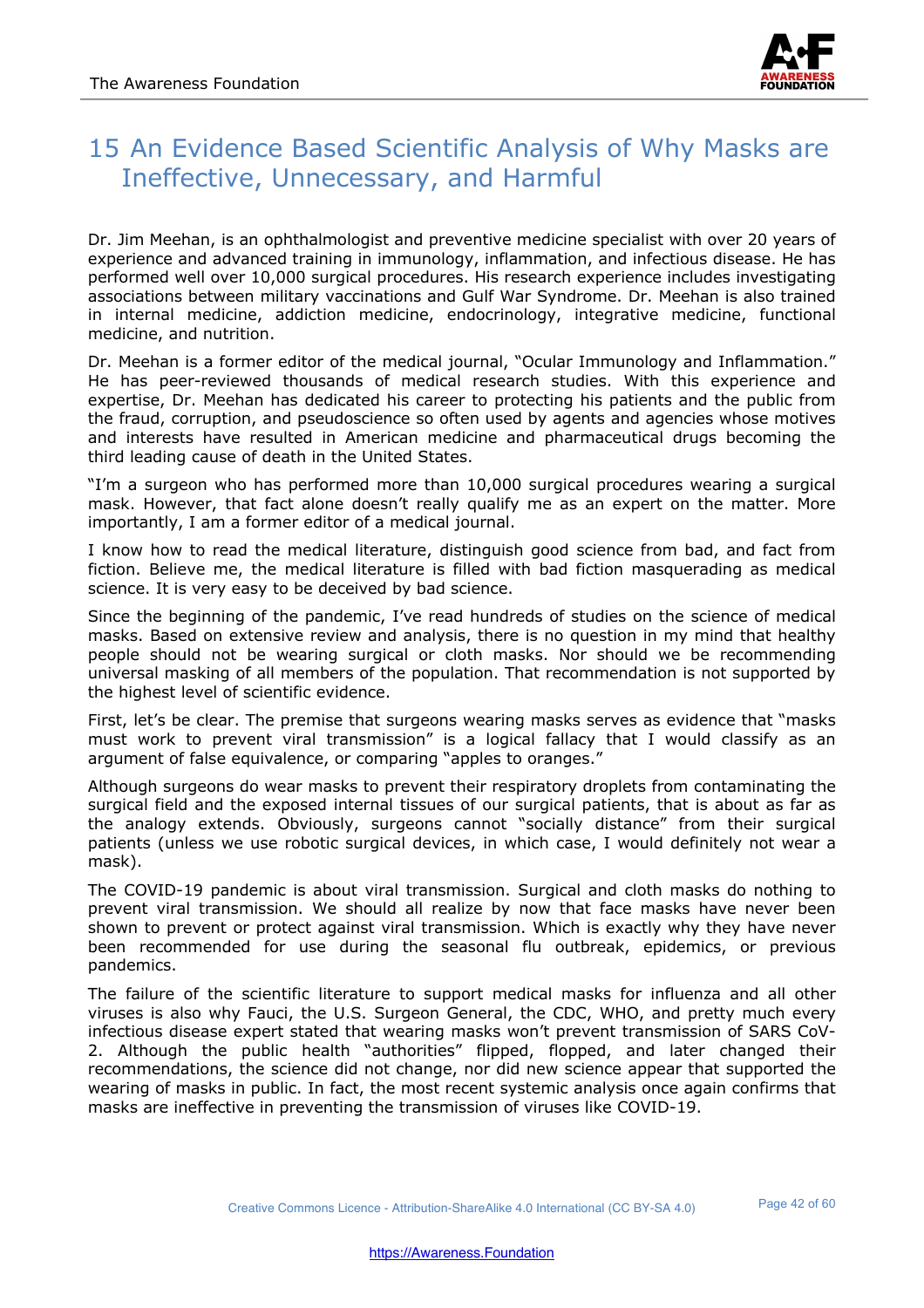

If a surgeon were sick, especially with a viral infection, they would not perform surgery as they know the virus would NOT be stopped by their surgical mask.

Another area of "false equivalence" has to do with the environment in which the masks are worn. The environments in which surgeons wear masks minimize the adverse effects surgical masks have on their wearers.

Unlike the public wearing masks in the community, surgeons work in sterile surgical suites equipped with heavy duty air exchange systems that maintain positive pressures, exchange and filter the room air at a very high level, and increase the oxygen content of the room air. These conditions limit the negative effects of masks on the surgeon and operating room staff. And yet despite these extreme climate control conditions, clinical studies demonstrate the negative effects (lowering arterial oxygen and carbon dioxide re-breathing) of surgical masks on surgeon physiology and performance.

Surgeons and operating room personnel are well trained, experienced, and meticulous about maintaining sterility. We only wear fresh sterile masks. We don the mask in a sterile fashion. We wear the mask for short periods of time and change it out at the first signs of the excessive moisture build-up that we know degrades mask effectiveness and increases their negative effects. Surgeons NEVER re-use surgical masks, nor do we ever wear cloth masks.

The public is being told to wear masks for which they have not been trained in the proper techniques. As a result, they are mishandling, frequently touching, and constantly reusing masks in a way that increase contamination and are more likely than not to increase transmission of disease.

Just go watch people at the grocery story or Walmart and tell me what you think about the effectiveness of masks in the community.

If you can't help but believe and trust the weak retrospective observational studies and confused public health "authorities" lying to you about the benefits and completely ignoring the risks of medical masks, then you should at least reject the illogical anti-science recommendation to block only 2 of the 3 ports of entry for viral diseases. Masks only cover the mouth and nose. They do not protect the eyes."

Dr. Jim Meehan, MD is a physician, entrepreneur, and accomplished leader who provides novel science and solutions that conform to honest, open, transparent, and patient-centred principles.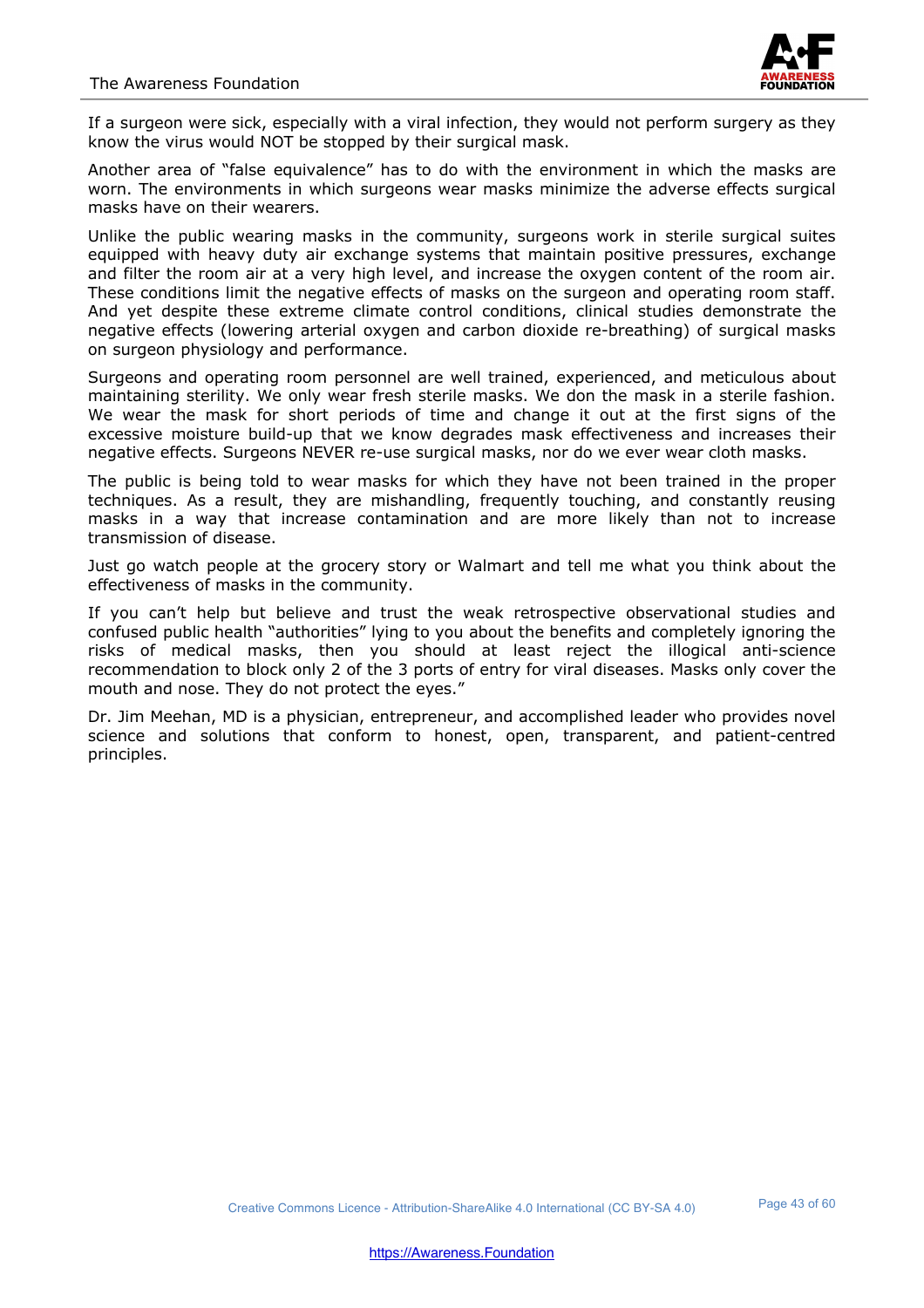

## 16 Proof that Masks Do More Harm than Good

(Truths about Masks that Politicians and the BBC Probably Forgot to Mention)

#### 16.1 Dr. Vernon Coleman MB ChB DSc FRSA

- 1. Face masks have been proven to do harm but not proven to do good. Forcing citizens to wear them is a form of oppression. Support for mask wearing comes from individuals promoting face masks for political rather than health reasons. There is now considerable support for masks to be worn out of doors and even in the home. There is absolutely no scientific reason for this.
- 2. Over a dozen scientific papers show clearly that masks are ineffective in preventing the movement of infective organisms. They also reduce oxygen levels and expose wearers to increased levels of carbon dioxide.
- 3. Nine medical authors from Australia and Vietnam studied cloth face masks and concluded that cloth masks should not be recommended for health care workers.
- 4. Wearing a mask for long periods could cause pulmonary fibrosis. Loose fibres are seen on all types of masks and may be inhaled causing serious lung damage.
- 5. Researchers in France proved that wearing a surgical mask causes breathlessness.
- 6. Masks should be changed every couple of hours and old masks should be disposed of safely. If cloth masks are worn, they should be washed at high temperatures twice a day. Disposable masks should be discarded after one use. (Masks thrown down in the street are a serious health hazard.)
- 7. Evidence proving the danger and ineffectiveness of masks has been banned, blocked or deleted. Discussion and debate about the value of face masks is suppressed.
- 8. In September 2020, 70 Belgian doctors claimed that mandatory face masks in schools are a major threat to child development.
- 9. A leading German virologist claims that face masks are a wonderful breeding ground for bacteria and fungi.
- 10. Dentists in New York have reported that mask wearing causes gum disease and dental cavities. The dentists say that face coverings lead to mouth dryness and an increase in the build-up of bacteria.
- 11. Exemption certificates/cards can be obtained online for those who are unable to wear a mask.
- 12.Some face masks may have pores five thousand times larger than virus particles.
- 13. Masks should never be touched once in place. If a mask is touched it must be replaced immediately.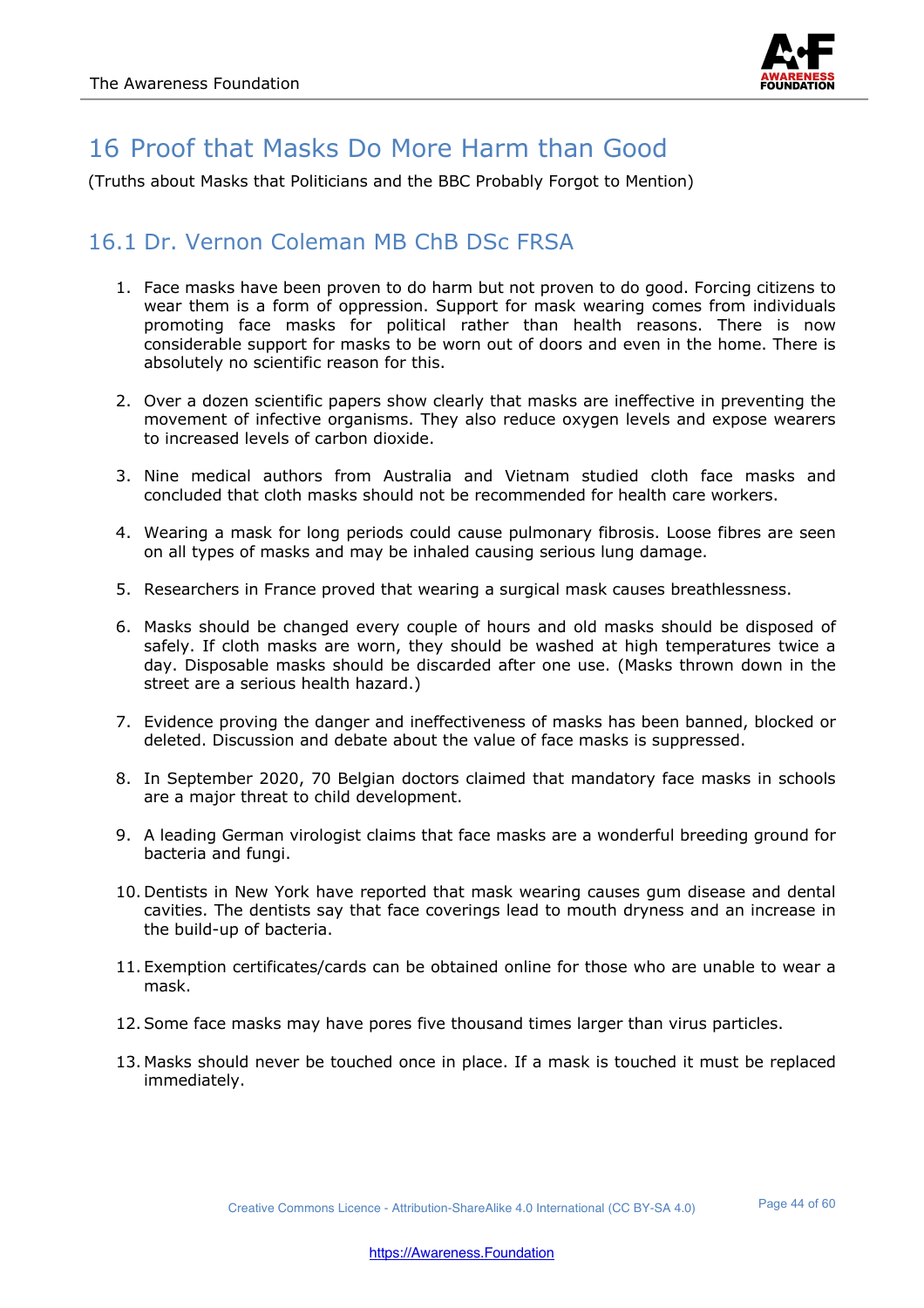

- 14. No one should wear a mask while exercising. There have been several reports of masked children dying while exercising. There is evidence showing that mask wearing reduces blood oxygen levels even when the wearer is standing still. Individuals who exercise are likely to sweat. Masks then become damp more quickly and the damp promotes the growth of microorganisms.
- 15. There is a risk that viruses may accumulate in the fabric of a mask thereby increasing the amount of the virus being inhaled.
- 16. Putting a mask on a baby or unconscious patient is dangerous. The mask may result in the wearer choking on vomit.
- 17.Some of the carbon dioxide exhaled with each breath is trapped behind the mask.
- 18. One study of health workers wearing masks showed that a third developed headaches requiring painkillers. Another study showed that 81% developed headaches – and their work was affected.
- 19.A mask can reduce blood oxygenation by up to 20% leading to a possible loss of consciousness. At least one road crash has been blamed on a driver wearing a mask. Police reported that the driver of a single car crash in New Jersey is believed to have passed out behind the wheel after wearing a mask for too long.
- 20. Over a dozen studies failed to show that wearing a mask provides protection against infection.
- 21. Masks are being used as a conditioning tool to make us more compliant.
- 22.A study of 53 surgeons showed that there were statistically significant falls in blood oxygen levels after masks had been worn for a few hours. It is important to remember that surgeons who wear masks (and not all do) work while standing, rather than walking, and they work in a controlled, air-conditioned environment. They do not touch their masks and they change them regularly.
- 23. The fact that the rules about mask wearing vary from place to place proves that there is no 'science' behind the advice to wear masks. So, for example, why should the coronavirus spread from person to person in a shop but not in an office?
- 24. There were no mask requirements in Sweden, and the mortality rate there remained below a bad flu season. The average age of Swedish citizens who died of COVID-19 was well over 80 years.
- 25.A meta-analysis of controlled trials of face masks published in May 2020 by the Centers for Disease Control in the US, concluded that masks `did not support a substantial effect on transmission of laboratory confirmed influenza, either when worn by infected persons or by persons in the general community to reduce their susceptibility'.
- 26.A meta-analysis published in May 2016 concluded that masks did not have any useful effect but that reuse of contaminated masks did transmit infection.
- 27. In 2019, a paper involving 2,862 volunteers and published in the Journal of the American Medical Association showed that both surgical masks and N95 respirators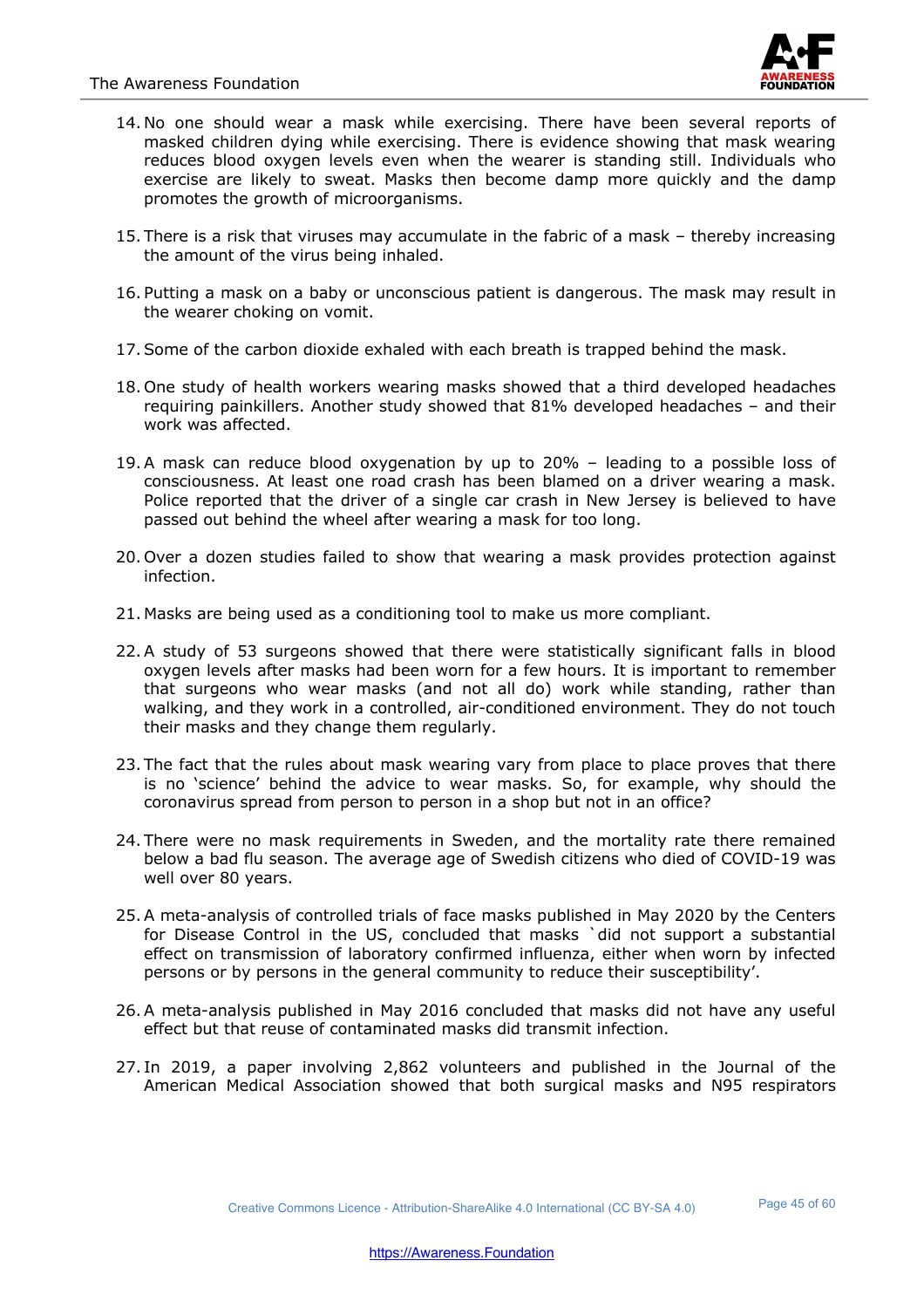

`resulted in no significant difference in the incidence of laboratory confirmed influenza'.

- 28. In 2011, a meta-analysis of 17 separate studies showed that none of the research showed masks to be useful in preventing influenza infection.
- 29. In 2009, a paper published in the Journal of Occupational Environmental Hygiene concluded that particles passed through masks and that expelled particles were deflected around the edges of masks.
- 30.Research published in 2005 concluded that there was more transmission of virus laden particles from masked individuals than from unmasked individuals because of `leakage' jets of air. Backward unfiltered air flow was found to be stronger with mask wearers (suggesting that standing behind someone wearing a mask could be dangerous).
- 31.A study published in the BMJ in 2015 found that the penetration of cloth masks was almost 97%.
- 32. N95 masks are made with a 0.3 micron filter. The name comes from the fact that 95% of particles having a diameter of 0.3 microns are filtered by the mask. Unfortunately, corona viruses are approximately 0.125 microns in diameter.

An article entitled `Is a mask necessary in the operating theatre?', published in the Annals of the Royal College of Surgeons in 1981 found no difference in wound infection rates with or without surgical masks (link to article in Appendix A). A paper published in 1991 showed that the use of masks slightly increased the incidence of infection.

It was proved in 1920 that cloth masks do not stop flu transmission. It was concluded then that the number of layers of fabric required to prevent pathogen spread would be suffocating. It was also recognised that there was a problem with leakage around the edges of masks.

Mask wearers are encouraged to demonise non-mask wearers (even if they are disabled in some way). This is part of the psychological warfare battle being fought.

There have been suggestions from various authorities that mask wearing and social distancing will need to be permanent. It has also been suggested that masks should be worn in the home.

Masks collect fungi, bacteria, and viruses; because of the moist air exhaled they are an excellent breeding ground.

'We know that wearing a mask outside health care facilities offer little, if any, protection from infection…In many cases the desire for widespread masking is a reflexive reaction to anxiety over the pandemic.' – New England Journal of Medicine, 2020

Research published in June 2020 suggested that the reduction in blood oxygen and the increase in carbon dioxide, resulting from mask wearing, might cause a strain on the heart and kidneys.

Mask wearers are more likely to develop infection than non-mask wearers. This may be due to the fact that masks reduce blood oxygen levels and adversely affect natural immunity. It is likely that anyone who wears a face mask for long periods will have a damaged immune system – and be more susceptible to infection. Studies have shown that hypoxia can inhibit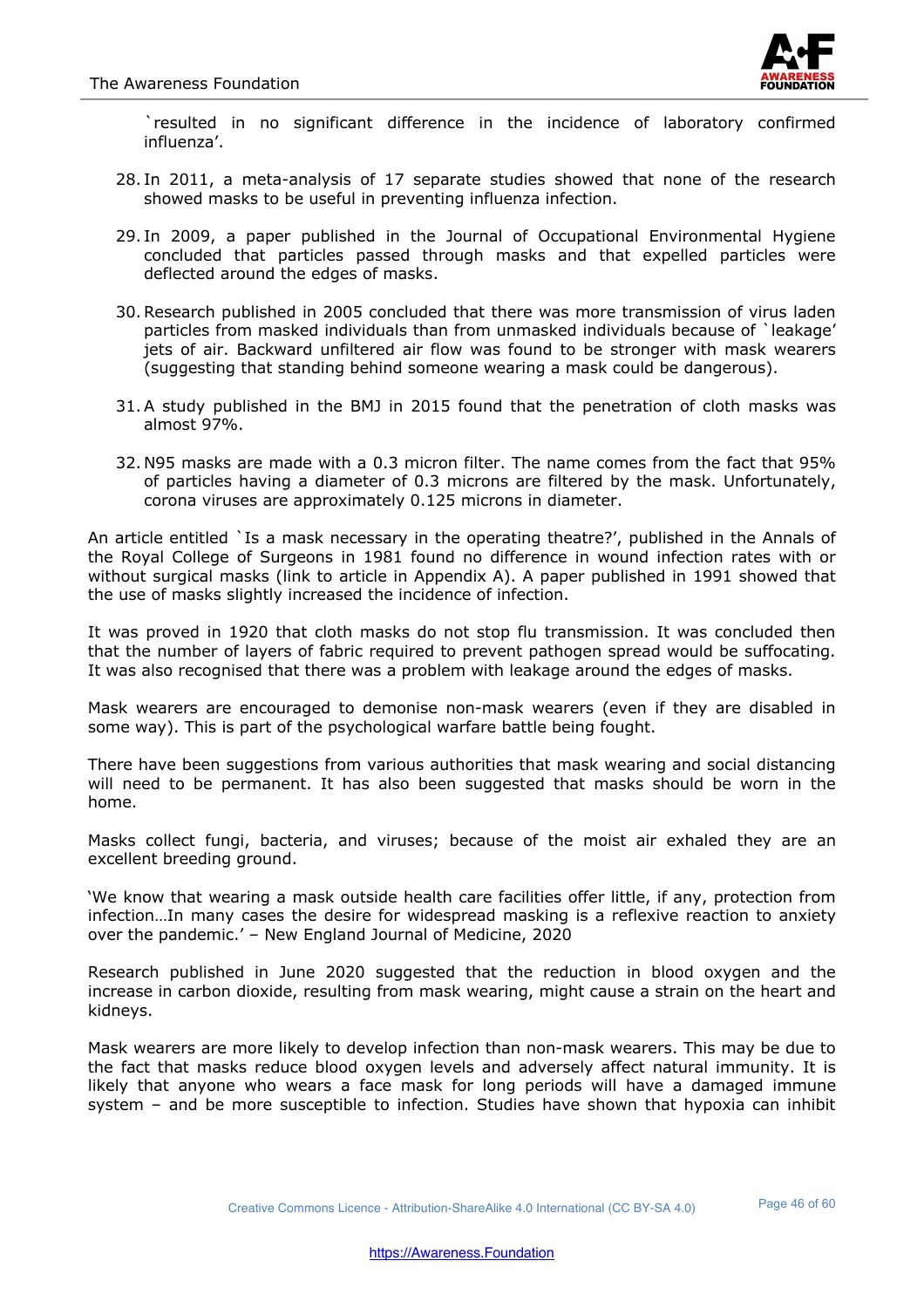

immune cells used to fight viral infections. Wearing a mask may make the wearer more likely to develop an infection – and if an infection develops it is likely to be worse.

Masks can cause hypercapnia (increased carbon dioxide). Symptoms of hypercapnia include drowsiness, dizziness, and fatigue.

A mask worn by a child in school was examined in a laboratory. Tests showed 82 bacterial colonies and 4 mould colonies growing on the mask.

In May 2020, Dr. Fauci, the American COVID-19 expert, concluded that masks are little more than symbolic – virtue signalling.

Although they have not been tested extensively, visors are probably just as useless as masks, but they may be less dangerous to wearers.

#### 16.2 Conclusion of Dr. Vernon Coleman

Having studied the evidence I believe that mask wearing is likely to do no good but a great deal of harm. The available evidence shows clearly that masks do not work but do have the potential to cause a variety of health problems. Any individual or organisation dismissing the information above as `fake news' is requested to give their name and address. They will then receive a writ for libel. Please note that I am already in the process of planning two libel actions.

©Copyright Vernon Coleman October 2020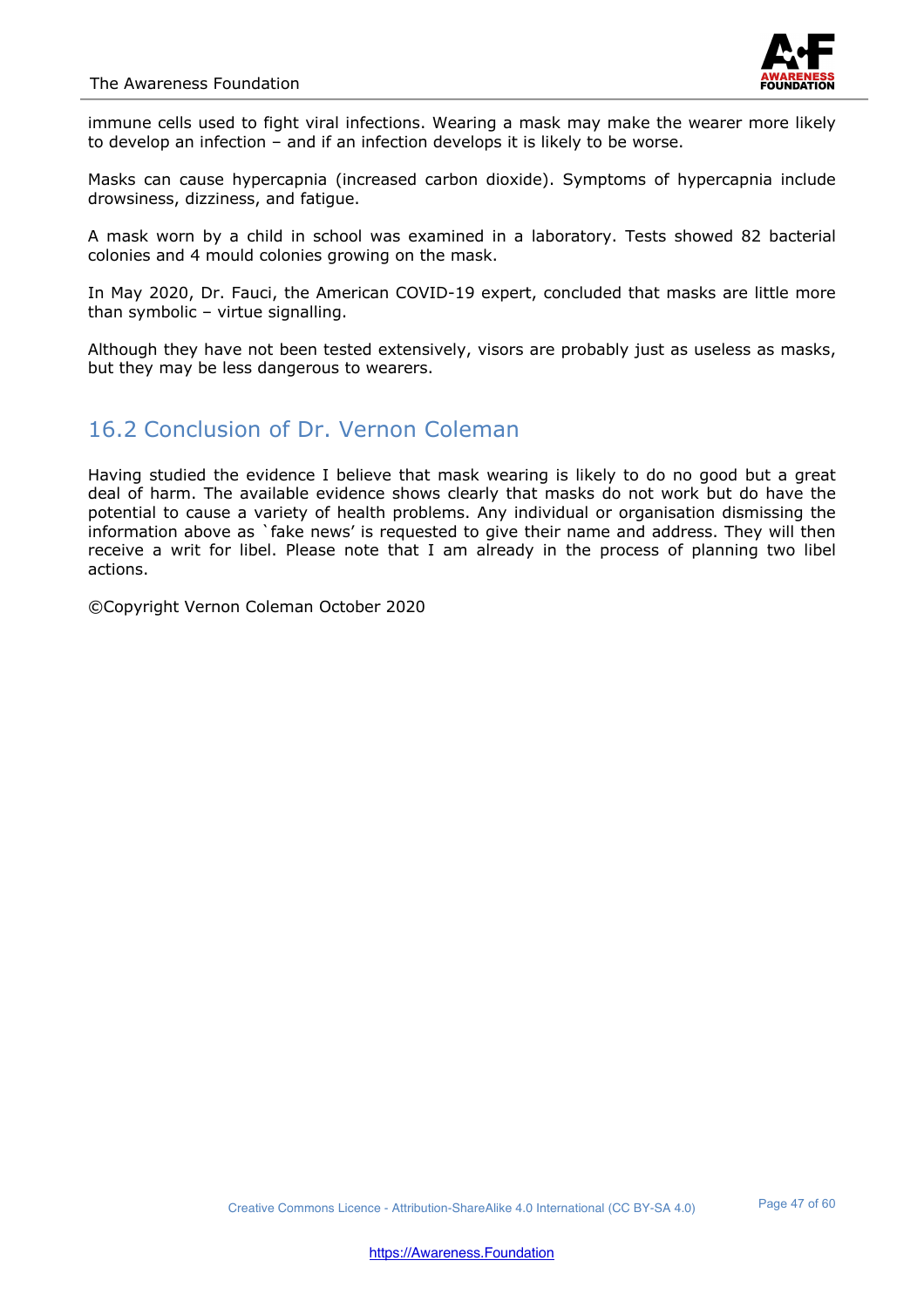

## 17 The historical role of bacteria and mask wearing in a viral pandemic

It is not at all an anomaly for fatal pneumonia to follow coronavirus infections. Indeed, historical data support a correlation between pandemic and bacterial pneumonia. It is thought that the majority of deaths in the 1918-1919 pandemic "likely resulted directly from secondary bacterial pneumonia caused by common upper respiratory-tract bacteria." Histopathology of lung tissue sections from that time reveal, "in virtually all cases, compelling histologic evidence of severe acute bacterial pneumonia, either as the predominant pathology or in conjunction [with influenza]." Histological evidence revealed presence of bacterial pneumonia, including bronchopneumonia. Lobar consolidation characteristic of pneumococcal pneumonia, as well as pathognomonic characteristics of streptococcal and staphylococcal pneumoniae were found.

In fact, there were no negative lung culture results in any of the specimens. "Bacteria were commonly observed in the sections, often in massive numbers." In fact, the bacterial damage was extensive. Vasculitis, capillary thrombosis and necrosis surrounding areas of bronchiolar damage were found. And "without this secondary bacterial pneumonia, experts generally believed that most patients would have recovered." Interestingly the above-cited paper that found a majority of 1918-1919 pandemic deaths to be from bacterial pneumonia was coauthored by Anthony Fauci MD (link to paper in Appendix A), who has been tasked with advising the US on proper response to the 2020 COVID-19 pandemic, yet he has not publicly discussed this precedented risk of bacterial pneumonia in 2020, even having performed extensive research himself.

It is also known that the 1918-1919 pandemic was the last time that human societies experimented with widespread long-term masking. As now, healthy people were made to wear masks, and it is thought by some that there would have been no pandemic in 1918 without masking. Are we repeating known mistakes from our history and what are the consequences?

One historian writes, "The quarantine, isolation and mask-wearing failed to diminish the spread of the influenza. Instead, the practices likely increased fatality and had disastrous economic consequences. The medical policy of 1918 was contrary to the medical science of 1918, and the destructive practices of quarantine, isolation and mask-wearing were largely abandoned."

The harm extended to the next generation. Subsequent health outcomes included increased prevalence of heart disease in infants born in 1919.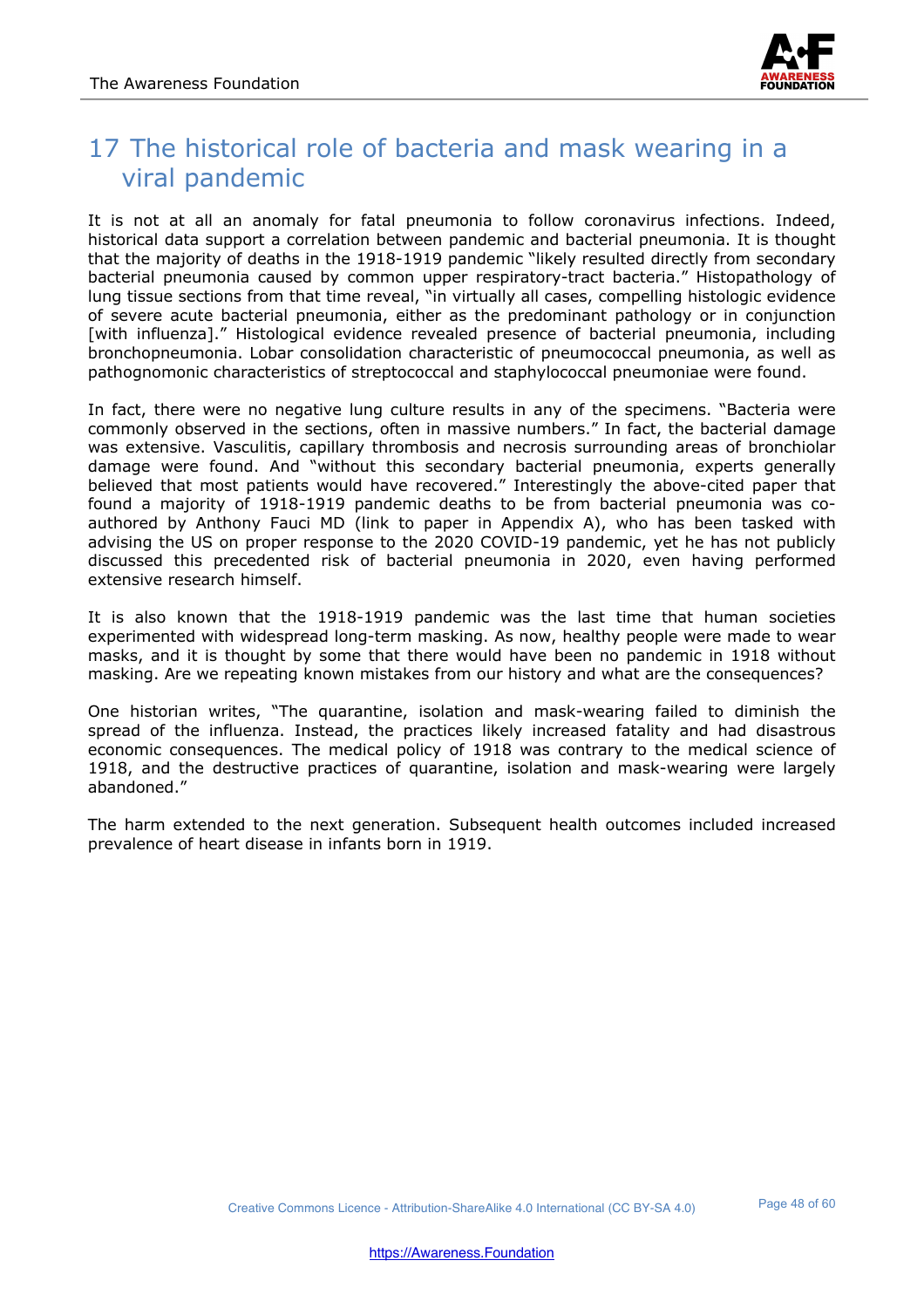

# 18 Conclusion

This report was commissioned by The Awareness Foundation, in order to investigate the health effects of face mask wearing and the health effects on the public in general and children in particular.

After reviewing a relatively small sample of the numerous publicly available reports, studies, meta-studies and hypotheses, which were undertaken by hundreds of medical professionals (and one non-medical professional) over many decades, the data indicates that both medical and non-medical face masks of any type are completely ineffective to prevent human-tohuman transmission of a viral and infectious disease such SARS-CoV-2 and COVID-19.

Wearing face masks has been demonstrated to have numerous and substantial adverse physiological and psychological effects, not just from breathing potentially hazardous carcinogenic chemicals, harmful microplastics and microfibres. These include, but are not limited to, adverse skin reactions/skin lesions, hypoxia, hypercapnia, shortness of breath, increased acidity and toxicity, activation of fear and stress response, rise in stress hormones, immunosuppression, sleep apnoea, fatigue, headaches, decline in cognitive performance, predisposition for viral, bacterial, mould and yeast infections and illnesses, chronic stress, anxiety and depression. Long-term consequences of wearing a face mask can cause health deterioration, developing and progression of chronic diseases, including cancer and accelerated secondary cancerous spread to other parts of the body, lung damage, asbestosis, alzheimers and premature death.

Children are particularly affected by the wearing of face masks, including those worn by adults. The report shows that the normal pedagogical, emotional, psychological, behavioural, and physiological progress of a child can be compromised, both in the short and long-term, and in some cases, for life.

This report demonstrates that many Randomised Control Tests (RCT's) and extensive research, into the wearing of face masks by medical professionals, the general public and in particular children, have established that face masks are wholly unnecessary and have been since the inception of mandatory face mask wearing in 2020.

The author presented documented evidence that this has been known about for a very long time, indicating that a century of knowledge has been flagrantly ignored. General efficacy of masks in a surgical environment are also known to be negligible and require further studies to determine whether or not they are of any benefit whatsoever.

Governments, policy makers and health organisations should utilise a proper and scientific evidence-based approach with respect to public health, not just the wearing of face masks, especially when the latter is considered as preventive intervention.

#### 18.1 Conflict of interest statement

The author and staff of The Awareness Foundation, who have been instrumental in the research and subsequent production of this report, declare that they have no known competing financial interests or personal relationships that could have, or could have appeared to, influence the work documented in this report.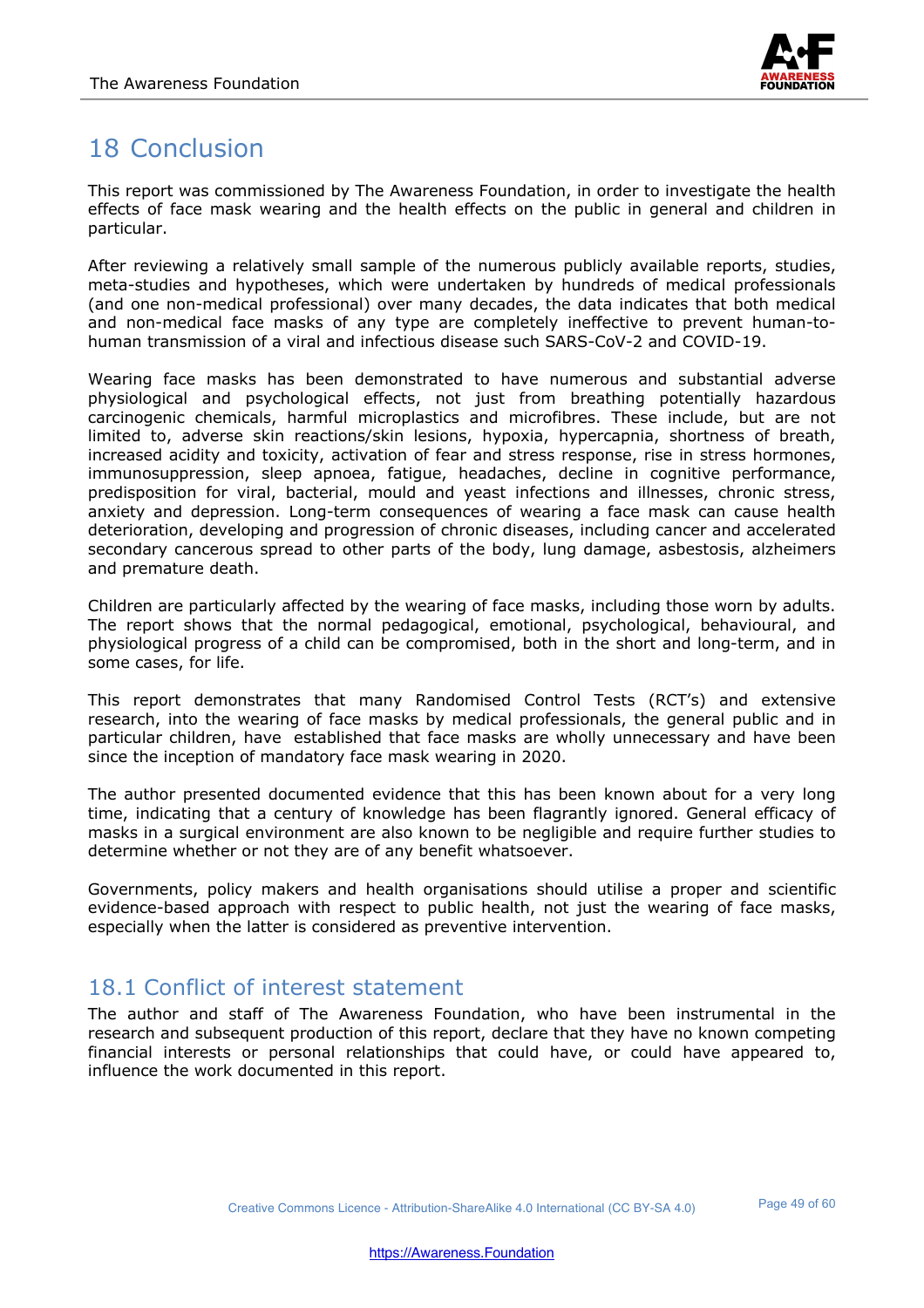

# 19 Appendix A - List of content utilised in this report.

Only a fraction of the evidence/data/hypotheses and information on the health effects of wearing a face mask has been utilised in this report. The author has attempted to include the most relevant and complete information available at the time of this report's publication. The content within this document is by no means complete, it is merely a snapshot of the many available publications. The reader is encouraged to further their own research, many references are available in Appendix B.

#### 19.1 Mask Studies and Papers

- 1. Carbon dioxide Exposure Effects Fact Sheet https://ethanolrfa.org/wpcontent/uploads/2016/02/Module-2-Handout-CO2-Adverse-Health-Effects-Fact-Sheet.pdf
- 2. How Inhaled carbon dioxide Affects the Body Fact Sheet https://ethanolrfa.org/wpcontent/uploads/2016/02/Module-2-Handout-How-Inhaled-CO2-Affects-the-Body-–- Fact-Sheet.pdf
- 3. WHO Mask use in the context of COVID-19 https://www.who.int/publications/i/item/advice-on-the-use-of-masks-in-thecommunity-during-home-care-and-in-healthcare-settings-in-the-context-of-the-novelcoronavirus-(2019-ncov)-outbreak
- 4. WHO Coronavirus disease (COVID-19): Children and masks https://www.who.int/news-room/q-a-detail/q-a-children-and-masks-related-to-covid-19
- 5. Non-pharmaceutical Measures for Pandemic Influenza in Non-healthcare Settings— Personal Protective and Environmental Measures https://wwwnc.cdc.gov/eid/article/26/5/19-0994\_article
- 6. Understanding particle size and aerosol based transmission https://web.archive.org/web/20210303231236/https://www.4cconference.com/wpcontent/uploads/2020/07/Understanding-Particle-Size-and-Aerosol-Based-Transmission.pdf
- 7. Health Effects of Asbestos Exposure https://www.hse.gov.uk/asbestos/assets/docs/exposure.pdf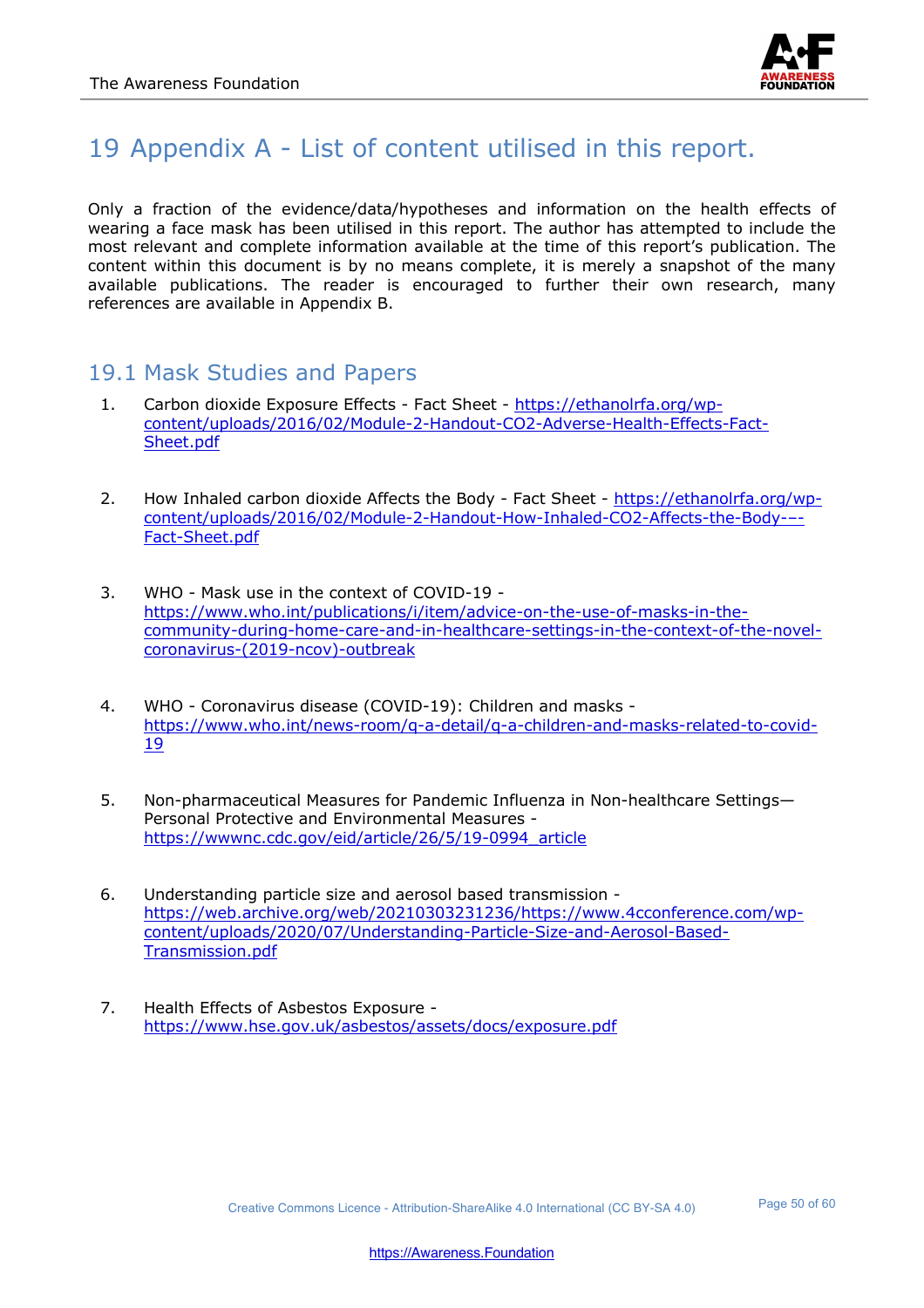

#### 19.2 Health Effects - Mouth

- 1. Dentists warn of rise in stinky side-effect damaging patients' teeth https://www.thesun.co.uk/news/12461990/mask-mouth-dentists-warn-rise-side-effectdamaging-teeth/
- 2. Dentist: 'Mask Mouth' Is Causing Tooth Decay, Bad Breath, Clenching and Grinding of Teeth - https://www.cnsnews.com/blog/craig-bannister/dentist-mask-mouth-causingtooth-decay-bad-breath-clenching-and-grinding-teeth
- 3. Dentists declare 'mask mouth' a new phenomenon as they see an explosion in patients suffering from tooth decay and gum disease after wearing face coverings https://www.dailymail.co.uk/news/article-8604639/Dentists-says-mask-wearingcausing-tooth-decay-gum-disease.html

#### 19.3 Health Effects - Skin

- 1. The Effects of the Face Mask on the Skin Underneath: A Prospective Survey During the COVID-19 Pandemic - https://www.ncbi.nlm.nih.gov/pmc/articles/PMC7786409/
- 2. Skin Tears, Medical Face Masks, and Coronavirus https://www.epuap.org/wpcontent/uploads/2020/06/2020-gefen-wmp-skin-tears-medical-face-masks-andcoronavirus-no-watermark.pdf

#### 19.4 Health Effects - Body

- 1. Headache related to mask use of healthcare workers in COVID-19 pandemic https://www.ncbi.nlm.nih.gov/pmc/articles/PMC8019959/pdf/kjp-34-2-241.pdf
- 2. Cognitive and psychophysiological impact of surgical mask use during university lessons - https://www.ncbi.nlm.nih.gov/pmc/articles/PMC7844352/
- 3. Dr. Blaylock: Face Masks Pose Serious Risks to the Healthy https://www.greenmedinfo.com/blog/dr-blaylock-face-masks-pose-serious-riskshealthy11
- 4. Proof that Masks Do More Harm than Good Dr. Vernon Coleman MB ChB DSc FRSA https://www.vernoncoleman.com/proofthatmasks.htm
- 5. "Exercise with facemask; Are we handling a devil's sword?" A physiological hypothesis - https://www.ncbi.nlm.nih.gov/pmc/articles/PMC7306735/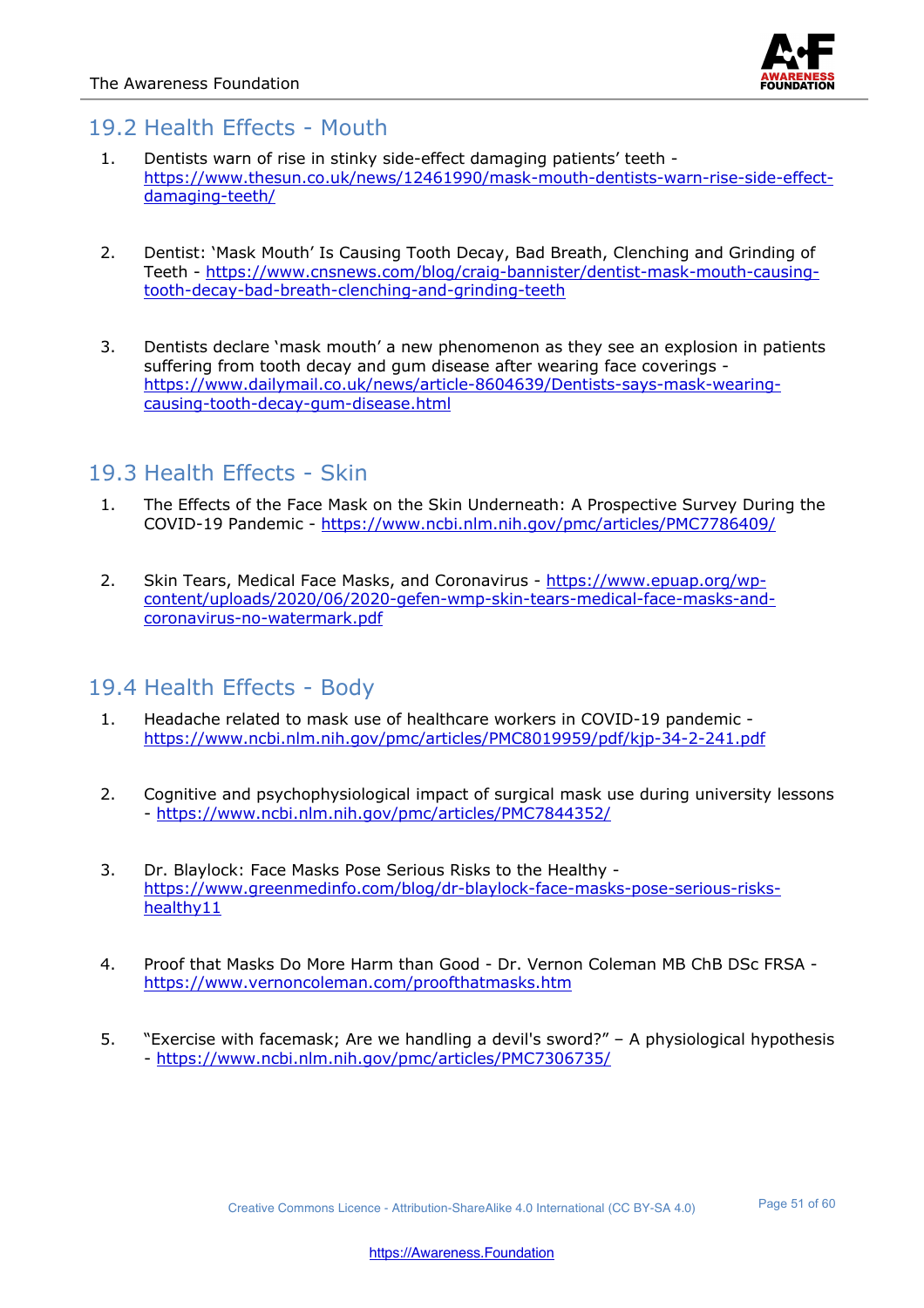

- 6. The surgical mask is a bad fit for risk reduction https://www.ncbi.nlm.nih.gov/pmc/articles/PMC4868614/
- 7. Exclusive: Chemical cocktail found in face masks https://www.ecotextile.com/2021040127603/dyes-chemicals-news/exclusive-chemicalcocktail-found-in-face-masks.html
- 8. The Dangers of Masks https://www.aier.org/article/the-dangers-of-masks/
- 9. Masks, false safety and real dangers, Part 1: Friable mask particulate and lung vulnerability - https://pdmj.org/papers/masks\_false\_safety\_and\_real\_dangers\_part1/
- 10. Masks, false safety and real dangers, Part 2: Microbial challenges from masks https://pdmj.org/papers/masks\_false\_safety\_and\_real\_dangers\_part2/

#### 19.5 Health Effects - Face Masks on Children

- 1. Corona children studies "Co-Ki": First results of a Germany-wide registry on mouth and nose covering (mask) in children - https://assets.researchsquare.com/files/rs-124394/v2/bdeb04c9-7a3e-4bb4-997a-0dce53145ac7.pdf
- 2. Will Wearing Masks Affect Children's Emotional Development? https://www.psychologytoday.com/us/blog/nurturing-resilience/202012/will-wearingmasks-affect-children-s-emotional-development
- 3. Is wearing a mask affecting our children's development? https://www3.nhk.or.jp/nhkworld/en/news/backstories/1475/
- 4. Face Masks Disrupt Holistic Processing and Face Perception in School-Age Children https://psyarxiv.com/fygjq/

#### 19.6 Health Effects - The Doctors

- 1. 'Is a mask necessary in the operating theatre?' Royal College of Surgeons 1981 http://europepmc.org/backend/ptpmcrender.fcgi?accid=PMC2493952&blobtype=pdf
- 2. An Evidence Based Scientific Analysis of Why Masks are Ineffective, Unnecessary, and Harmful - https://ratical.org/PandemicParallaxView/mp3s/An-Evidence-Based-Scientific-Analysis-of-Why-Masks-are-Ineffective-Unnecessary-and-Harmful-10-12- 2020.pdf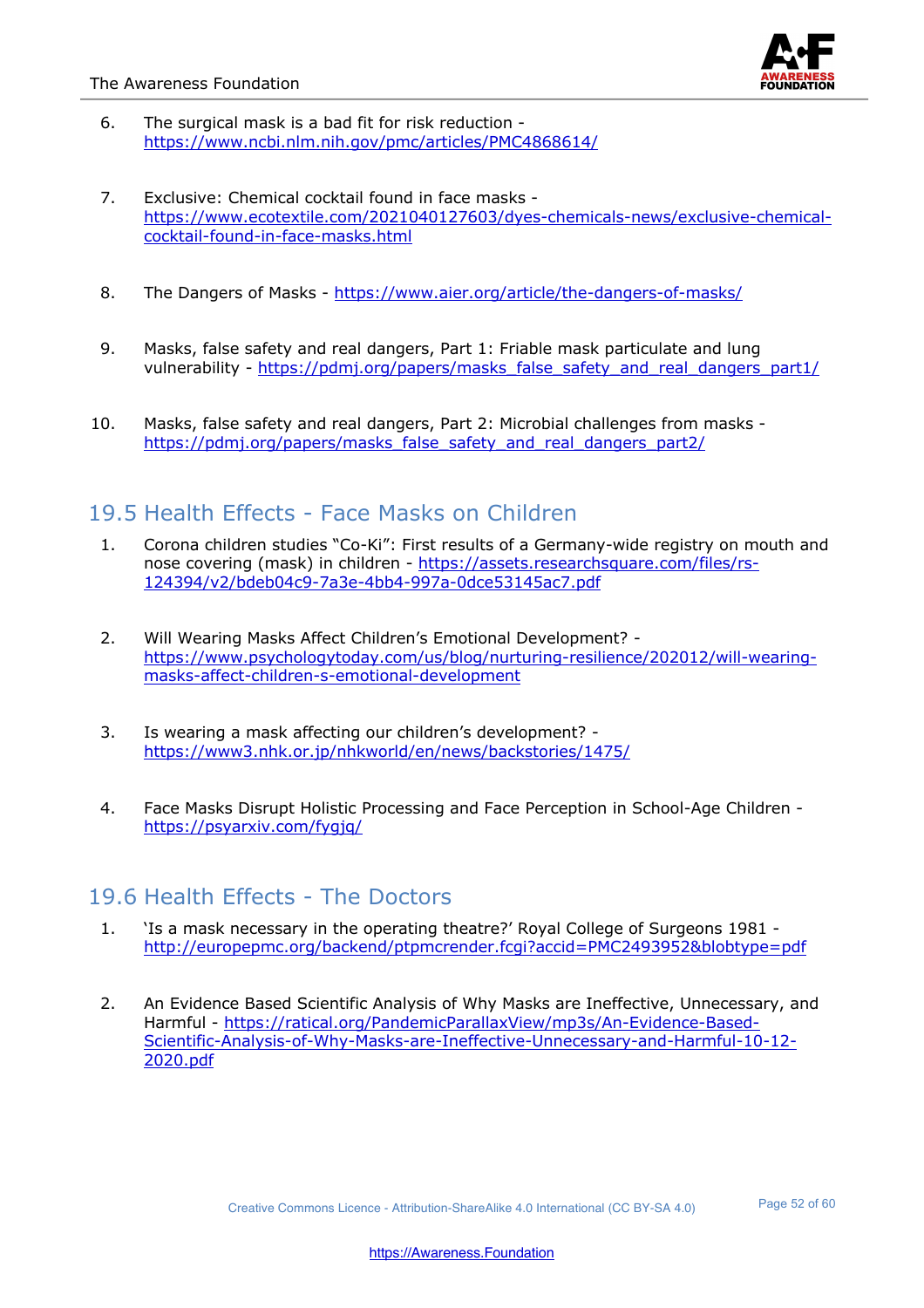

3. Predominant Role of Bacterial Pneumonia as a Cause of Death in Pandemic Influenza: Implications for Pandemic Influenza Preparedness (Dr. Antony Fauci) https://academic.oup.com/jid/article/198/7/962/2192118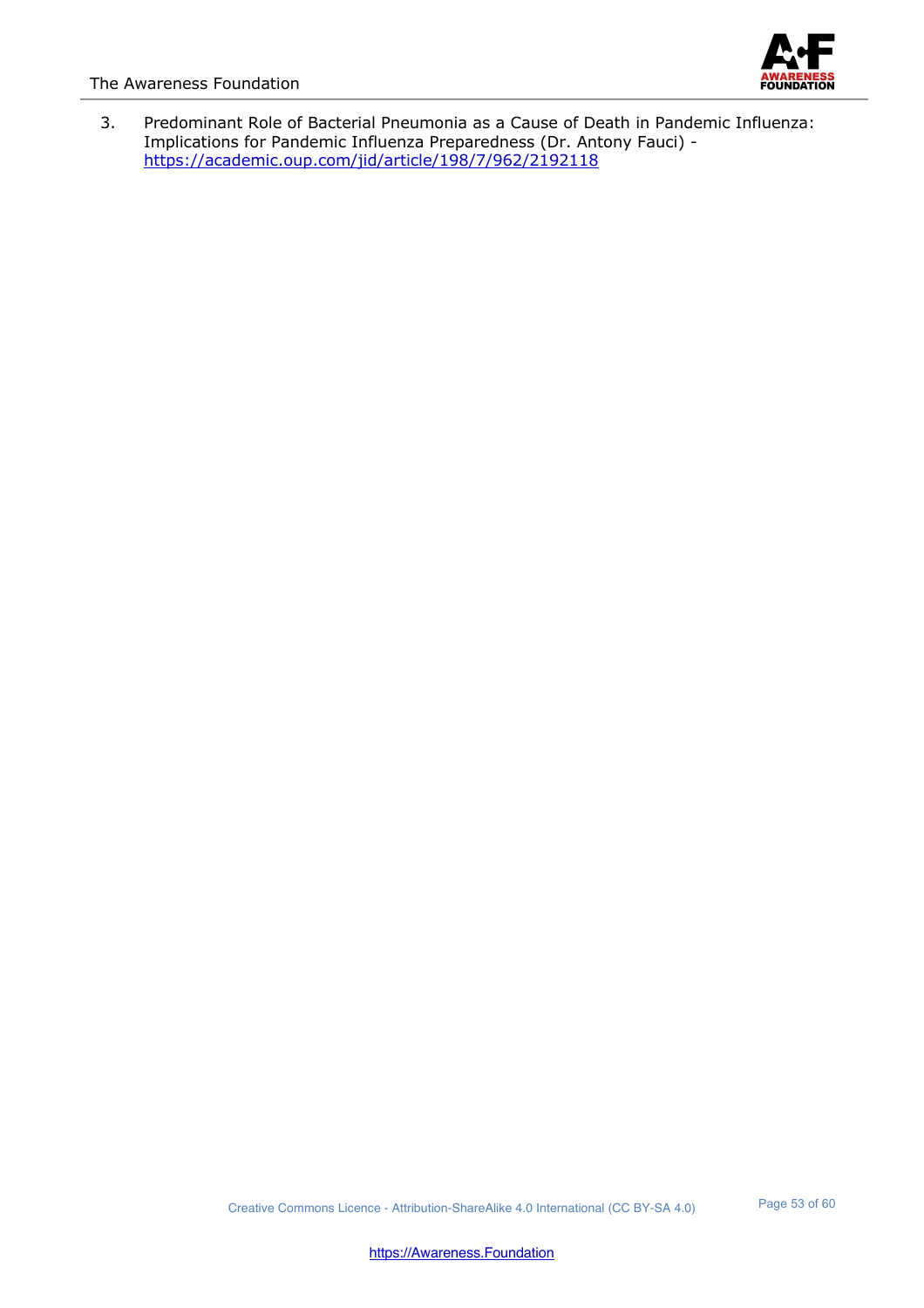

## 20 Appendix B - List of content not utilised in this report

There are constraints within any report. The largest constraint in this instance is knowing when to stop the research. The amount of evidence/data/hypotheses and information on the negative effects of wearing a face mask is almost overwhelming. Therefore, although the following links to subject matter may have been viewed by the author as informative, a decision has been made to exclude most of the other reports. This list is not exhaustive, there is a lot more available, however time and space constraints rule that only a fraction of available evidence can be documented in this appendix.

- 1. Masks, false safety and real dangers, Part 3: Hypoxia, hypercapnia and physiological effects - https://pdmj.org/papers/masks\_false\_safety\_and\_real\_dangers\_part3/
- 2. Masks, false safety and real dangers, Part 4: Proposed mechanisms by which masks increase risk of COVID-19 https://pdmj.org/papers/masks\_false\_safety\_and\_real\_dangers\_part4/
- 3. Masks are neither effective nor safe: A summary of the science https://pdmj.org/papers/masks\_are\_neither\_effective\_nor\_safe/
- 4. The dangers of masks https://www.aier.org/article/the-dangers-of-masks/
- 5. Masks 'don't work,' are damaging health and are being used to control population: Doctors panel - https://www.lifesitenews.com/news/masks-dont-work-are-damaginghealth-and-are-being-used-to-control-population-doctors-panel
- 6. The health risks of prolonged face mask wearing https://www.researchgate.net/publication/343994082\_THE\_HEALTH\_RISKS\_OF\_PROLO NGED\_FACE-MASKS\_WEARING
- 7. Face masks for the public during the COVID-19 crisis https://www.bmj.com/content/369/bmj.m1435
- 8. COVID-19: Important potential side effects of wearing face masks that we should bear in mind - https://www.bmj.com/content/369/bmj.m2003 & https://www.bmj.com/content/369/bmj.m1435/rr-40
- 9. Long term effects of wearing masks https://www.thedesertreview.com/news/longterm-effects-of-wearing-masks/article\_ba5f0b66-97be-11ea-ac54-8b25e4f89b0c.html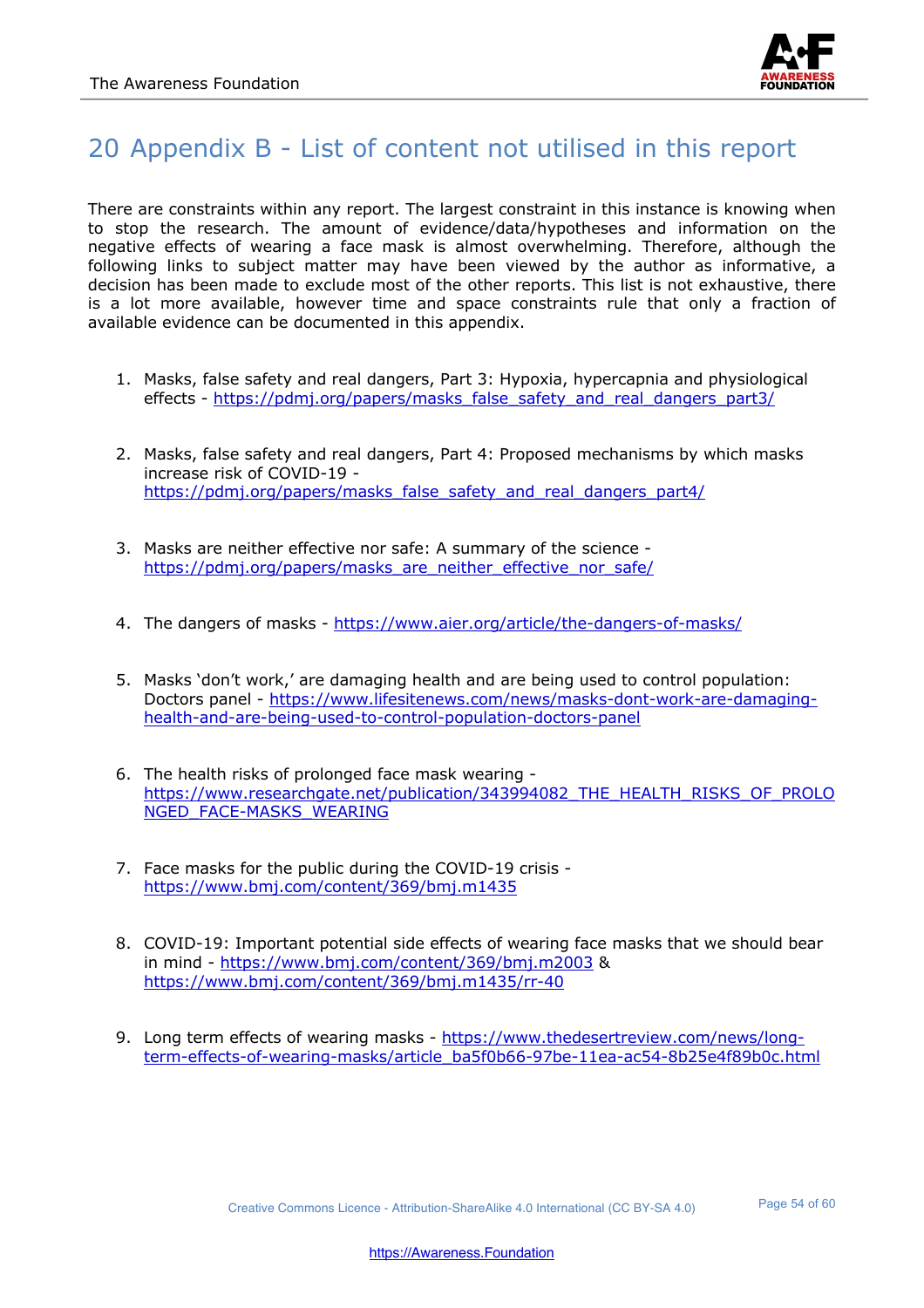

- 10. Mask Facts (Association of American Physicians and Surgeons) A meta study of analyses - https://aapsonline.org/mask-facts/
- 11.Review of scientific reports of harms caused by face masks, up to February 2021 https://masksickness.ca/reports/2021/02/22/review-scientific-reports-harms-causedface-masks-february-2021
- 12. The Consequences of Wearing a Mask: A Scientific Review https://healthmasters.com/consequences-wearing-mask-scientific-review
- 13. Physiological Effects of N95 FFP and PPE in Healthcare Workers in COVID Intensive Care Unit: A Prospective Cohort Study https://www.ncbi.nlm.nih.gov/pmc/articles/PMC7775948/
- 14.SAGE NERVTAG paper: face mask use in the community https://assets.publishing.service.gov.uk/government/uploads/system/uploads/attachm ent\_data/file/890043/S0127-nervtag-face-mask-use-in-the-community-130420 sage25.pdf
- 15. Face coverings in education https://assets.publishing.service.gov.uk/government/uploads/system/uploads/attachm ent\_data/file/967285/Face\_coverings\_in\_education-March-2021.pdf
- 16. How masks could affect speech and language development in children https://www.cbc.ca/news/technology/children-masks-language-speech-faces-1.5948037
- 17.Wearing Face Masks Strongly Confuses Counterparts in Reading Emotions https://www.frontiersin.org/articles/10.3389/fpsyg.2020.566886/full
- 18. "I'm smiling back at you": Exploring the impact of mask wearing on communication in healthcare - https://www.ncbi.nlm.nih.gov/pmc/articles/PMC7675237/
- 19.An empirical and theoretical investigation into the psychological effects of wearing a mask https://pure.strath.ac.uk/ws/portalfiles/portal/21286550/1999\_PhD\_thesis\_public.pdf
- 20. Effect of Face Masks on Interpersonal Communication During the COVID-19 Pandemic https://www.frontiersin.org/articles/10.3389/fpubh.2020.582191/full
- 21. Many consumer products emit formaldehyde, which can cause cancer. https://ww2.arb.ca.gov/resources/fact-sheets/formaldehyde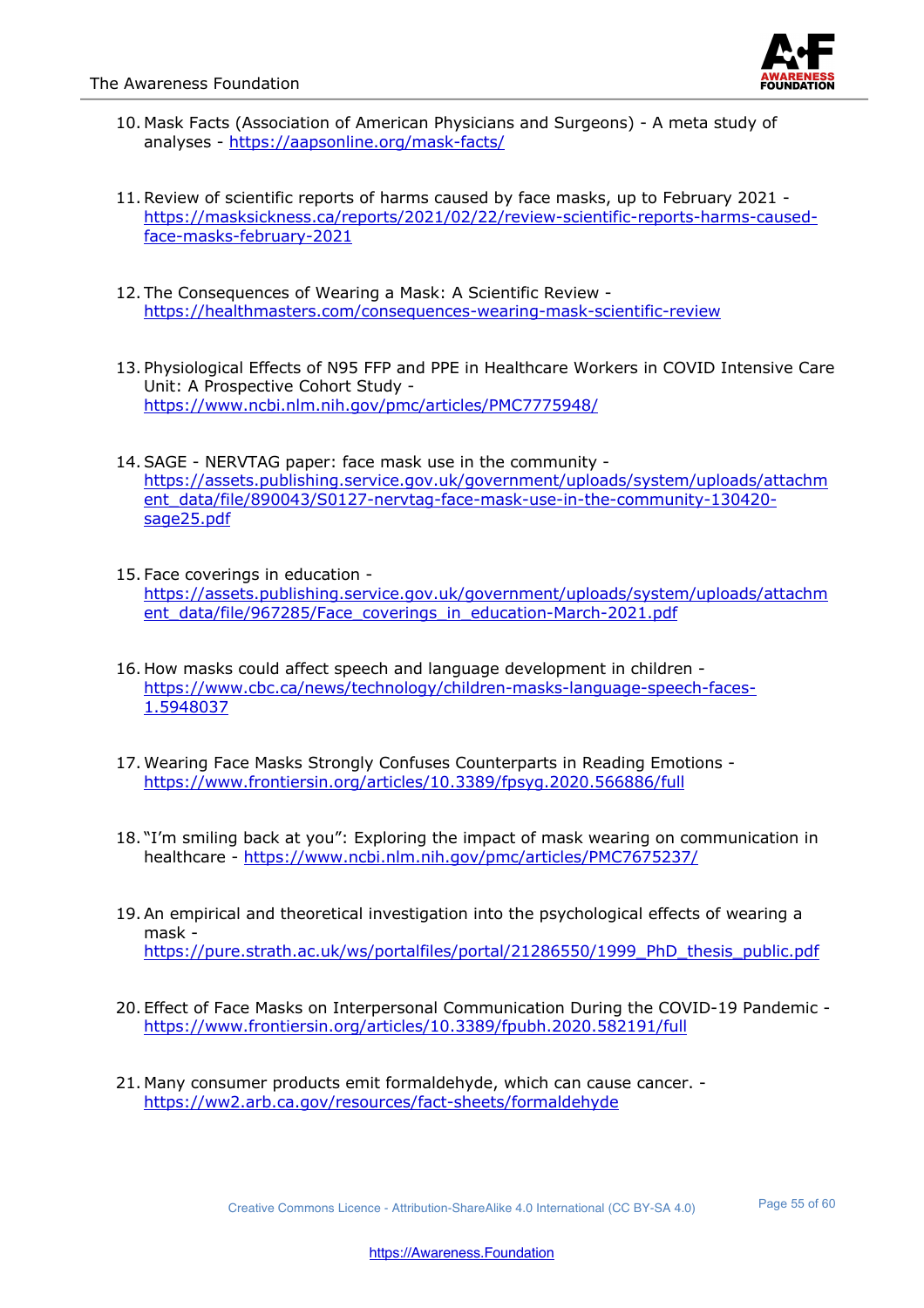

- 22. Headaches Associated With Personal Protective Equipment A Cross-Sectional Study Among Frontline Healthcare Workers During COVID-19 https://headachejournal.onlinelibrary.wiley.com/doi/full/10.1111/head.13811
- 23. Hypoxia Enhances Immunosuppression by Inhibiting CD4+ Effector T Cell Function and Promoting Treg Activity - https://www.karger.com/Article/FullText/464429
- 24. Hypoxia-driven immunosuppression contributes to the pre-metastatic niche https://www.ncbi.nlm.nih.gov/pmc/articles/PMC3583916/
- 25. Moderate and severe hypoxia elicit divergent effects on cardiovascular function and physiological rhythms - https://www.ncbi.nlm.nih.gov/pmc/articles/PMC6068225/
- 26. Hypercapnia Alters Expression of Immune Response, Nucleosome Assembly and Lipid Metabolism Genes in Differentiated Human Bronchial Epithelial Cells https://www.nature.com/articles/s41598-018-32008-x.pdf
- 27.Simple Respiratory Protection Evaluation of the Filtration Performance of Cloth Masks and Common Fabric Materials Against 20–1000 nm Size Particles https://www.ncbi.nlm.nih.gov/pmc/articles/PMC7314261/
- 28.Cough aerosol in healthy participants: fundamental knowledge to optimize dropletspread infectious respiratory disease management https://bmcpulmmed.biomedcentral.com/articles/10.1186/1471-2466-12-11
- 29.A cluster randomised trial of cloth masks compared with medical masks in healthcare workers - https://www.ncbi.nlm.nih.gov/pmc/articles/PMC4420971/
- 30. Optical microscopic study of surface morphology and filtering efficiency of face masks https://www.ncbi.nlm.nih.gov/pmc/articles/PMC6599448/
- 31. Unmasking the surgeons: the evidence base behind the use of face masks in surgery https://www.ncbi.nlm.nih.gov/pmc/articles/PMC4480558/
- 32. Evaluation of N95 Respirator Use with a Surgical Mask Cover: Effects on Breathing Resistance and Inhaled carbon dioxide https://academic.oup.com/annweh/article/57/3/384/230992
- 33. Effects of wearing N95 and surgical facemasks on heart rate, thermal stress and subjective sensations - https://www.ncbi.nlm.nih.gov/pmc/articles/PMC7087880/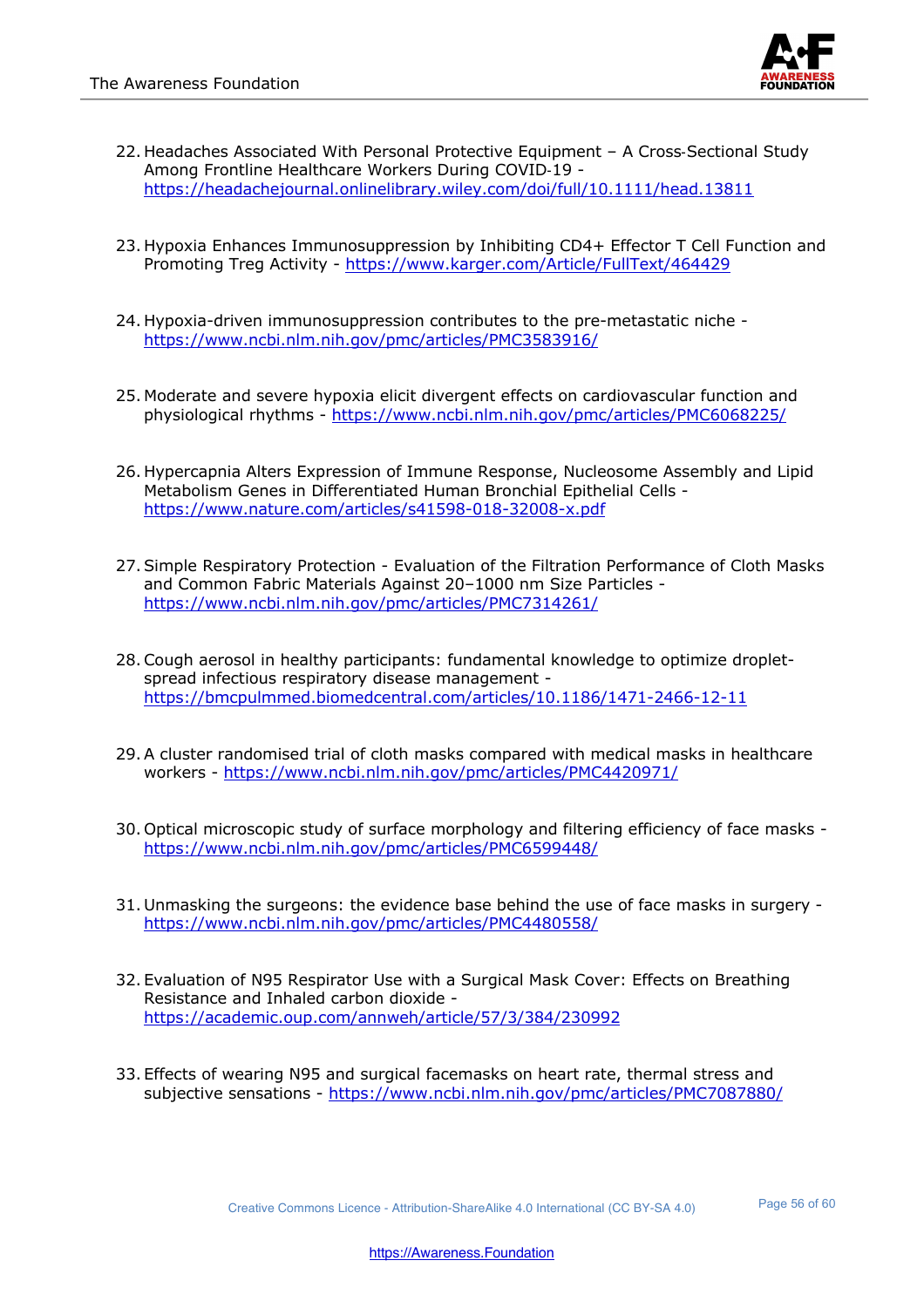

- 34. Effectiveness of N95 respirators versus surgical masks in protecting health care workers from acute respiratory infection: a systematic review and meta-analysis https://www.ncbi.nlm.nih.gov/pmc/articles/PMC4868605/
- 35. Effects of long-duration wearing of N95 respirator and surgical facemask: a pilot study http://medcraveonline.com/JLPRR/JLPRR-01-00021.pdf
- 36.COVID-19: Electrophysiological mechanisms underlying sudden cardiac death during exercise with facemasks - https://www.ncbi.nlm.nih.gov/pmc/articles/PMC7417258/
- 37.Brain Damage From Masks CANNOT BE REVERSED… Stop Wearing Yours! https://catholictruthblog.com/2020/10/20/brain-damage-from-masks-cannot-bereversed-stop-wearing-yours/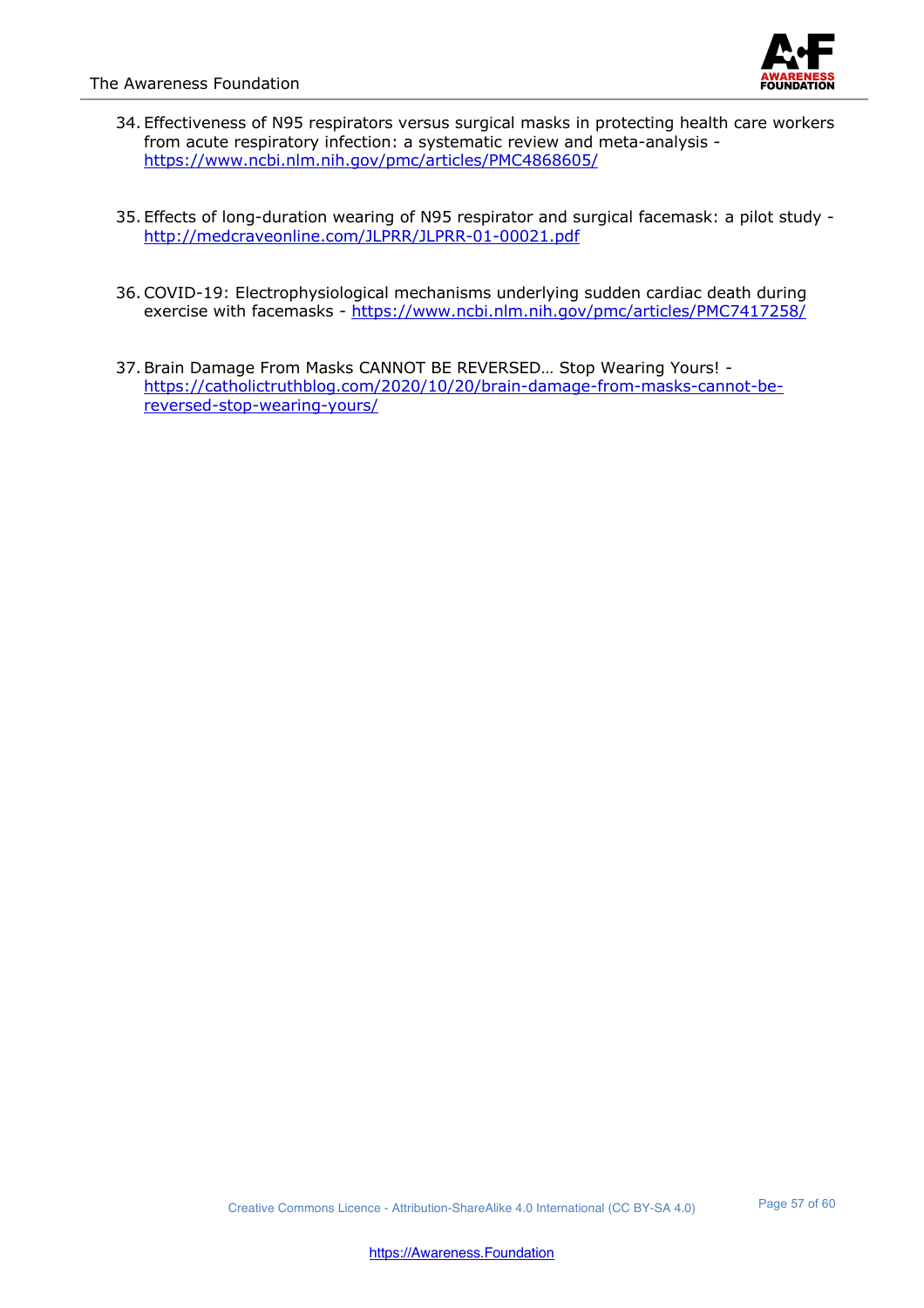

## 21 Appendix C - Response from the UK Government, to the author, on the petition "Ban the use of face masks in schools"

Recently, the author signed an online UK Government and Parliament petition, to ban the use of face masks in schools. The petition, started by David Glover, runs until the deadline of 1<sup>st</sup> October 2021. At the time of writing, this petition has just over 37,000 and is a long way off getting to the 100,000 required to be debated in the UK Parliament.

In his petition, Mr Glover states "Face coverings should be banned in schools as they can inhibit communication which could restrict learning and could create social stigma. I don't believe there is enough research about the effect that face masks can have on children in a school, so they should be banned until there is. The 'precautionary principle' should be applied."

He may not have known it at the time, but Mr Glover was indeed correct in his assertions. The petition can be viewed here:- https://petition.parliament.uk/petitions/577831

The following email was received by the author, from the UK Government.

Received 30th April 2021, 01:52 am.

Dear Graham French,

The Government has responded to the petition you signed – "Ban the use of face masks in schools".

#### Government responded:

Following a review of the latest evidence, in line with public health advice, the DfE recommend face coverings continue to be worn in accordance with our guidance, unless an individual is exempt.

The safety of teachers, staff, students and pupils is of the utmost importance to the Department for Education. We all want to get back to face covering-free classrooms as soon as the scientific advice allows while balancing the interests of students, teachers and the wider community.

Based on the available evidence, PHE has advised that the system of controls is the best way to reduce risk in education settings, this includes wearing face coverings where recommended. The best available scientific evidence is that, when used correctly, wearing a face covering may reduce the spread of coronavirus (COVID-19) droplets in certain circumstances, helping to protect others.

Taking the available scientific evidence and educational intelligence into account, our guidance provides the following recommendations on wearing face coverings in schools and colleges:

- In secondary schools and FE colleges, where pupils and students in year 7 and above are educated, face coverings should be worn by staff, adults and pupils (including visitors) when moving around the premises, outside of classrooms, such as in corridors and communal areas where social distancing cannot easily be maintained.
- In those schools and FE colleges, face coverings should be worn by staff, adults and pupils in classrooms or during activities unless social distancing can be maintained. This does not apply in situations where wearing a face covering would impact on the ability to take part in exercise or strenuous activity, for example in PE lessons. Face coverings do not need to be worn by pupils when outdoors on the premises.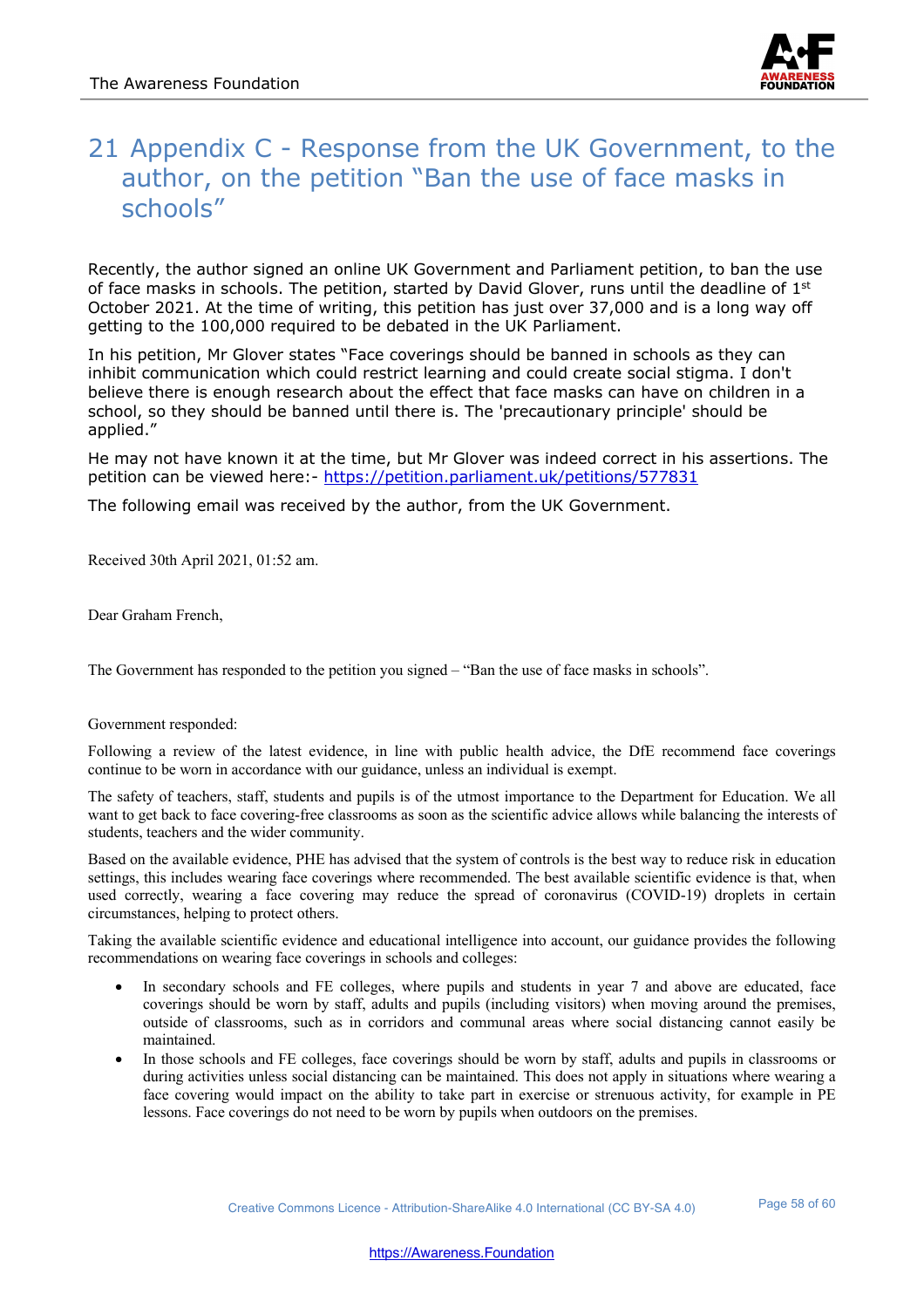

• In primary schools and early years settings, face coverings should be worn by staff and adults (including visitors) in situations where social distancing between adults is not possible (for example, when moving around in corridors and communal areas). Children in primary school and early years settings should not wear face coverings.

Subject to the roadmap process, as part of step 3, we expect that face coverings will no longer be required in classrooms or by students in communal areas. This will be no earlier than 17th May, and will be confirmed with one week's notice.

As part of the ongoing face covering review, the Department for Education worked with Public Health England to consider a range of evidence, balancing both the health and educational considerations. This included the latest public health advice and the most recent scientific evidence, as well as polling data from parents and students and intelligence the Department for Education gathered from schools and colleges across the country on their experiences of wearing face coverings in classrooms, and any impacts on teaching, education and communication.

We recognise that the wearing of face coverings may impact communication and mental health. Schools have done a great job in adapting to Covid secure guidance and are working hard to reduce the impact on education. The Secretary of State for Education made this decision based on the latest public health advice balanced with intelligence on the impacts of face coverings on education and children's mental health and wellbeing. The decision to continue the current policy is a cautious approach that will help limit the risk of transmission and enable a close monitoring of school and college returns. We will seek to remove face coverings at the first safe opportunity, given the negative impact face coverings may have on communication in the classroom.

Some individuals are exempt from wearing face coverings. This applies to individuals who:

- cannot put on, wear or remove a face covering because of a physical impairment or disability, illness or mental health difficulties
- speak to or provide help to someone who relies on lip reading, clear sound or facial expression to communicate.

The same exemptions should be applied in schools, and we would expect teachers and other staff to be sensitive to those needs, noting that some people are exempt from wearing face coverings and the reasons for this may not be visible to others.

No pupil or student should be denied education on the grounds that they are not wearing a face covering.

Department for Education

Click this link to view the response online:

https://petition.parliament.uk/petitions/577831?reveal\_response=yes

The Petitions Committee will take a look at this petition and its response. They can press the government for action and gather evidence. If this petition reaches 100,000 signatures, the Committee will consider it for a debate.

The Committee is made up of 11 MPs, from political parties in government and in opposition. It is entirely independent of the Government. Find out more about the Committee: https://petition.parliament.uk/help#petitions-committee

Thanks,

The Petitions team

UK Government and Parliament